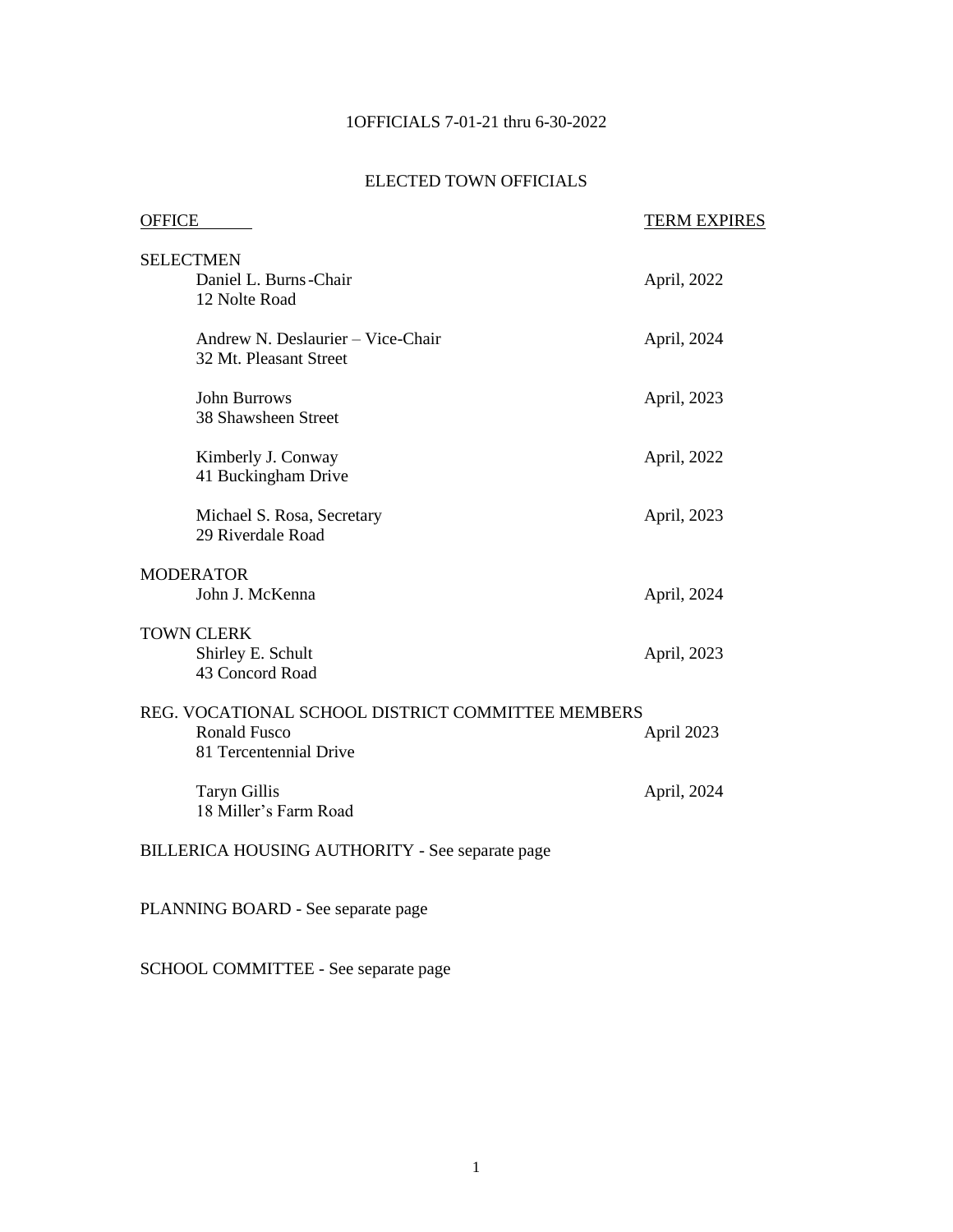# APPOINTED TOWN OFFICIALS – Fiscal Year 2021-2022

# TERM EXPIRES

| <b>CEMETERY COMMISSION</b><br>James F. O'Donnell, Jr.<br>Peter Blaisdell, Jr.<br><b>Paul Matthews</b>                     | June 30, 2024<br>June 30, 2020<br>June 30, 2022                  |
|---------------------------------------------------------------------------------------------------------------------------|------------------------------------------------------------------|
| COMMUNITY; DEVELOPMENT DIRECTOR                                                                                           |                                                                  |
| COMMUNITY PRESERVATION & DEVELOPMENT CO-ORDINATOR                                                                         |                                                                  |
| <b>COMMUNITY SERVICE COORDINATOR (Board of Health)</b><br><b>Bethany Slack</b>                                            |                                                                  |
| <b>CONSTABLES</b><br><b>Steven Elmore</b><br>John Gray<br>Dwayne Eidens<br>Joseph Smith                                   | June 30, 2024<br>June 30, 2024<br>June 30, 2024<br>June 30, 2024 |
| <b>TOWN MANAGER</b><br>John C. Curran                                                                                     |                                                                  |
| <b>ASST. TOWN MANAGER</b><br>Cathleen B. O'Dea-Retired<br>Clancy Main, Appt. May, 2021                                    |                                                                  |
| <b>TOWN ACCOUNTANT</b><br>Paul Watson                                                                                     | June 30, 2022                                                    |
| <b>TOWN COUNSEL</b><br>Labor Counsel – Kevin P. Feeley, Jr.<br>Town Counsel - Mark Reich (10/2014) Kopelman & Paige, P.C. |                                                                  |
| <b>ASST. TOWN CLERK</b><br>Margaret Ryan, retired 01/07/2022<br>Stephanie Odell, Appt. 2/28/20222                         | April, 2023                                                      |
| TREASURER/TAX COLLECTOR<br>John Clark                                                                                     |                                                                  |
| <b>ASSISTANT TREASURER</b><br>Joseph P. D'Angelo, Resigned<br>Olicia Canario, Appt. 7/2021                                | June 30, 2024                                                    |
| ASSISTANT TREASURER/COLLECTOR<br><b>Elaine Russo</b>                                                                      | June 30, 2022                                                    |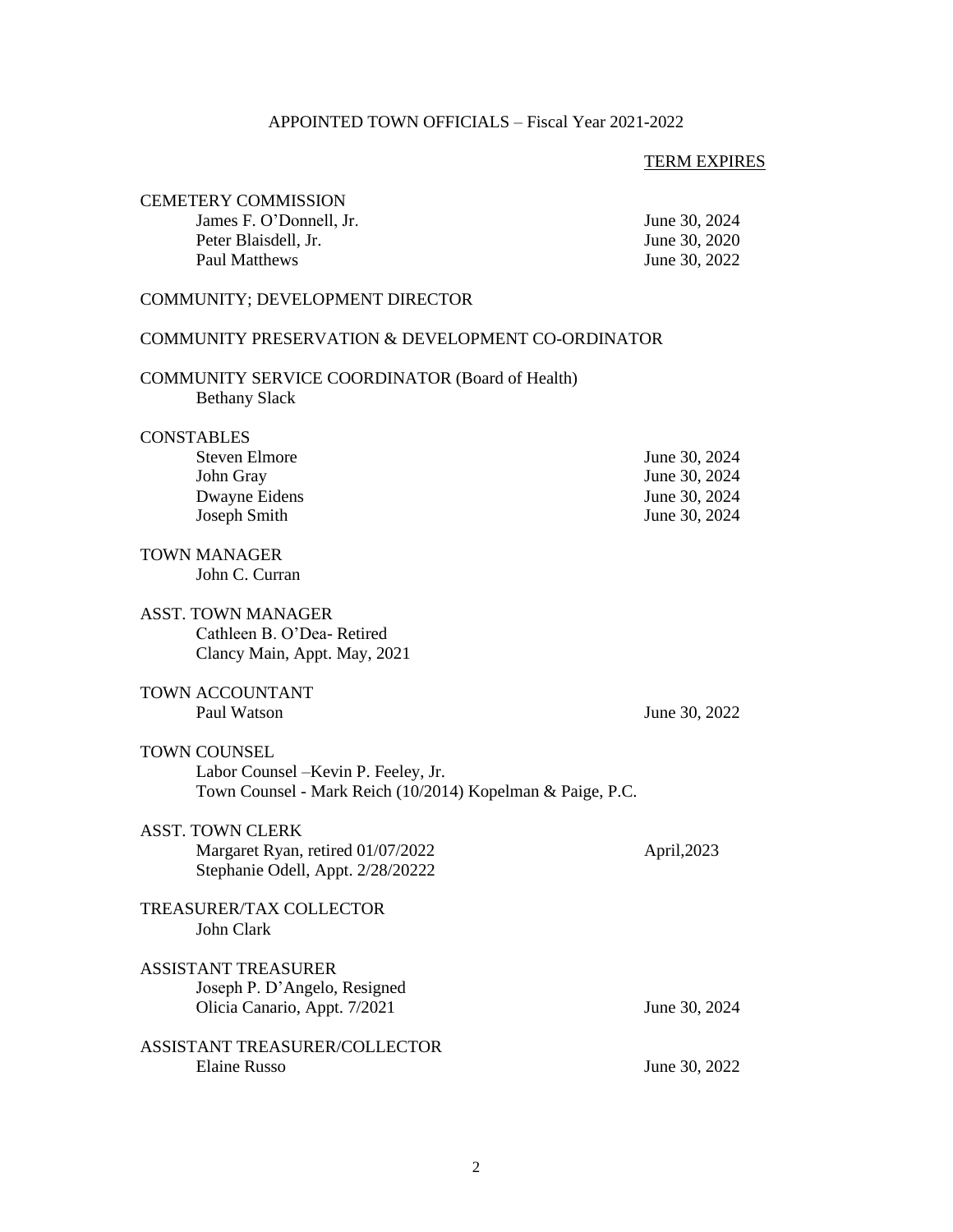| MUNICIPAL BILLING DIRECTOR<br>Judy Dunn                                                                                    | June 30, 2023                                   |
|----------------------------------------------------------------------------------------------------------------------------|-------------------------------------------------|
| DIRECTOR OF ADMINISTRATIVE SERVICES<br>Andrew Levine, Re-signed 2/2022                                                     |                                                 |
| DEPUTY TAX COLLECTOR<br>James M. Mount<br>Russell A. Krochune                                                              | Indefinite<br>Indefinite                        |
| PRINCIPAL ASSESSOR<br>Richard J. Scanlon - Retired 6/2021<br>John Speidel, Appt. 7/16/2021                                 | June 30, 2023<br>June 30, 2023                  |
| <b>ASSOCIATE ASSESSORS</b><br>John Speidel, Appt. Principal Assessor - 7/16/2021<br><b>Richard Scanlon</b><br>Richard Ladd | June 30, 2022<br>June 30, 2024<br>June 30, 2022 |
| ASSISTANT ASSESSOR/DATA COLLECTOR<br>Chad Theirault                                                                        | June 30, 2023                                   |
| <b>BOARD OF HEALTH</b><br>Thomas Michael Grady, Secretary<br>11 George Brown Street                                        | June 30, 2022                                   |
| Dr. Amit Gandhi<br>52 Hamilton Avenue                                                                                      | June 30, 2024                                   |
| Sandra Giroux, Chr.<br>21 Horman Road                                                                                      | June 30, 2023                                   |
| Marie O'Rourke, Vice-Chr.<br>192 Baldwin Road, 01821                                                                       | June 30, 2022                                   |
| Robert G. Reader<br>9 Aynsley Circle, 01821                                                                                | June 30, 2024                                   |
| DIRECTOR OF PUBLIC HEALTH<br>Kristal Bennett-Appt. 11/20/2019                                                              |                                                 |
| COMMUNITY SERVICE COORDINATOR for Board of Health<br><b>Bethany Slack</b>                                                  |                                                 |
| ENVIRONMENTAL AFFAIRS DIRECTOR<br>Isabel Tourkantonis - Director of Conservation                                           |                                                 |
| SPECIAL HEALTH AGENT (Issuing of Burial Permits)<br><b>Frank Burns</b><br>Dean Laurendeau                                  |                                                 |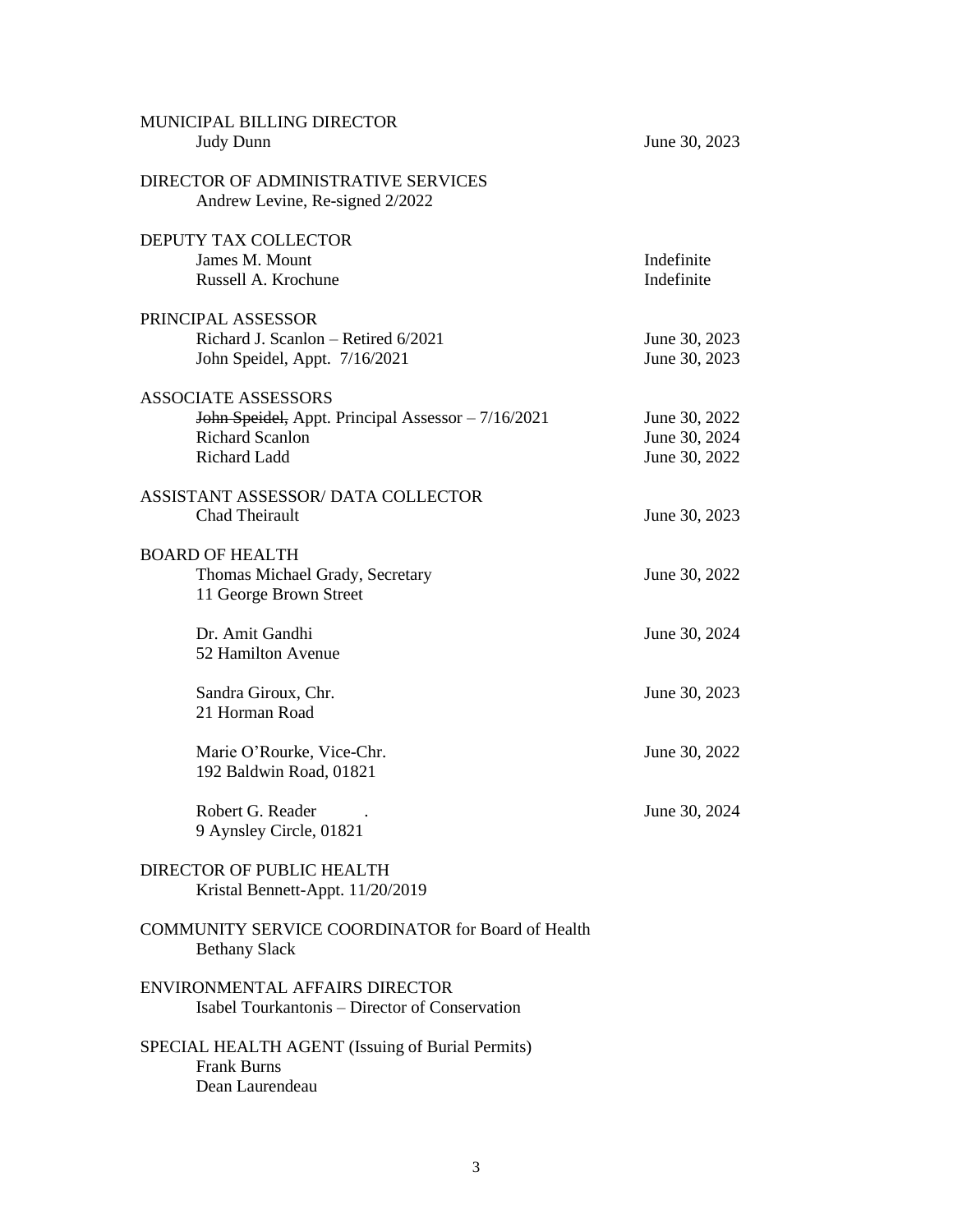#### HEALTH INSPECTORS

Gary Courtemanche – Health Agent Phavy Alin Pheng – Health Agent Shelagh Collins – Health Agent Christine West - Public Health Nurse Michael Higgins – Special Agent for Board of Health

#### IT DIRECTOR

Christopher Bartlett

#### VETERAN'S AGENT

Joseph Ruggiero – Resigned 8/2021 Luis Santiago - Appt. 12/6/2021; Re-signed Melanie Mendel – Appt. 3/21

#### POLICE CHIEF

Daniel C. Rosa, Jr., Retired 7/2021 Ronald Balboni, Interim Acting Chief (Administrative Matters) – Effect. 7/09/2021 Troy Opland, Interim Chief (Personnel Matters) – Effect. 7/09/2021 Roy W. Frost, Appt. Dec. 21, 2021

#### DEPUTY CHIEF

Gerald Roche, Jr, -Appt.Jan.2, 2022 Station: 6 Good Street (671-0900)

#### FIRE CHIEF

Robert C. Cole Station: 8 Good Street (671-0941)

#### SAFETY OFFICER

Sgt. Steven Elmore, 6 Good Street

#### BUILDINGS COMMISSIONER Mark LaLumiere

#### PLUMBING/GAS INSPECTOR Edward J. Sullivan

# ELECTRICAL INSPECTOR Daniel Vitale

#### LOCAL INSPECTOR

David Lenzie- Retired- 01/13/2021 Christopher Guerrieo Andrew Ungerson – Appt. -06/14/ 2021

## DIRECTOR OF PUBLIC WORKS Abdul H. Alkhatib - Retired 11/2021 June 30, 2024 Frederick Russell, Appt. - Nov. 29, 2021 June 30, 2024

#### TOWN ENGINEER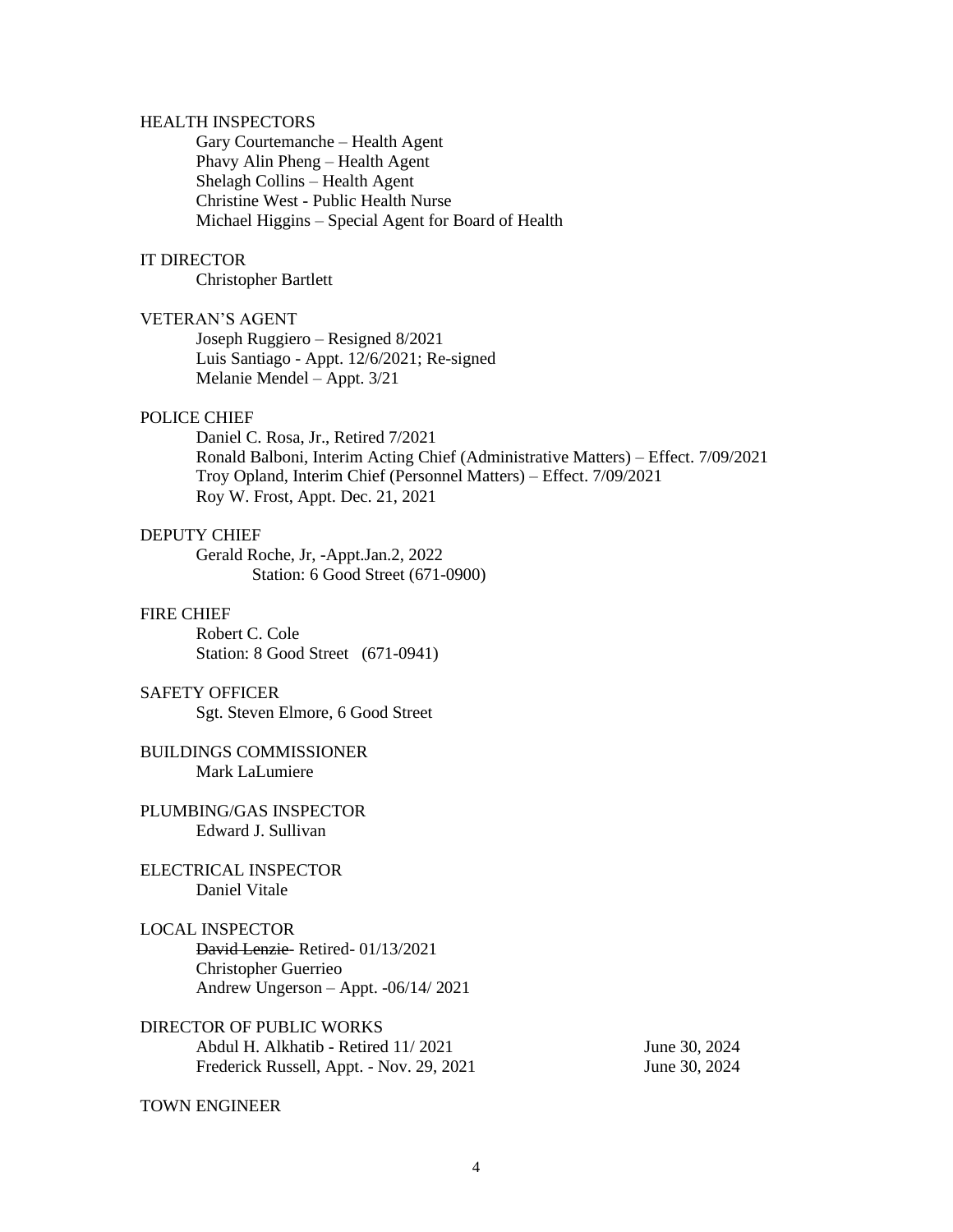| Kelley J. Conway                         |  |
|------------------------------------------|--|
| PLANNING DIRECTOR                        |  |
| Denise McClure, Acting Planning Director |  |

- RECREATION DIRECTOR David Grubb
- SOLID WASTE SUPERINTENDENT Stephen C. Robertson
- SUPERINTENDENT OF WASTEWATER DIVISION Jeff Kalmas
- SUPERINTENDENT OF WATER WORKS John McGovern
- TREATMENT PLANT CHEMIST John Sullivan
- SUPERINTENDENT OF HIGHWAYS Edward Tierney
- SUPERINTENDENT OF CEMETERIES/ PARKS & TREES Everett Crotty
- PROCUREMENT OFFICER Town Manager
- CIVIL DEFENSE DIRECTOR William J. Laurendeau

## FENCE VIEWER Donald F. MacDonald June 30, 2022

| TREE WARDEN       |  |
|-------------------|--|
| Michael D. Haines |  |

June 30, 2024

DOG OFFICER & ANIMAL INSPECTOR Christine Gualtieri Ashley Chmiel Casey Smith

| MIDDLESEX CANAL COMMISSION<br>Alec Ingraham - Alternate<br>48 Mt. Pleasant Street | June 30, 2024 |
|-----------------------------------------------------------------------------------|---------------|
| Nicholas Giannotti<br>228 Pond Street                                             | June 30, 2021 |
| Debra Fox, Alternate<br>7 Brentham Road                                           | June 30, 2024 |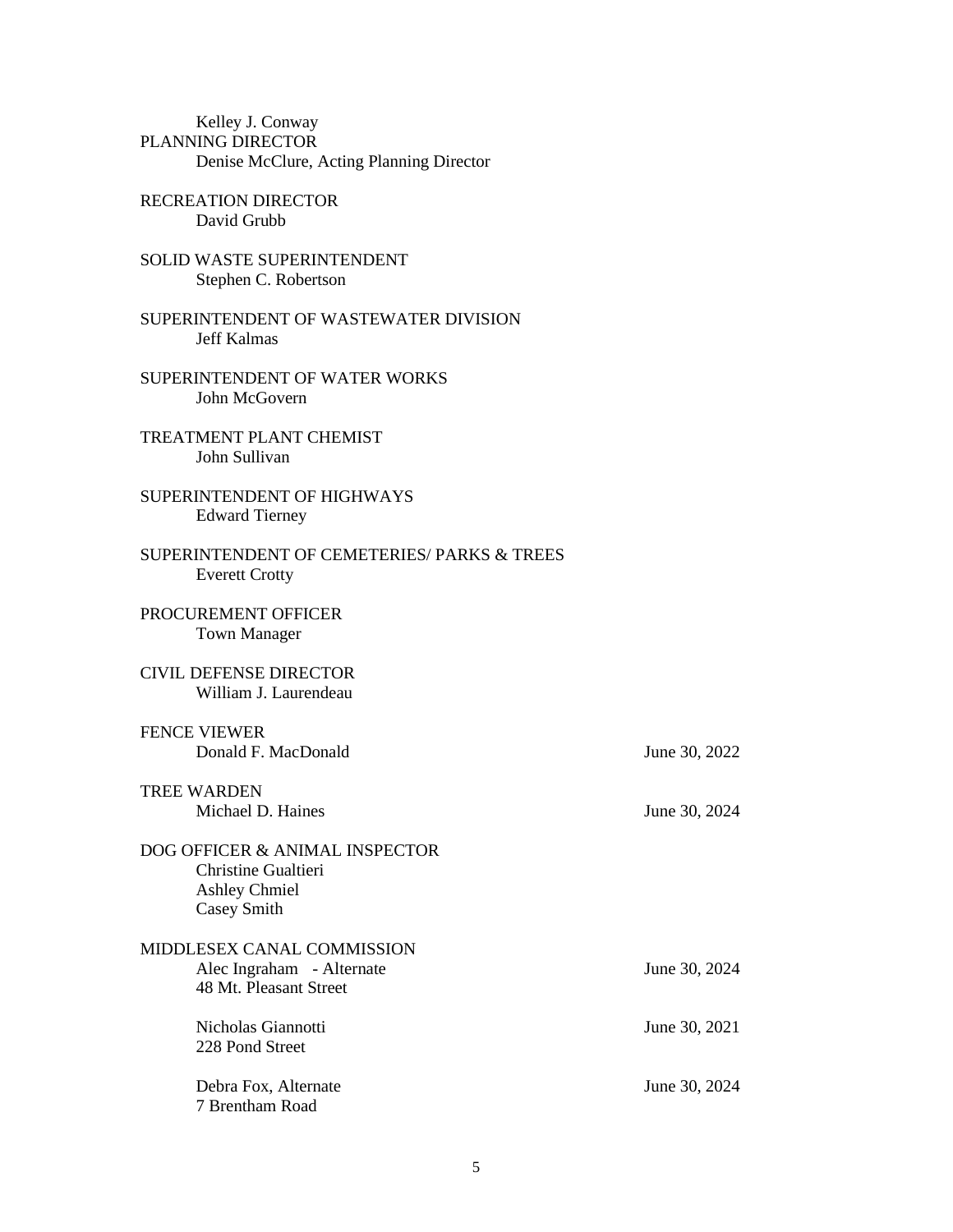| Charles S. Anderson<br>4 Eldora Road                                                            | June 30, 2020                                      |
|-------------------------------------------------------------------------------------------------|----------------------------------------------------|
| <b>Richard Hawes</b><br>10 Passaconaway Drive                                                   | June 30, 2024                                      |
| <b>Isabelle Reardon</b><br>476 Boston Road #315                                                 | June 30, 2024                                      |
| <b>BOARD OF REGISTRARS</b><br>James H. Davis, Jr.<br>Donald H. Lovegrove<br>Michael J. Rea, Jr. | March 31, 2024<br>March 31, 2022<br>March 31, 2023 |
| LOCAL WATER RESOURCES MANAGEMENT OFFICIAL<br>Vacant                                             |                                                    |
| <b>LOCAL AUCTION PERMIT AGENT</b><br><b>Town Manager</b>                                        |                                                    |
| <b>KEEPER OF THE LOCKUP</b><br>Daniel C. Rosa, Jr., Resigned 7/21<br>Roy W. Frost               |                                                    |
| <b>SEALER OF WEIGHTS &amp; MEASURES</b><br>David Tilton (NMCOG) - (978) 454-8021                |                                                    |
| DEPUTY SEALER OF WEIGHTS & MEASURES<br>Maurice Lefebvre (NMCOG)                                 |                                                    |
| SUASCO RIVER STEWARDSHIP COUNCIL<br><b>Marlies Henderson</b>                                    |                                                    |
| <b>SUBSTANCE ABUSE COORDINATOR</b><br>Michael Higgins                                           |                                                    |
| <b>TOWN HISTORIAN</b><br>Alec Ingraham                                                          |                                                    |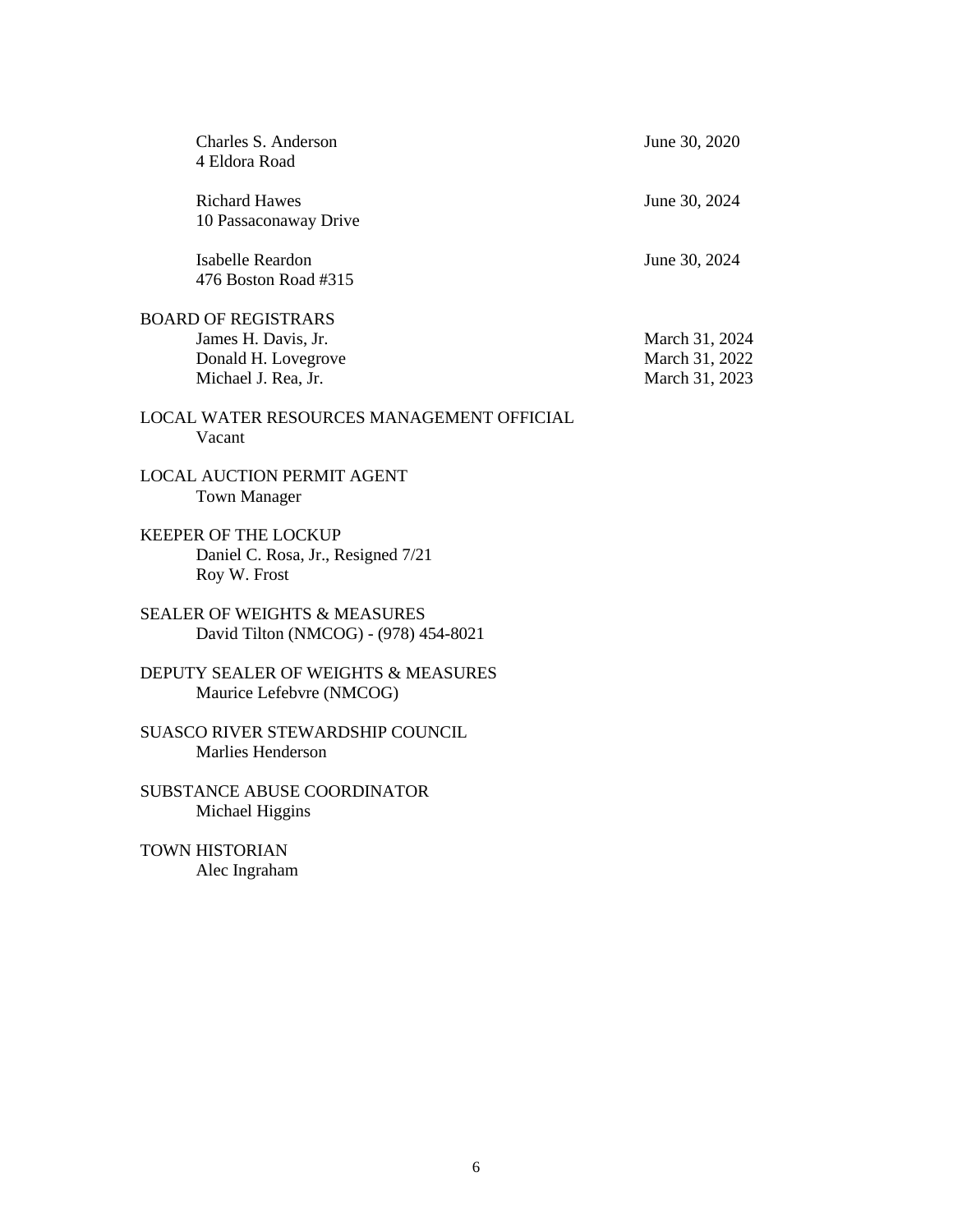#### **BOARD OF APPEAL**

# Per TOWN CHARTER, 1979 - Section 8-4 (k).

A Board of Appeals to consist of **five regular and two associate members**, appointed by the Board of Selectmen for terms of three years each, so arranged that as nearly an equal number of such terms of office as is possible shall expire each year.

| Salvatore Dampolo<br>1 Nickerson Drive                                  | June 30, 2022 |
|-------------------------------------------------------------------------|---------------|
| Anupam Wali-Secretary<br>7 Thistle Lane                                 | June 30, 2024 |
| Michael Parker<br>11 Gov. Endicott Road                                 | June 30, 2023 |
| Richard A. Colantuoni<br>5 Marlyn Road                                  | June 30, 2023 |
| Robert Accomando<br>134 Treble Cove Road                                | June 30, 2024 |
|                                                                         |               |
| <b>ASSOCIATE MEMBERS:</b><br>Ralph J. McKenna<br>451 Middlesex Turnpike | June 30, 2022 |
| <b>Michael Pendleton</b><br>6 Woodbury Road                             | June 30, 2023 |

Office Phone Number: (978) 671-0963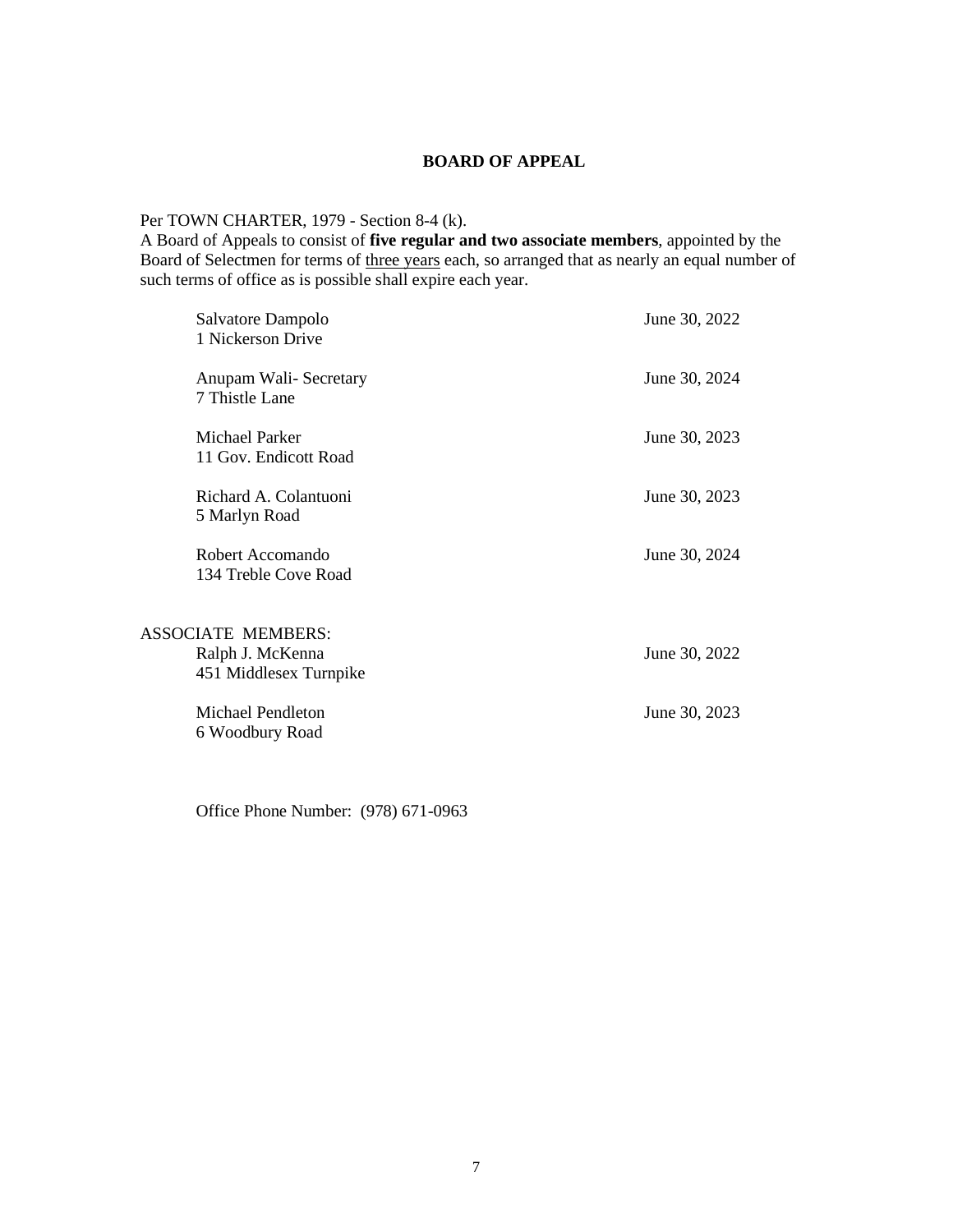# **BEAUTIFICATION COMMITTEE**

Article 31, October 6, 1996 A.F.T.M.: Composed of **seven member** to be appointed by the Town Manager....

| VACANCY                                       | June 30, 2022 |
|-----------------------------------------------|---------------|
| Cynthia Hawes<br>10 Passaconaway Drive        | June 30, 2023 |
| Elaine Kunicki, Chrm.<br>1 Passaconaway Drive | June 30, 2023 |
| Catherine Shubin<br>6R Nile Street            | June 30, 2022 |
| <b>Richard Kunick</b><br>1 Passaconaway Drive | June 30, 2023 |
| Dilip Patil<br>20 Kazimer Drive               | June 30, 2021 |
| Michael Parker<br>11 Gov. Endicott Road       | June 30, 2023 |

EX-OFFICIO MEMBER: TOWN MANAGER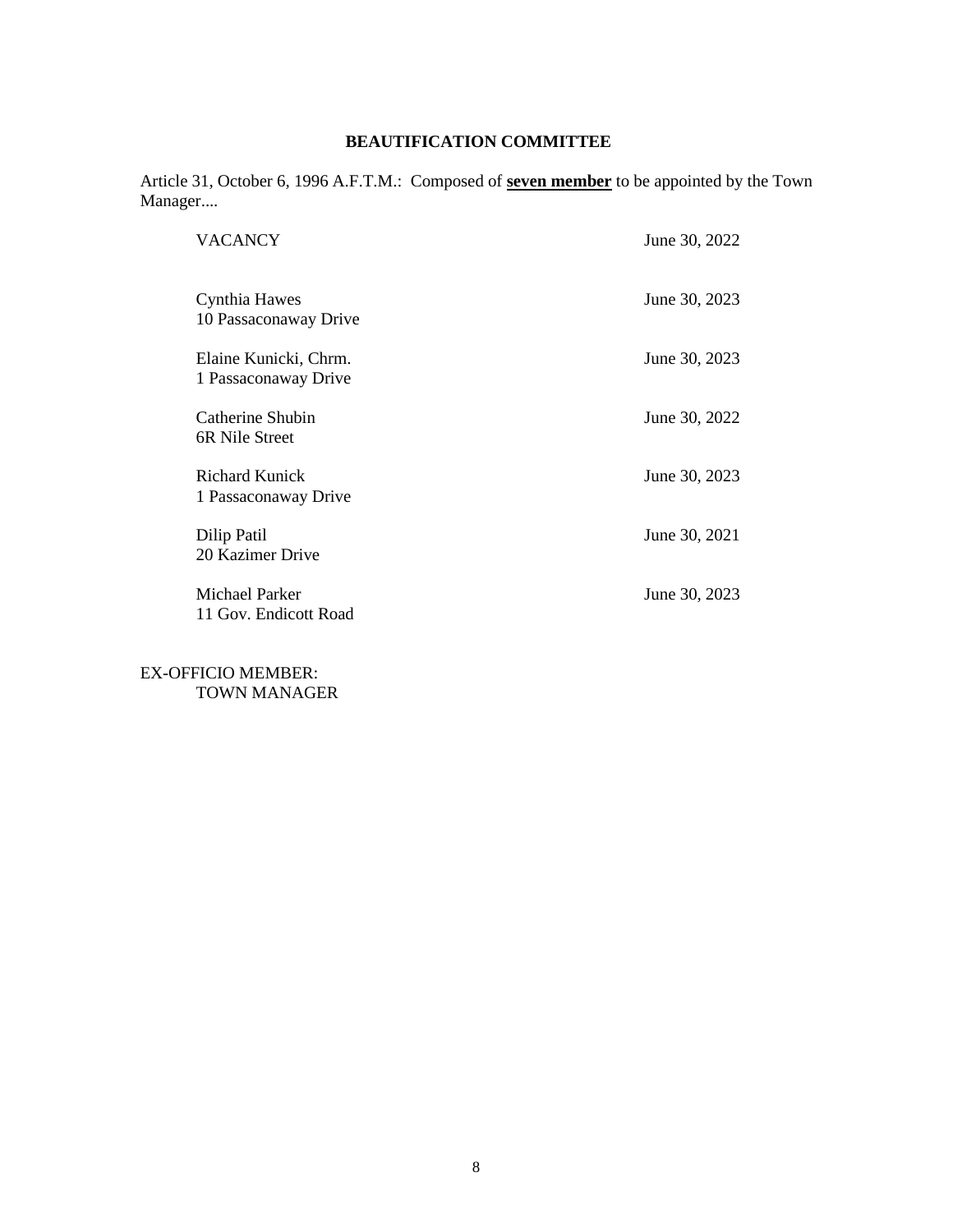#### **CABOT LAND RE-USE COMMITTEE**

Art. 35 of ASTM 5/1/07: Est. Committee to determine potential uses of the 40-acre Cabot Property …… The committee shall consist of a representative from each of the following: Board of Selectmen, School Committee, Finance Committee, Planning Board, Conservation Commission, Housing Authority, Recreation Commission and six residents at large appointed by the Board of Selectmen. (Thirteen Members) (3-Yr. Term)

| Sandra Giroux, Selectmen's Appt.,<br>21 Horman Road            | June 30, 2020 |
|----------------------------------------------------------------|---------------|
| Robert M. Correnti - Housing Authority Rep.<br>16 River Street | June 30, 2022 |
| David A. Gagliardi-Selectmen's Appt.                           | June 30, 2020 |
| Donna Fitzgerald – Selectmen Appt.<br>49 Richardson Street     | June 30, 2022 |
| Daniel Burns - Selectmen's Appt.                               | June 30, 2020 |
| Blake Robertson - Planning Board Rep.                          | June 30, 2024 |
| James Spinale – Recreation Rep.                                | June 30, 2019 |
| Al Ramos-Conservation Comm. Rep.                               | June 30, 2023 |
| Mary McBride – Finance Committee Rep.                          | June 30, 2022 |
| Michael S. Rosa, Selectman                                     | June 30, 2021 |
| Joshua C. Huffines – Selectmen's Appt.<br>10 Railroad Street   | June 30, 2022 |
| Darlene Torre - School Comm. Rep.                              | June 30, 2023 |
| Richard Lee - Selectmen's Appt.<br>4 Webster Lane              | June 30, 2021 |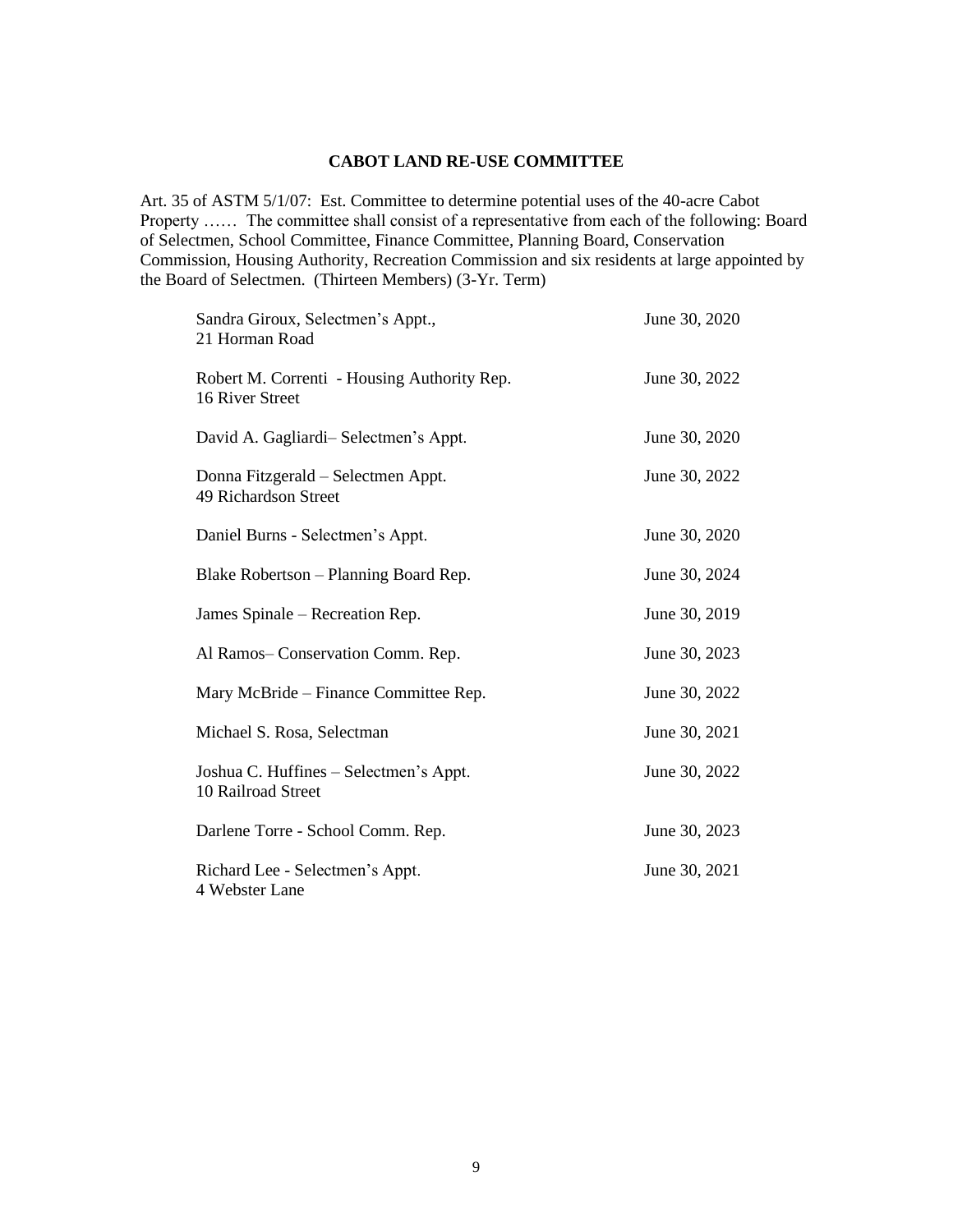#### **COMMISSION ON DISABILITY**

Est. under M.G.L. Chapter 40, Sec. 8J. Accepted: STM 4/5/1986 - Art. 23.

**Seven (7) members** to be appointed by the Board of Selectmen for three (3) year terms. When first appointed, the terms shall be as follows: 1-yr. Term, 2-yr. Term and 3-yr. Terms. Four (4) members must be handicapped. One member may be a member of a handicapped person's immediate family and one member shall be either an elected or appointed official of the Town. Vacancies shall be filled for unexpired terms. Name change: 10/02.

| Daniel Burns, Selectman Town Official                  | June 30, 2021 |
|--------------------------------------------------------|---------------|
| Maria Martin - Secretary<br>34 Broadleaf Street        | June 30, 2022 |
| Stephen Strykowski - Chaiman<br>36 Mt. Pleasant St. #9 | June 30, 2024 |
| Arthur Torrey – Vice-Chairman<br>10 Kohlrausch Ave.    | June 30, 2024 |
| <b>Raymond Ellis</b><br>1 Maplewood Avenue             | June 30, 2022 |
| Donna Gorzela<br>4 Riverhurst Rd., Apt. 338            | June 30, 2024 |
| Lauren Norman<br>18 Shelburne Ave.                     | June 30, 2023 |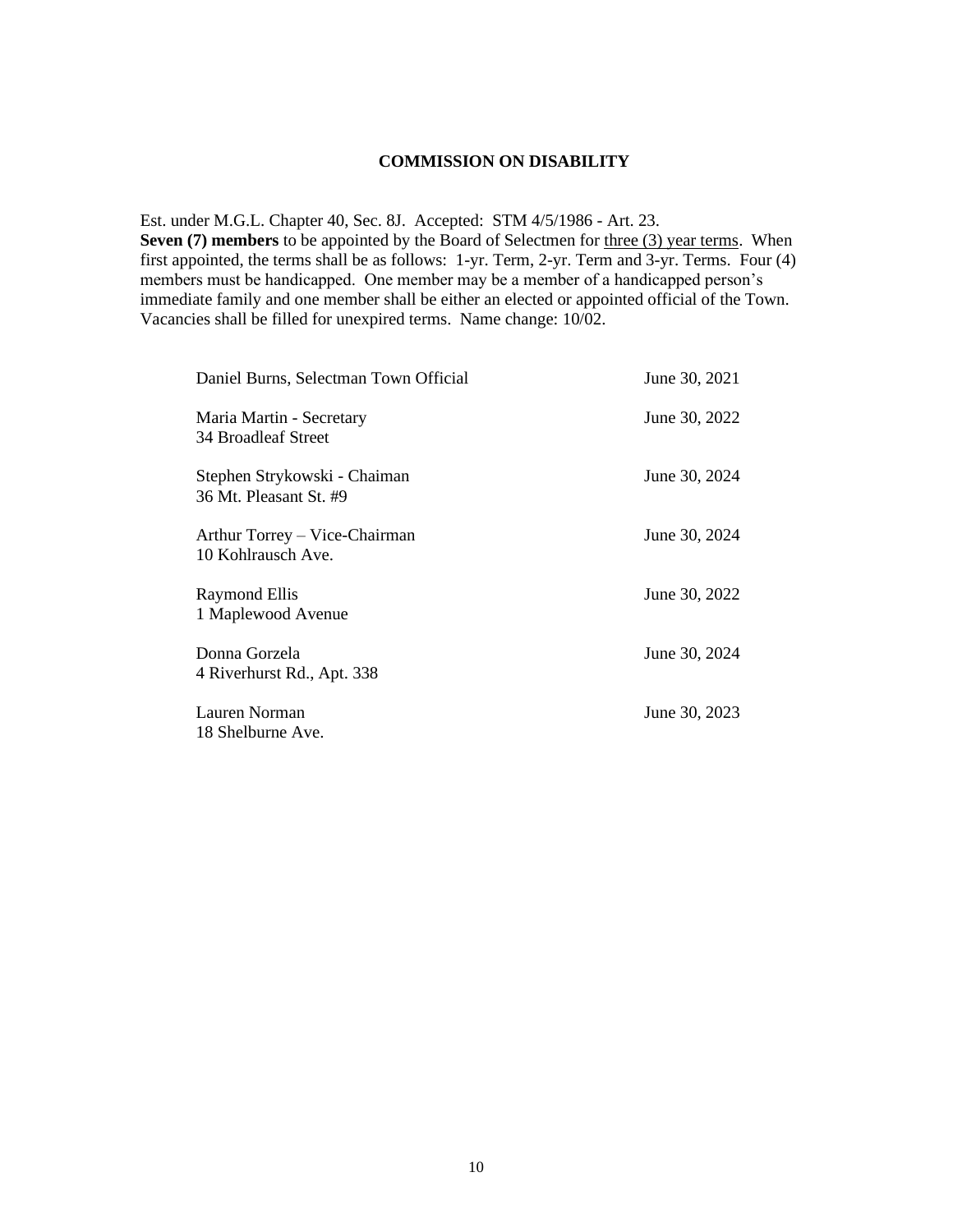# **COMMITTEE ON RULES**

# Elected 5/2021

Established under 1978 Charter; Gen. By-Laws 2.6.5. **One Representative from each Precinct.**

| Precinct       | Name & Address                              | T.M.M. Term<br><b>Expires</b> | Committee's<br><b>Term Expires</b> |
|----------------|---------------------------------------------|-------------------------------|------------------------------------|
| $\mathbf{1}$   | John P. Gagliiardi<br>2 Whiting Street      | 2022                          | 2024                               |
| $\overline{2}$ | John H. Kleschinsky<br>33 Broadway Street   | 2022                          | 2022                               |
| 3              | Maryanne J. Perry<br>8 Nealley Street       | 2022                          | 2023                               |
| 4              | Andrew Kucyn<br>3 Berry Street              | 2022                          | 2024                               |
| 5              | Michael A. Fantasia<br>11 Millers Farm Road | 2024                          | 2022                               |
| 6              | David Coughlin<br>28 Woodside Road          | 2023                          | 2023                               |
| $\tau$         | Christopher Ravin<br>19 Bolton Road         | 2024                          | 2024                               |
| 8              | Oren D. Hunt, Jr.<br>28 Gray Street         | 2023                          | 2022                               |
| 9              | <b>James Patrick Lally</b><br>8 C Street    | 2023                          | 2023                               |
| 10             | <b>Laureen Knowles</b><br>3 Radcliffe Road  | 2023                          | 2024                               |
| 11             | Dina Favreau<br>41 Boston Road #353         | 2022                          | 2022                               |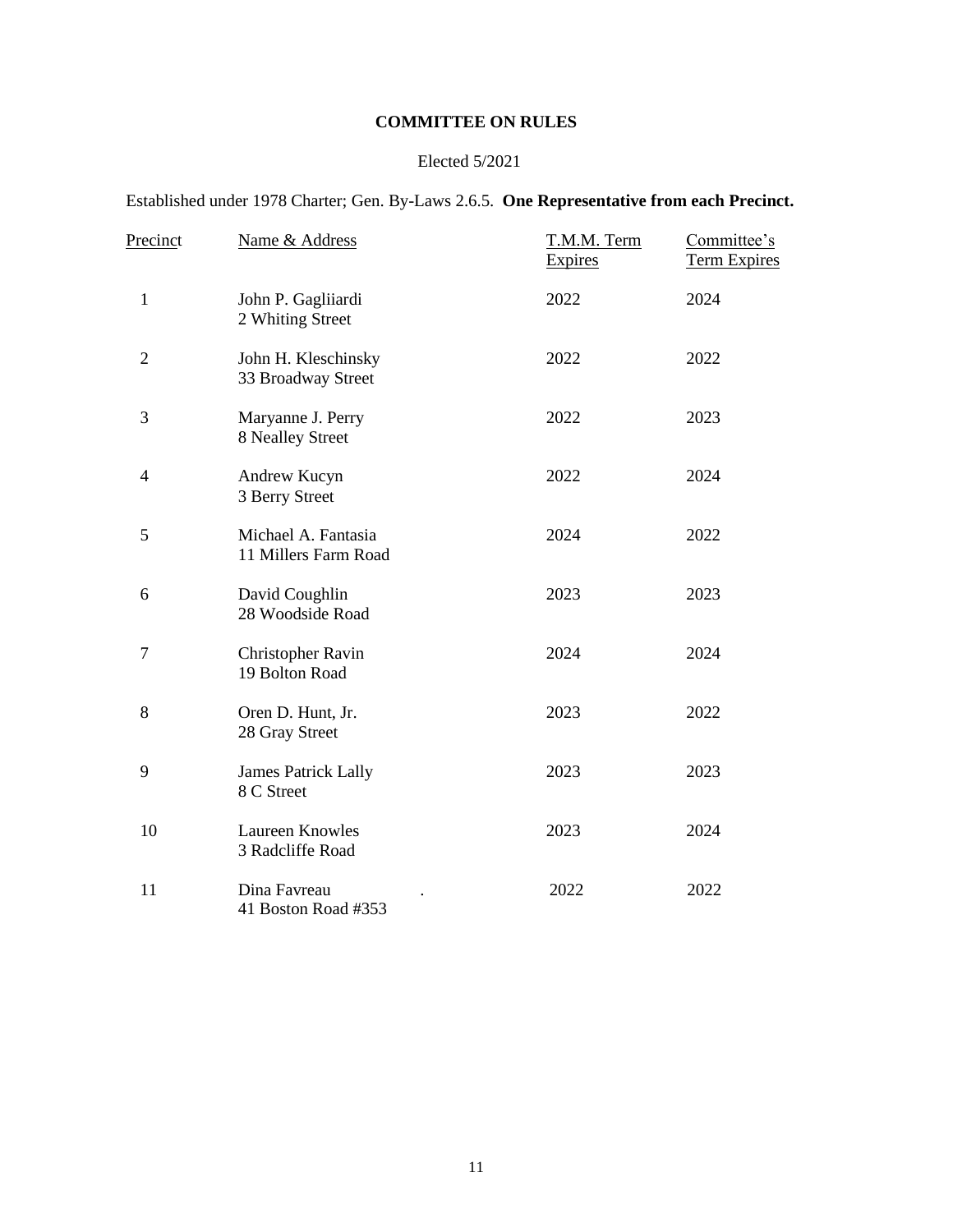## **COMMUNITY PRESERVATION COMMITTEE**

Art. 48; A. F.T.M.- 10/04/2016.: ".... Consisting of seven (7) voting members pursuant to MGL Chapter 44b…..Composition to be as follows:

One member of the Conservation Commission for a term of three-years One member of the Historical Commission for a term of three years One member of the Planning Board for a two-year term One member of the Recreation Commission for a two-year term One Member of the Housing Authority Board for a term of 1 year One at-large citizen of Billerica appointed by the Town Manager for a 1-year term One at-large to be appointed by the Board of Selectmen for a term of 2-years At the end of the original appointment, all appointments to be for 3-year terms.

Amended: Art. 34 of AFTM 10/3/2017: Add the Chief Assessor and one member of the Finance Committee

John Speidel – Chief Assessor

| Douglas J. Meagher - Finance Committee Member      | 6/30/2024 |
|----------------------------------------------------|-----------|
| James F. O'Donnell, Jr. - Housing Authority, Appt. | 6/30/2024 |
| Diane DePaso – Conservation Appointee              | 6/30/2023 |
| Thomas H. Conway – Town Manager Appointee          | 6/30/2024 |
| Mary Leach – Selectmen's Appointee                 | 6/30/2022 |
| Travis Brown - Historical Commission Appointee     | 6/30/2023 |
| Matthew Battcock - Planning Board Appointee        | 6/30/2022 |
| Joseph Fiumara - Recreation Appointee              | 6/30/2022 |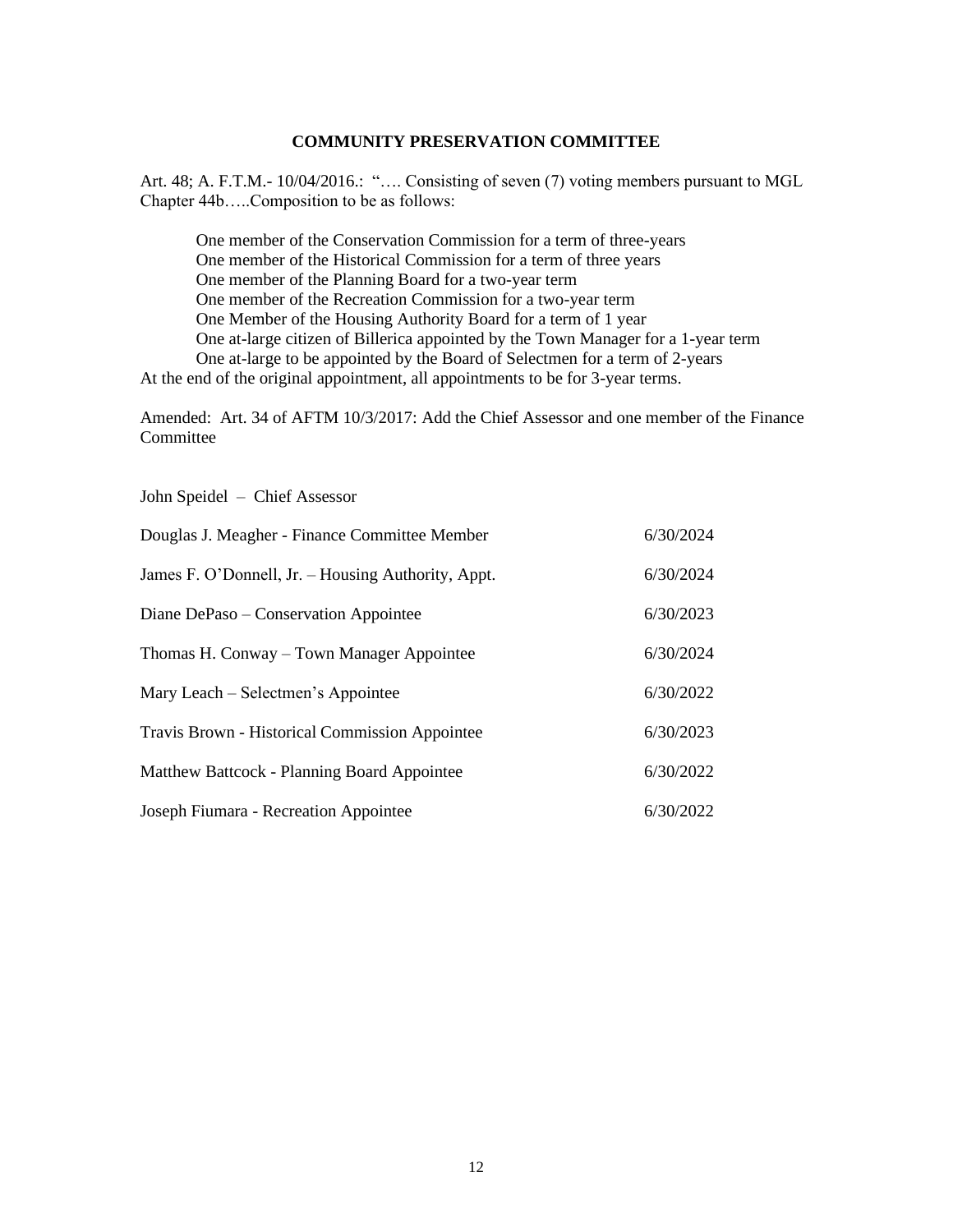# **CONSERVATION COMMISSION**

Per TOWN CHARTER: Section 8-4 (k). A Conservation Commission to consist of **seven members** appointed by the Board of Selectmen for terms of three years, each so arranged that as nearly an equal number of such terms of office as is possible shall expire each year.

| Paul J. Hayes, Chairman<br>10 High Street                             | June 30, 2024                  |
|-----------------------------------------------------------------------|--------------------------------|
| Diane J. DePaso, Secretary<br>37 Dudley Road                          | June 30, 2022                  |
| Elizabeth Gallagher<br>57 Ossamequin Road                             | June 30, 2024                  |
| Joanne Giovino, Vice-Chair<br>10 Eastview Avenue                      | June 30, 2023                  |
| William Bulens<br>14 Ferren Drive<br>Al Ramos – Resigned $12/01/2021$ | June 30, 2024<br>June 30, 2024 |
| John Bowen<br>9 Millpond Drive                                        | June 30, 2023                  |
| Jeff Connell<br>11 Call Street                                        | June 30, 2022                  |

CONSERVATION/LAND USE ASSISTANT Michael R. Devito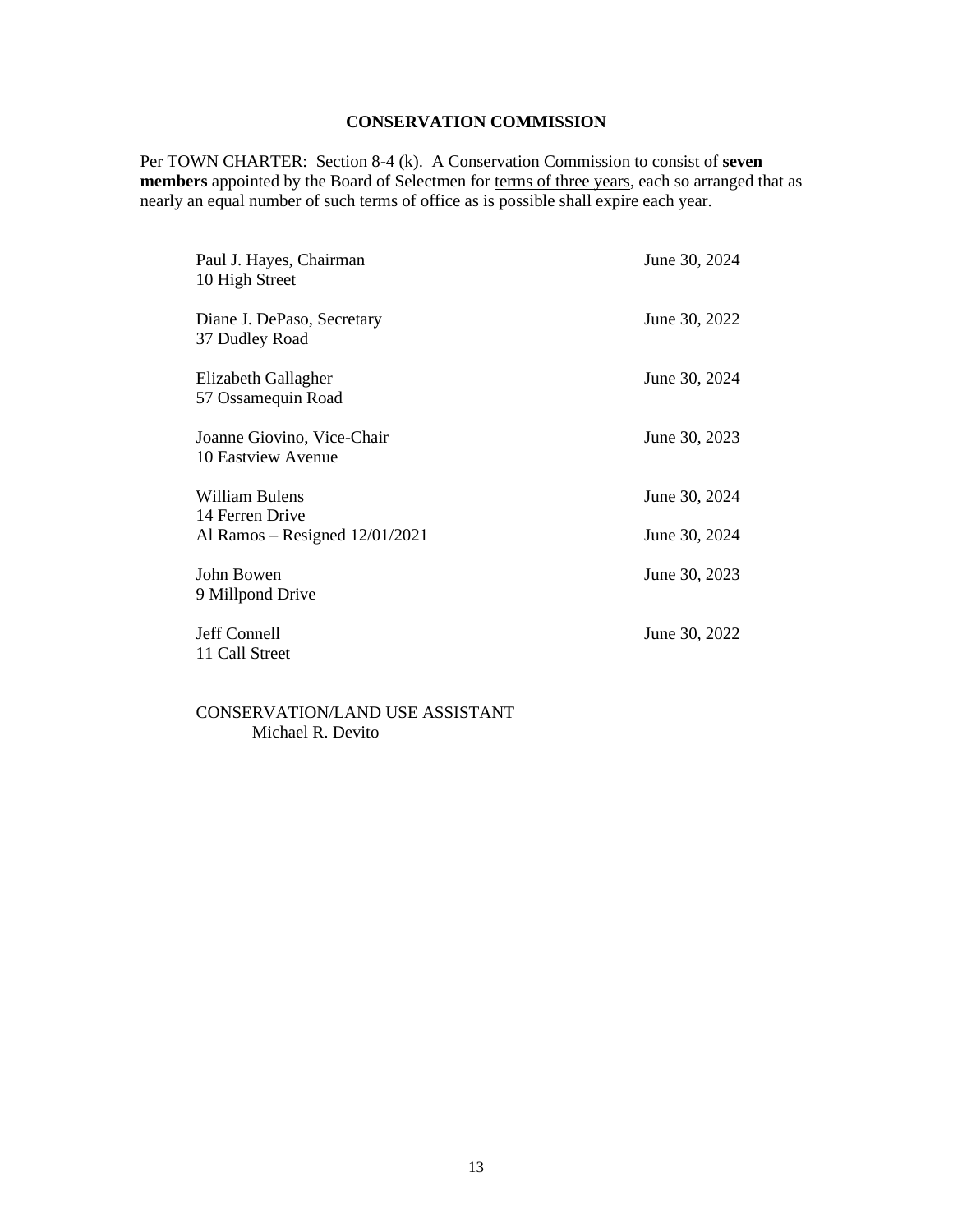# **CONSTABLE (BONDED) IN THE TOWN OF BILLERICA**

| NAME & ADDRESS                                                  | <b>TERM EXPIRES</b> |
|-----------------------------------------------------------------|---------------------|
| Guy J. Gill<br>20 Martingale Lane, Andover, MA                  | June 30, 2022       |
| Richard E. Settle<br>31 Staples Street (978) 362-1615           | June 30, 2024       |
| David C. Babineau<br>36 French Street, Billerica (617) 917-6878 | June 30, 2022       |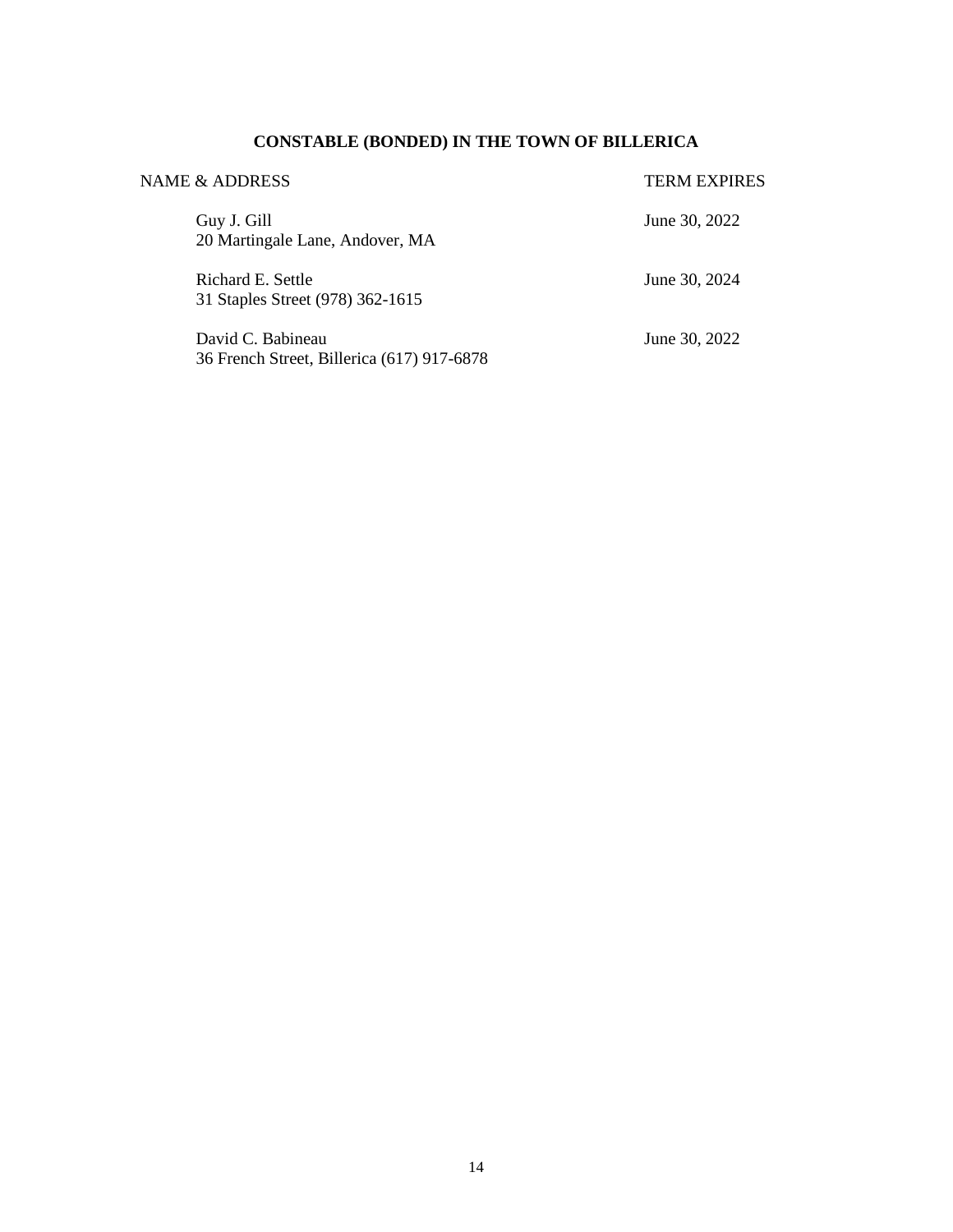#### **COUNCIL FOR AGING**

Established by Town Meeting, April, 1976, Article 70: **Seven (7) members** appointed by the Selectmen from voters and residents of the Town, at least **four shall be senior citizens** (60 and over) also one ex-officio non-voting representative of every recognized Senior Citizen's Organization in Billerica and also one ex-officio non-voting representative of the Housing Authority, Board of Health and Veteran's Office. Selectmen's appointee shall hold three-year terms of office, staggered 3, 2  $\&$  2. Ex-officio members shall be appointed from time to time by their respective club memberships. ANNUAL REPORT due each Annual Town Meeting and copy of same sent to the Department of Elder Affairs. Established under Sec. 8B, Chapter 40, M.G.L. 1966. (110 Tremont St., Boston, MA 02108).

| William Neeb, Secretary<br>3 Copley Place                                             | June 30, 2024                  |
|---------------------------------------------------------------------------------------|--------------------------------|
| <b>Barbara Flaherty</b><br>20 Fountain Street                                         | June 30, 2022                  |
| Stephen W. Strykowski,<br>26 Mt. Pleasant St. #9                                      | June 30, 2024                  |
| Joan DiOrio, Resigned<br>Philip Doiron, 2 <sup>nd</sup> Vice Chair<br>24 Country Lane | June 30, 2024<br>June 30, 2024 |
| Mary Riley, Chair<br>52 Burnham Road                                                  | June 30, 2023                  |
| John Pellegrino<br>36 Fardon Street                                                   | June 30, 2022                  |
| Richard Carroll, Vice-Chr.<br>15Hawks Ridge Road                                      | June 30, 2023                  |
| <b>SELECTMAN LIAISON</b>                                                              |                                |
| Michael Rosa, Selectman                                                               | June 30, 2021                  |
| Daniel Burns, Selectman                                                               | June 30, 2021                  |
| <b>ALTERNATES:</b>                                                                    |                                |
| Barbara Wittenhagen                                                                   | June 30, 2021                  |
| Sandra Schiavo                                                                        | June 30, 2021                  |
| Philip Doiron                                                                         | June 30, 2022                  |
| EX-OFFICIO NON-VOTING MEMBERS:                                                        |                                |

Golden Agers; Senior Citizens of Billerica; Greenwood Senior Citizens' Club; Carriage Club; Board of Health; Housing Authority Chairman; Veterans' Services Agent

COUNCIL FOR AGING Director: Jean P. Bushnell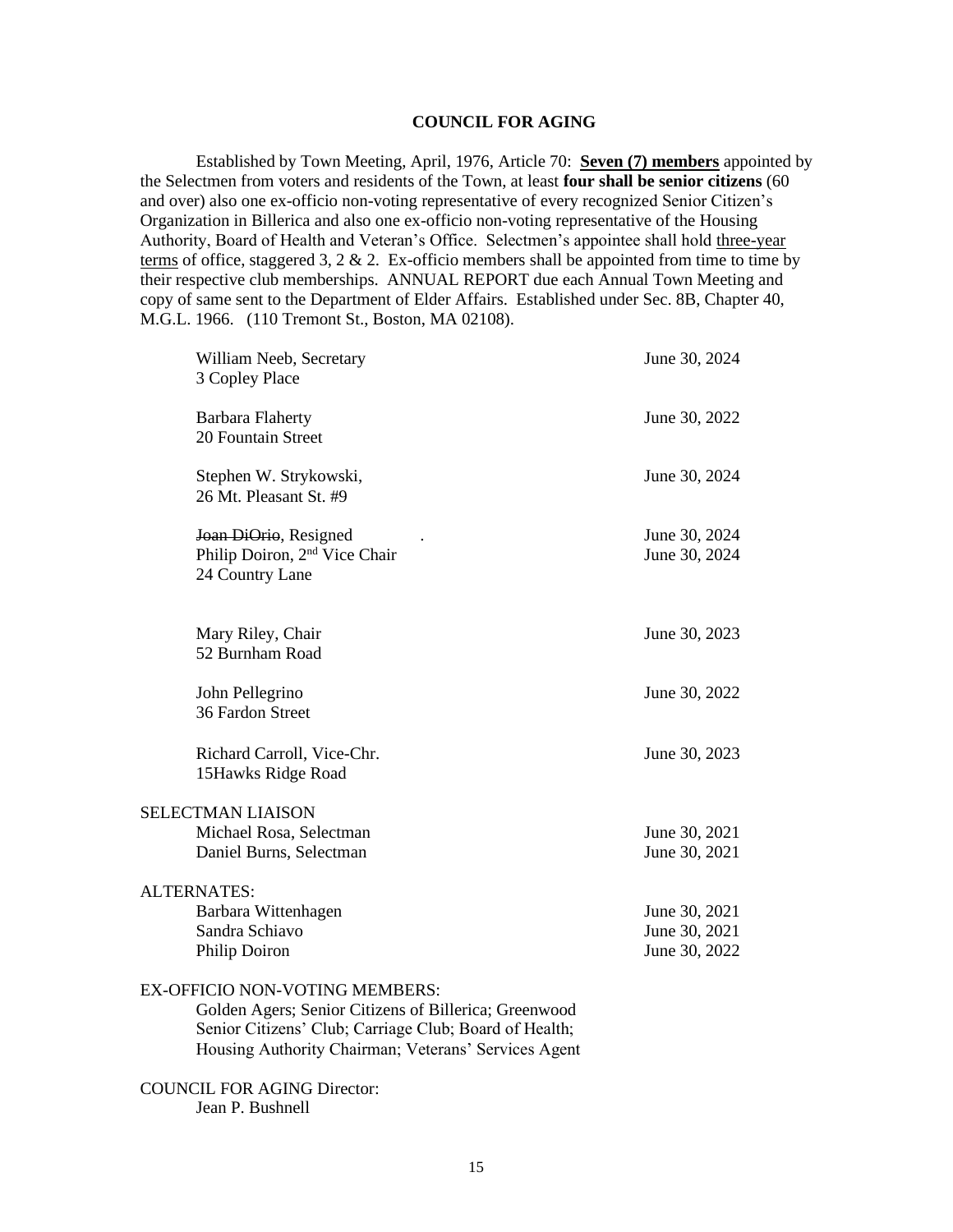## **CULTURAL COUNCIL** – (Formally aka Arts Council)

Established under House Bill #6861 - Chapter 790 of 1979. An Act establishing a Lottery for the Arts.

Local Arts Councils shall be appointed by the Executive Body in a Town and shall consist of at least five members who shall serve without compensation for a two-year term and who may be re-appointed for not more than two additional terms.

Funds in the State Lottery Fund shall not be distributed to the Towns until June 1, 1981. (Should be appointed before May 31, 1980. One member to be a CPA). AMENDED: ASTM May 8, 2021: Est. as Cultural Council

Term of **Office** 

| 2                           | Angela LoGuidice<br>44 Castlewood Drive   | June 30, 2021 |
|-----------------------------|-------------------------------------------|---------------|
| 3                           | Christine P. Donoghue<br>8 Patten Road    | June 30, 2022 |
| 2                           | Bonnie Regan<br>26 Harvard Road           | June 30, 2022 |
| 2                           | Benjamin Perry<br>11 Freedom Way          | June 30, 2023 |
| $\mathbf{1}$                | <b>Christine Kiley</b><br>13 Alice Avenue | June 30, 2021 |
| $\mathcal{D}_{\mathcal{L}}$ | Martha Ho<br>5 Whittemore Terrace         | June 30, 2023 |
| 1                           | Rachel Durocher<br>137 Pollard St,        | June 30, 2022 |
| 1                           | Jennifer Harris                           | June 30, 2022 |
| 1                           | David Isabelle<br>3 Ashdale Road          | June 30, 2023 |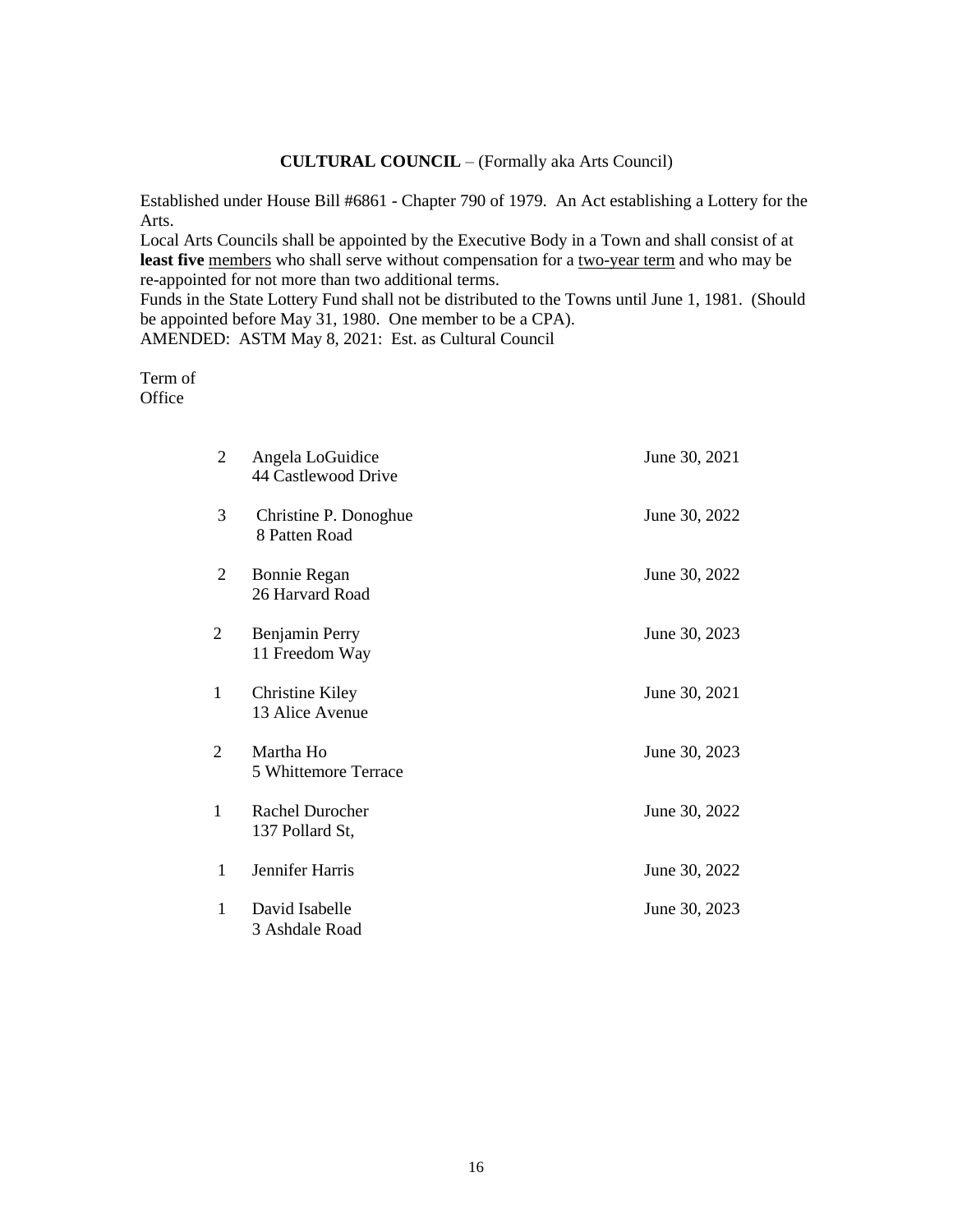# **ELECTRONIC VOTING IMPLEMENTATION COMMITTEE**

| Kevin P. Conway<br>21 Mason Avenue    | June 30, 2021 |
|---------------------------------------|---------------|
| Donald Damon<br>17 Harnden Road       | June 30, 2021 |
| James K. Learned<br>66 Riveredge Road | June 30, 2022 |
| Theresa Logue<br>5 Pinetree Road      |               |

David Coughlin 28 Woodside Road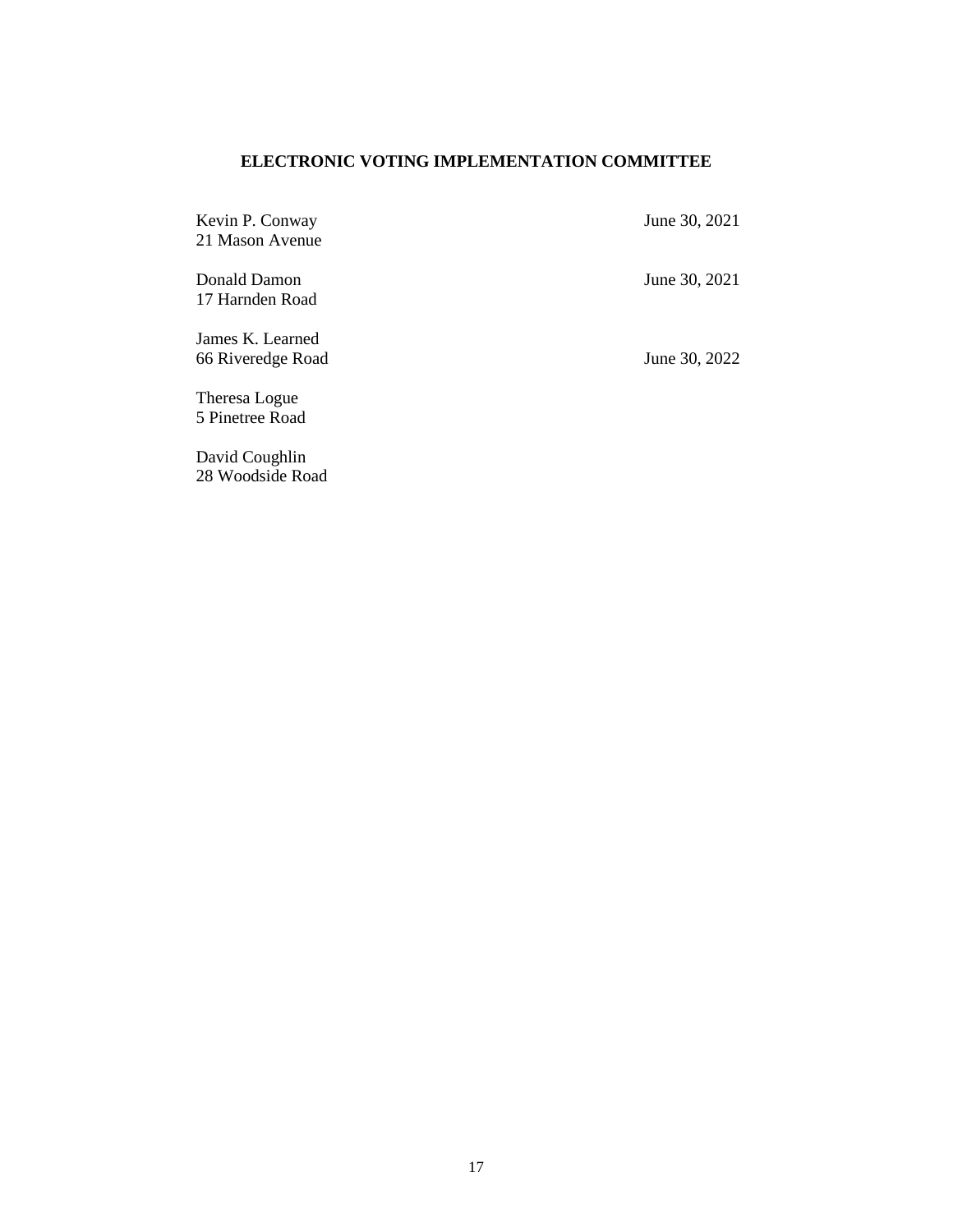# **FINANCE COMMITTEE**

#### Per Town Charter, Sec. 8-4 (k).

A FINANCE COMMITTEE to consist **of eleven (11) members and two associate members**, to be appointed by the town moderator for terms of three (3) years each so arranged that as nearly an equal number of such terms as is possible shall expire each year. The chairman of the committee may designate the senior associate member to sit on the committee in case of absence of any member thereof or in the event of a vacancy on the board until said vacancy is filled by the town moderator.

| Douglas Fogerty<br>28 French Street                                           | June 30, 2023          |
|-------------------------------------------------------------------------------|------------------------|
| David Gagliardi - Chair<br>2 Whiting Street                                   | June 30, 2022          |
| Philip J. Newfell<br>145 High Street                                          | June 30, 2024          |
| Cheri Gargalianos<br>32 Canterbury Street                                     | June 30, 2023          |
| Patrick Logue<br>6 Pine Tree Road                                             | June 30, 2024          |
| Mary K. McBride, Secretary<br>12 Bolton Road - P.O. Box 518, 01865            | June 30, 2022          |
| Rino Moriconi<br>53 River Street #101                                         | June 30, 2022          |
| Donald Damon<br>17 Harnden Road, 01821                                        | June 30, 2024          |
| John Mulloy<br>27 Ox Road                                                     | June 30, 2024          |
| Douglas Meagher - Vice Chair<br>51 Concord Road                               | June 30, 2023          |
| John H. Kleschinsky<br>33 Broadway Street                                     | June 30, 2023          |
| <b>ASSOCIATE MEMBERS:</b><br>$1^{\rm st}$<br>Kelley Sardina<br>95 Gray Street | June 30, 2023          |
| 2 <sup>nd</sup> Sharon Healey<br>6 Captains Way                               | June 30,. 2022         |
| <b>MEMBER EX-OFFICIO:</b>                                                     | <b>Town Accountant</b> |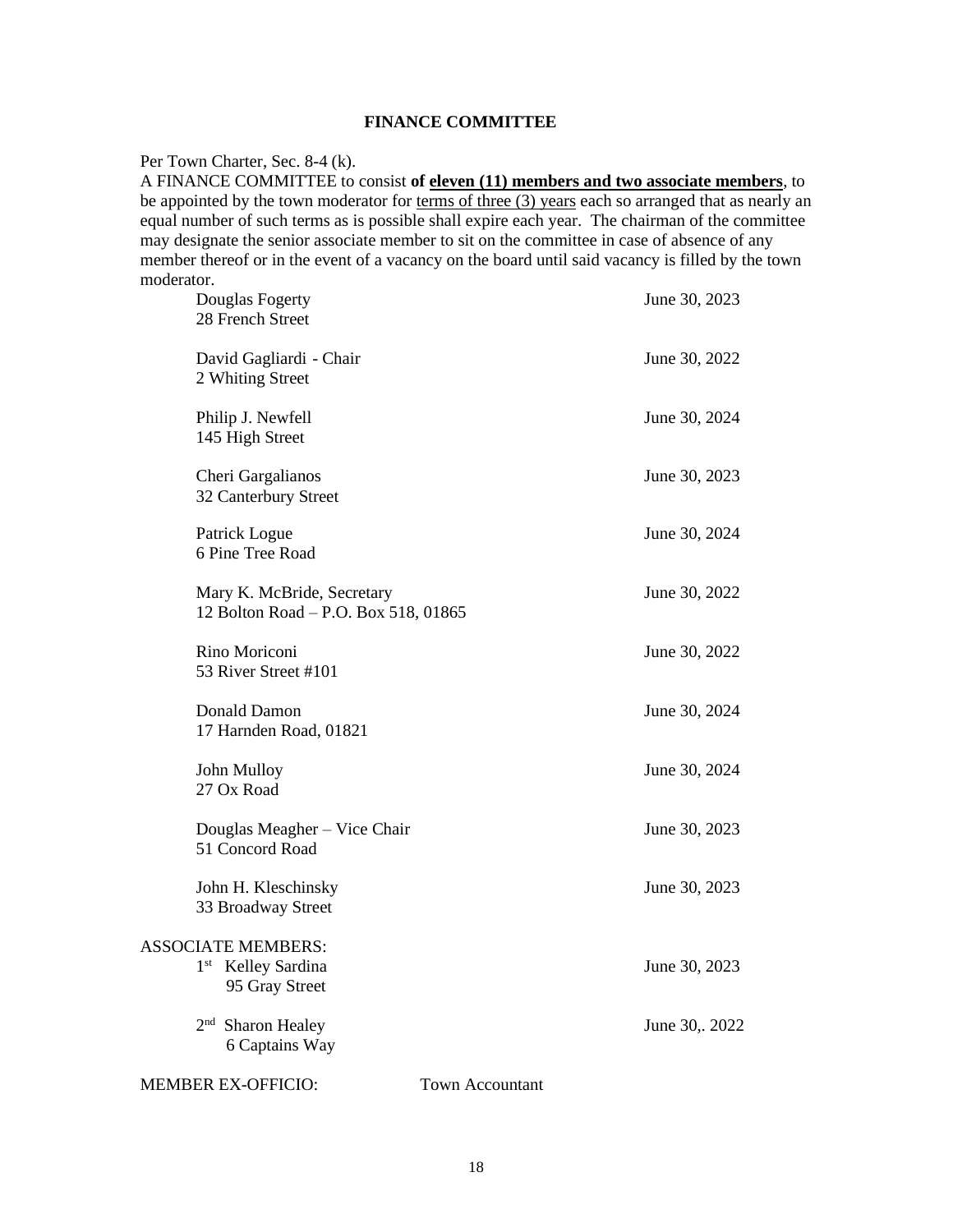# **FINANCIAL & COMPLIANCE AUDIT COMMITTEE** Chapter 40B

Est. under Article 23 of the AFTM, Oct. 4, 2005: Seven (7) members to be appt. as follows: Two (2) Members by the Board of Selectmen; Two (2) members by the Finance Committee; Three (3) Members by the Moderator. Said Committee to perform financial and compliance audits on all past, present and future projects built under M.G.L. Chapter 40B. (Term: 3-yrs.)

| Vacant, Selectmen's Appointee                           | June 30, 2022 |
|---------------------------------------------------------|---------------|
| Vacant, Moderator' Appointee                            | June 30, 2022 |
| Anthony Ventresca, Moderator's Appointee-Re-signed 1/22 | June 30, 2024 |
| Richard DelGaudio, Moderator's Appointee                | June 30, 2024 |
| David Gagliardi, Finance Committee Appointee            | June 30, 2023 |
| Vacant, Selectmen's Appointee                           | June 30, 2021 |
| Patrick Logue, Finance Committee Appointee              | June 30, 2024 |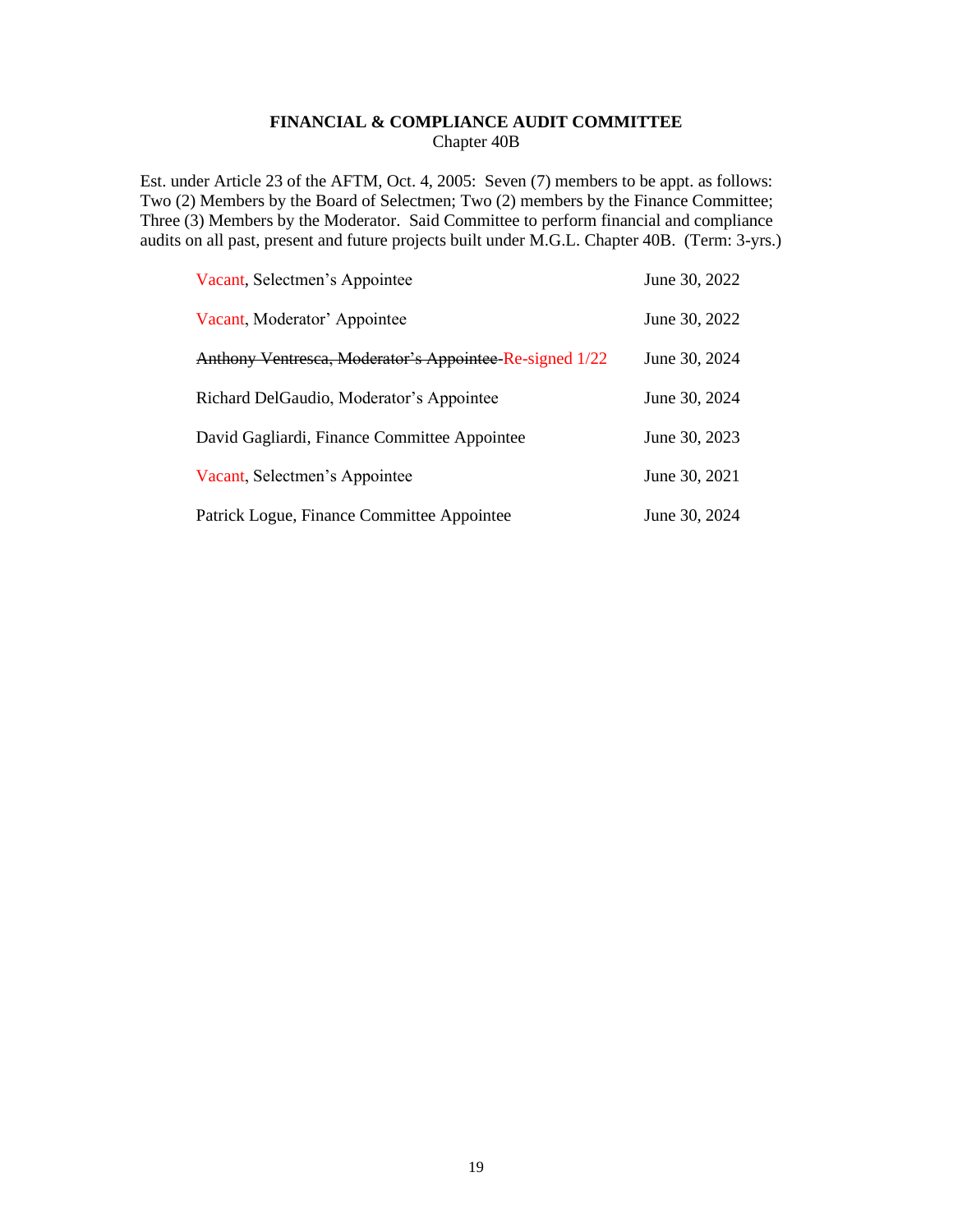# **GENERAL BY-LAW REVIEW COMMITTEE (Nine Members – 8 appt. by Moderator plus Rules Committee Appointee)**

Dina Faveau, Rules Committee Appt. 41 Boston Road #353

Philip J. Newfell 145 High Street

Edward Giroux 21 Horman Road

Mary K. McBride P. O. Box 518

David Gagliardi 2 Whiting Street

David Coughlin 28 Woodside Road

Linda Boucher 2 Day Street

James Gately 12 Dignon Road

Douglas Meagher 51 Concord Rd.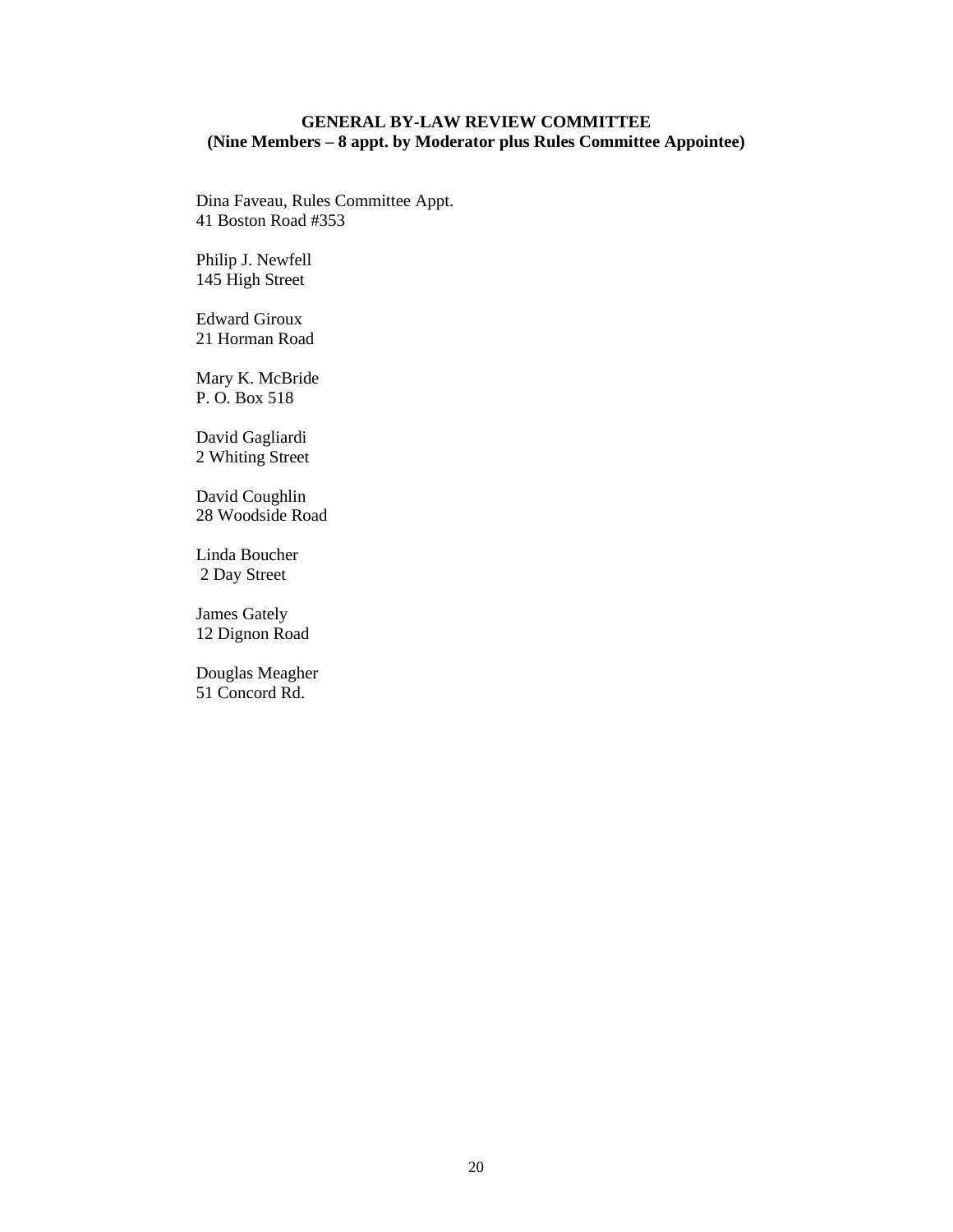#### **HIGH SCHOOL BUILDING COMMITTEE**

Est. AFTM Oct. 1, 2013: "….composed of sixteen members: member of the Board of Selectmen or their designee, the Superintendent of Schools, the Assistant Superintendent of Business, the Town Manager, the Director of the School Building Maintenance, the Billerica Mem. High School Principal, a member of the School Committee, a member of the Planning Board, a member of the Finance Committee or their designee, the Building Commissioner, a member knowledgeable in the education mission and function of facility appointed by the School Committee, a member with architectural, engineering and/or construction experience appointed by the Board of Selectmen, three members of the community appointed by the Moderator and one non-voting student member from the Billerica Mem. High School appointed by the School Committee." This committee will be charged with investigating education and physical plant concerns at the High School and will be responsible for overseeing a High School feasibility study as well as any associated construction projects.

Amended: May 6, 2014: change to "members are appointed for three year terms, retroactive to January 2014 for all existing members".

Timothy Piwowar – Superintendent Robin Hulsoor – Asst. Superintendent of Finance and Business John C. Curran – Town Manager Mark LaLumiere – Inspector of Buildings Sean Bartlett - Director of School Maintenance Thomas Murphy - Billerica Memorial High School Principal

| Daniel Burns -                                                         | 6/30/2024 |
|------------------------------------------------------------------------|-----------|
| David Gagliardi - Finance Committee Member                             | 6/30/2023 |
| Kevin Heffernan - Knowledge of architectural, engineering/construction | 6/30/2024 |
| Mark Efstratiou - School Committee Member                              | 6/30/2023 |
| Chris Tribou $-$ Appt./ by Planning Bd.                                | 6/30/2023 |
| John Magliozzi – Mem. High Teacher - Knowledge of education mission    | 6/30/2024 |
| John Burrows – Mod. Appt.                                              | 6/30/2023 |
| Marc Lombardo - Moderator Appt.                                        | 6/30/2024 |
| Richard Colantuoni - Moderator Appt.                                   | 6/30/2023 |

Vacancy – Billerica Memorial High School Student- (Non-Voting Member)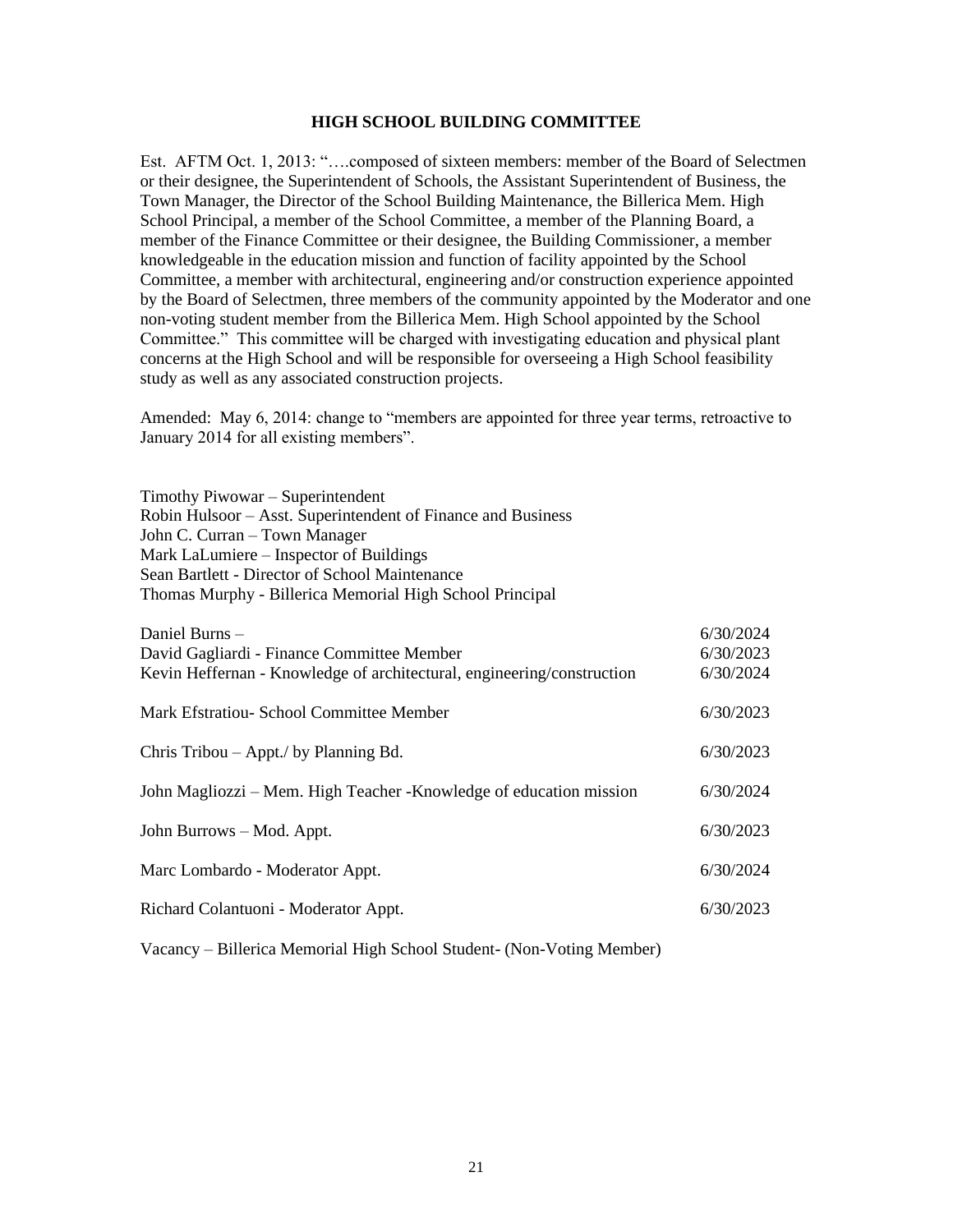# **HISTORIC DISTRICT COMMISSION**

Established by Board of Selectmen in 1973 - **Not less than three (3) or more than seven (7) members.** (Chapter 372, Acts of 1960). Re-established in 1988 by Board of Selectmen - (M.G.L. Chapter 40C, Section 4) - Not less than three (3) or more than seven (7) members appointed for terms of three (3) years each……(In 1990 - Became Billerica Historic District Commission). (Chapt. 40C, subsection 4 – **Not more than seven (7) alternates).** (3-Yr. Term)

| Charlene McCarthy, Resigned 8/24/21                                 | June 30, 2023 |
|---------------------------------------------------------------------|---------------|
| John J. McKenna (Lawyer), Chairman<br>8 Hawks Ridge Road            | June 30, 2022 |
| <b>Richard Hawes</b><br>10 Passaconaway Drive                       | June 30, 2024 |
| <b>Travis Brown</b><br>14 Andover Road                              | June 30, 2023 |
| George J. Simolaris, Jr.<br>38 Andover Road                         | June 30, 2024 |
| Michael J. Rea, Jr., Vice-Chair<br>1 Collins-Rea Lane               | June 30, 2023 |
| Mary K. McBride, Secretary<br>12 Bolton Road<br>P.O. Box 518, 01865 | June 30, 2022 |
| <b>ALTERNATES</b>                                                   |               |
| David Gagliardi<br>2 Whiting Street                                 | June 30, 2024 |
| <b>Mary Jones</b><br>7 Susan Drive                                  | June 30, 2024 |
| <b>Matthew Ahern</b><br>18 Larkspur Road                            | June 30, 2024 |
| Kathy Meagher<br>51 Concord Road                                    | June 30, 2024 |

# EX-OFFICIO MEMBER - Town Planner –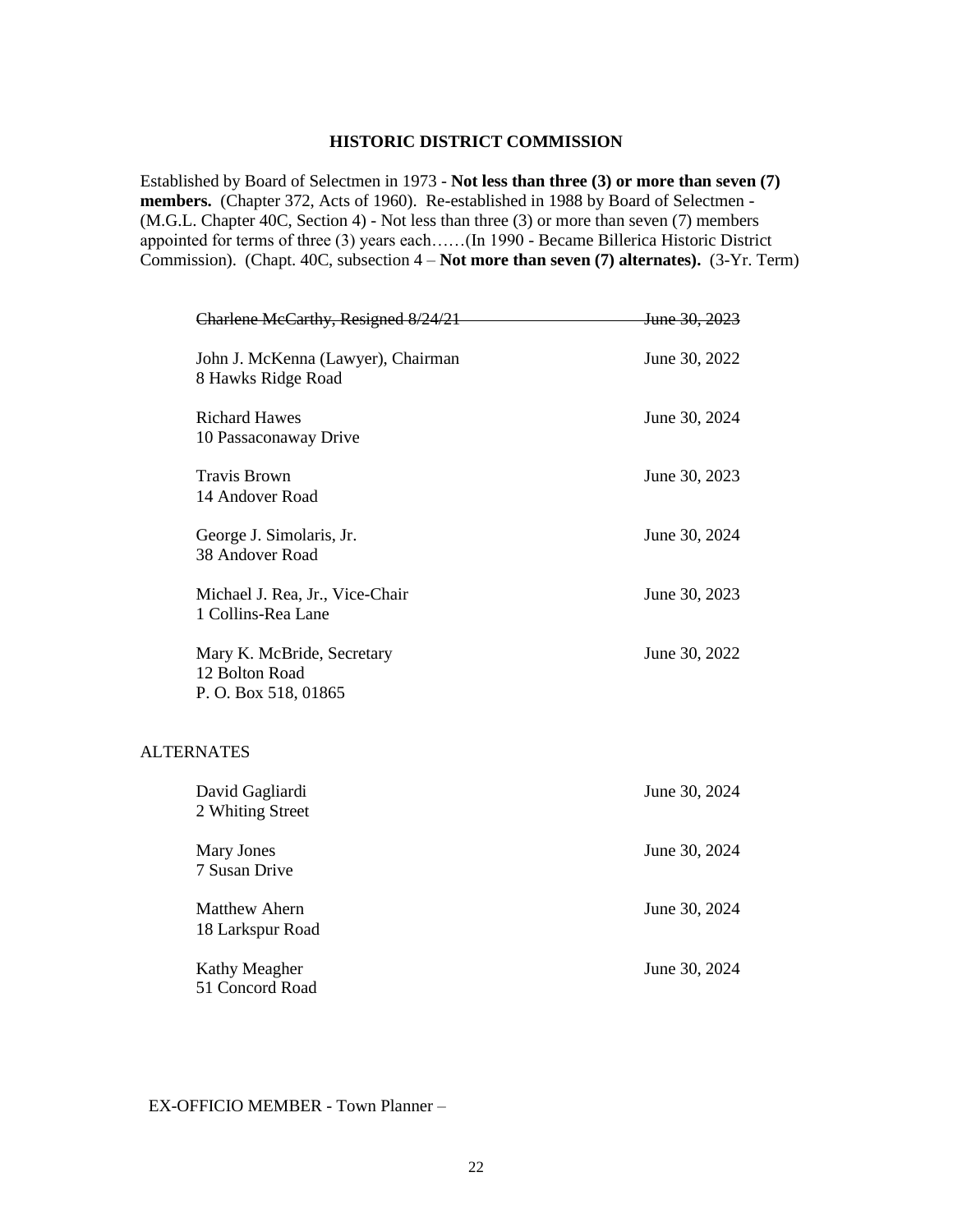# **HISTORICAL COMMISSION**

Established by Selectmen at meeting of September 18, 1972, under Chapter 40, G.L., and Chapter 372 of the Acts of 1960. Local Historical Commissions are established under Chapter 40, Section 8D of the Massachusetts General Laws. Local Historical Commissions should have from **three (3) to seven (7) members,** appointed in Town by the Selectmen. **Additional members may serve as alternates or associates.** (3-Yr. Term) Appointed by Selectmen - 1979 Town Charter, Sec. 8-2.

| Andrew Boisvert<br>19 Arborwood Road                      | June 30, 2022 |
|-----------------------------------------------------------|---------------|
| Matthew Moll<br>8 Walton Street                           | June 30, 2021 |
| Alec Ingraham, Chrm.<br>48 Mount Pleasant St.<br>663-2928 | June 30, 2024 |
| Travis W. Brown<br>14 Andover Road                        | June 30, 2022 |
| Mary Leach<br>7 William Road                              | June 30, 2023 |
| Michele DeParasis<br>28 Sheridan Street                   | June 30, 2024 |

#### ALTERNATES: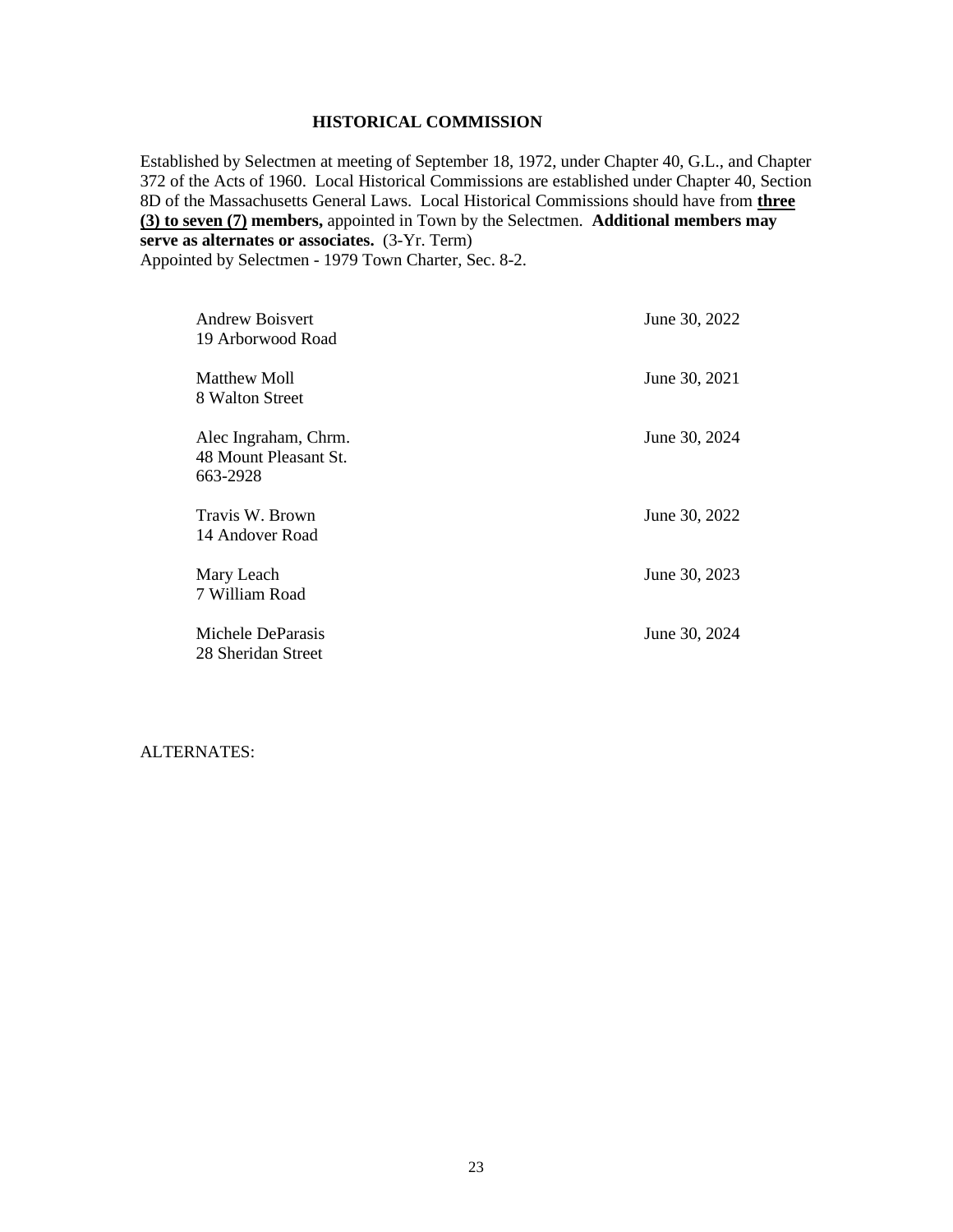# **HOUSING AUTHORITY**

Per 1979 Town Charter - Sec. 3-1 (a).

Sec. 3-8 - BILLERICA HOUSING AUTHORITY

(a) Composition, term of office - there shall be a Housing Authority consisting of **five (5) members.** Four of these members shall be elected by the voters of the town; the fifth member shall be a resident of the Town appointed by the Commonwealth through the Department of Community Affairs, or as otherwise provided by law. All members of the Housing Authority shall serve for **terms of five years**, so arranged that the term of one member shall expire each year.

(b) Powers and Duties - The Housing Authority shall have all the powers and duties given to Housing Authorities by General Laws.

| Carol Ford - Deceased<br>John Saulnier              | April, 2022<br>April, 2022 |
|-----------------------------------------------------|----------------------------|
| Martin E. Conway<br>41 Buckingham Drive             | April, 2026                |
| James F. O'Donnell, Jr., Treasurer<br>4 Ravine Road | April, 2025                |
| John C. Parker<br>16 River Street $-6H$             | April, 2024                |
| Marie O'Rourke (Gov. Appt. 7/18)                    | Aug. 26, 2021              |

# EXECUTIVE DIRECTOR:

Robert Correnti 16 River Street, 01821 667-1661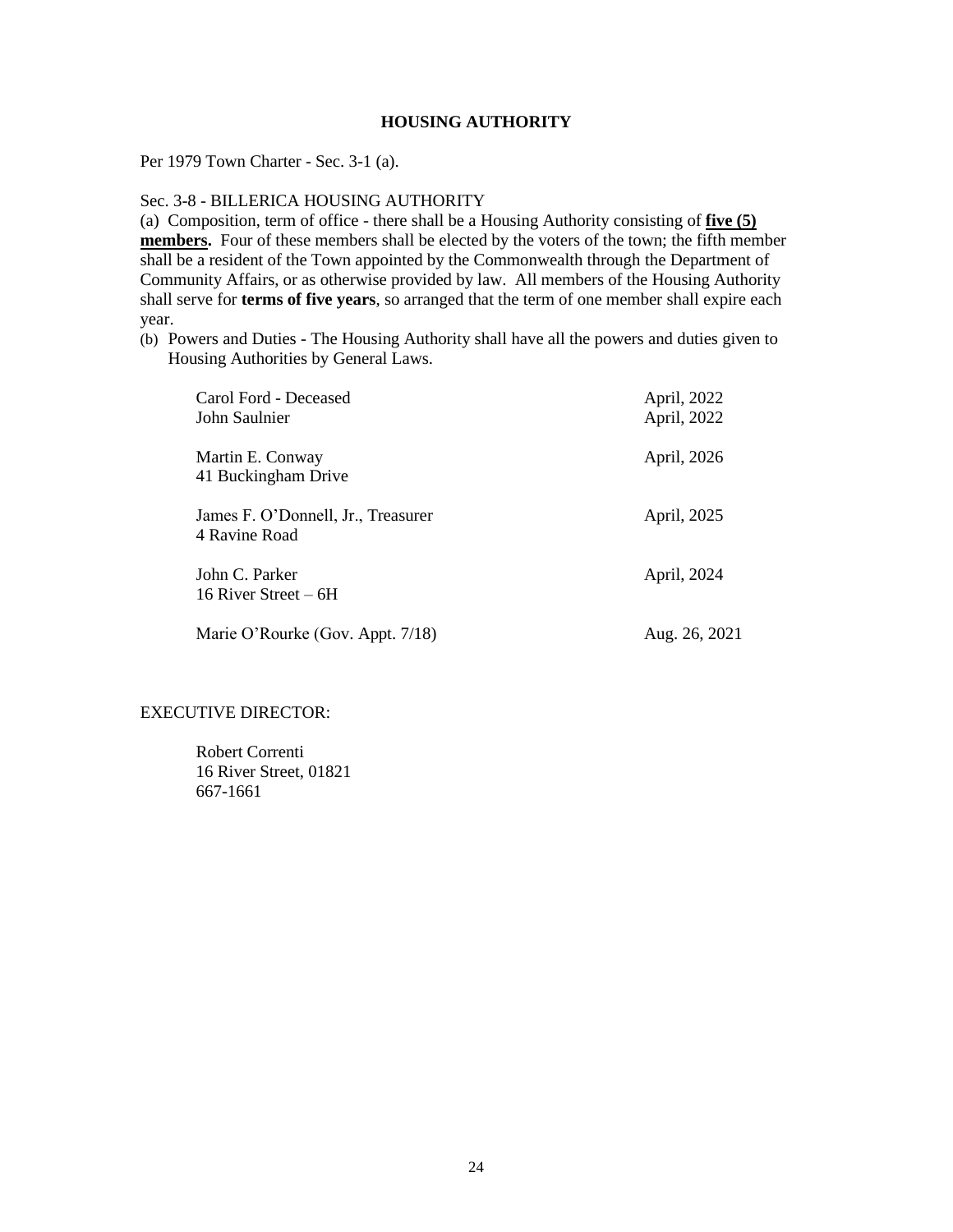#### **HOUSING PARTNERSHIP COMMITTEE**

Art. 28 ASTM 5/2000. 13 Billerica residents: 7 appt. by Town Manager as follows: (1) Real Estate Broker, (1) Developer, (1) Attorney and (4) at large residents of Billerica; (2) by the Board of Selectmen, (1) by the Housing Authority, (1) by the Finance Committee, (1) by the Planning Board and (1) by the School Committee.

Amended: Art. 4-AFTM 2008: **Eleven members all to be Billerica Residents**. Five (5) at large residents appointed by the Town Manager, two (2) members of the Board of Selectmen, one (1) member of the Housing Authority, one (1) member of the Finance Committee, one (1) member of the Planning Board and one (1) member of the School Committee or their designee. The appointments shall be for three year terms, each so arranged that as nearly an equal number of such terms of office as is possible shall expire each year.

|                                         | <b>Term Expires</b> |
|-----------------------------------------|---------------------|
| Michael S. Rosa, Selectman              | June 30, 2023       |
| Kimberly J.Conway – Selectman           | June 30, 2021       |
| Matthew Battcock - Planning Board Appt. | June 30, 2023       |
| Douglas Meagher – Finance Committee     | June 30, 2023       |
| Vacancy - Housing Authority.            | June 30, 2023       |
| Vacancy – School Dept. Rep.             | June 30, 2021       |
| Vacancy–Member at Large                 | June 30, 2022       |
| Vacancy – Member at large               | June 30, 2021       |
| Vacancy - Member at large               | June 30, 2022       |
| Vacancy - Member at large               | June 30, 2022       |
| Vacancy - Member t large                | June 30, 2023       |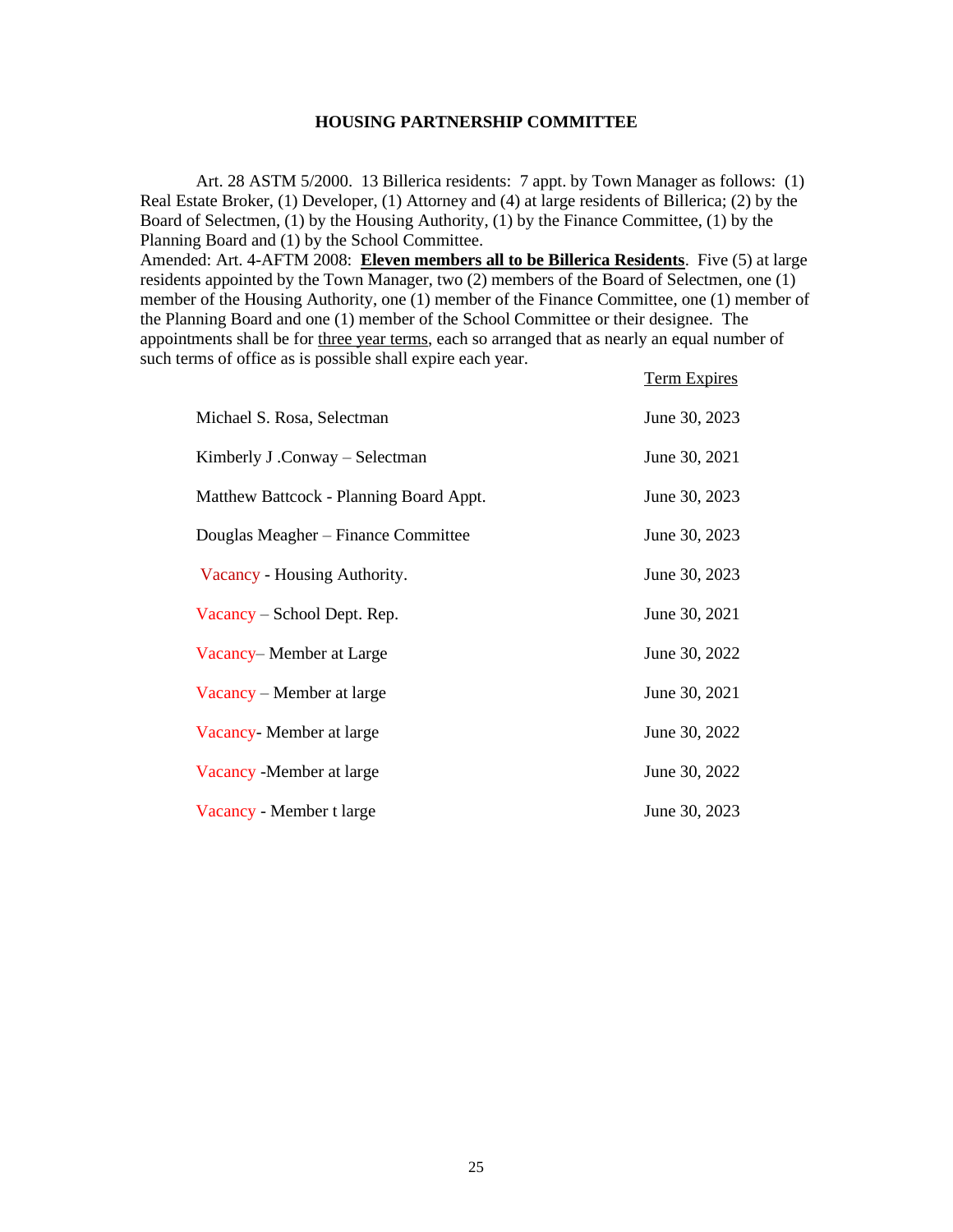# **LONG RANGE MASTER PLAN OVERSIGHT COMMITTEE**

Established under Art. 37, AFTM 10/2002: "…. To consist of **five members** appointed to terms of three (3) years so arranged as nearly an equal number of terms shall expire each year. One member appointed by, but no necessarily need to be a member of each of the following: Board of Selectmen, School Committee, Planning Board, Finance Committee and the Moderator." (See Gen. By-Laws)

| Michael Riley   | <b>Planning Board Appointee</b>    | June 30, 2023 |
|-----------------|------------------------------------|---------------|
| <b>VACANCY</b>  | School Committee Appointee         | June 30, 2021 |
| <b>VACANCY</b>  | Moderator's Appointee              | June 30, 2022 |
| Mary McBride    | <b>Finance Committee Appointee</b> | June 30, 2023 |
| Michael S. Rosa | Selectmen's Appointee              | June 30, 2021 |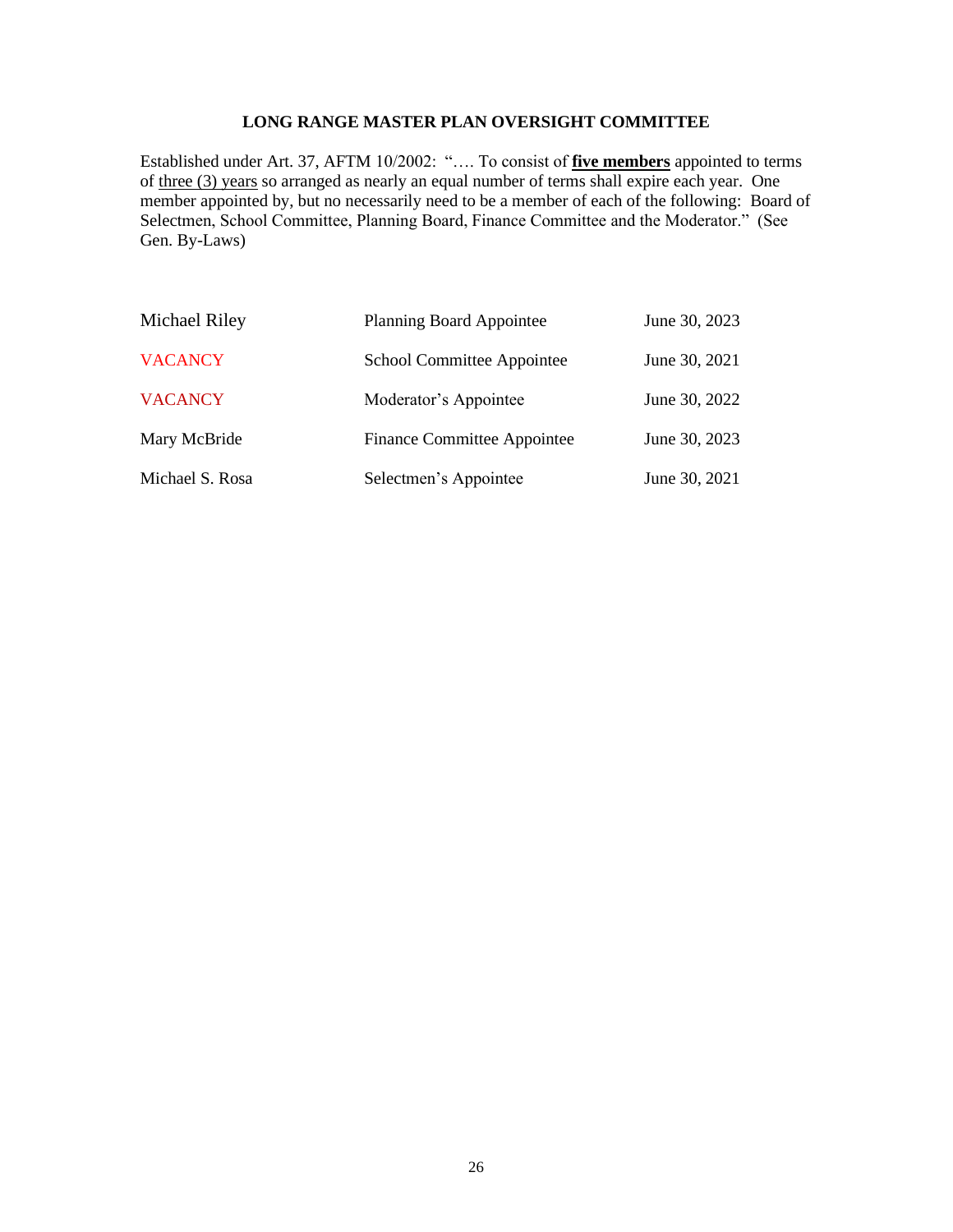## **MUNICIPAL AFFORDABLE HOUSING TRUST**

Aka Billerica Affordable Housing Trust

MUNICIPAL AFFORDABLE HOUSING TRUST – (No less than 5 members for Terms of 2 Years

(Est. Oct. 4, 2011-Art. 31)

| Allison Elliott<br>2 Cobblestone Way     | June 30,2023  |
|------------------------------------------|---------------|
| Cathy Hertler<br>5 Whiting Street        | June 30, 2023 |
| Teresa English                           | June 30, 2023 |
| Catherine Shubin – Realtor               | June 30, 2023 |
| Martin E. Conway                         | June 30, 2023 |
| Carol Ford – Housing Authority, Deceased | June 30, 2021 |
| Michael S. Rosa - Selectman              | June 30, 2022 |
| John Burrows – Selectman                 | June 30, 2022 |

Robert M. Correnti - Housing Director, Ex-Officio Member

John C. Curran – Town Manager, Ex-officio Member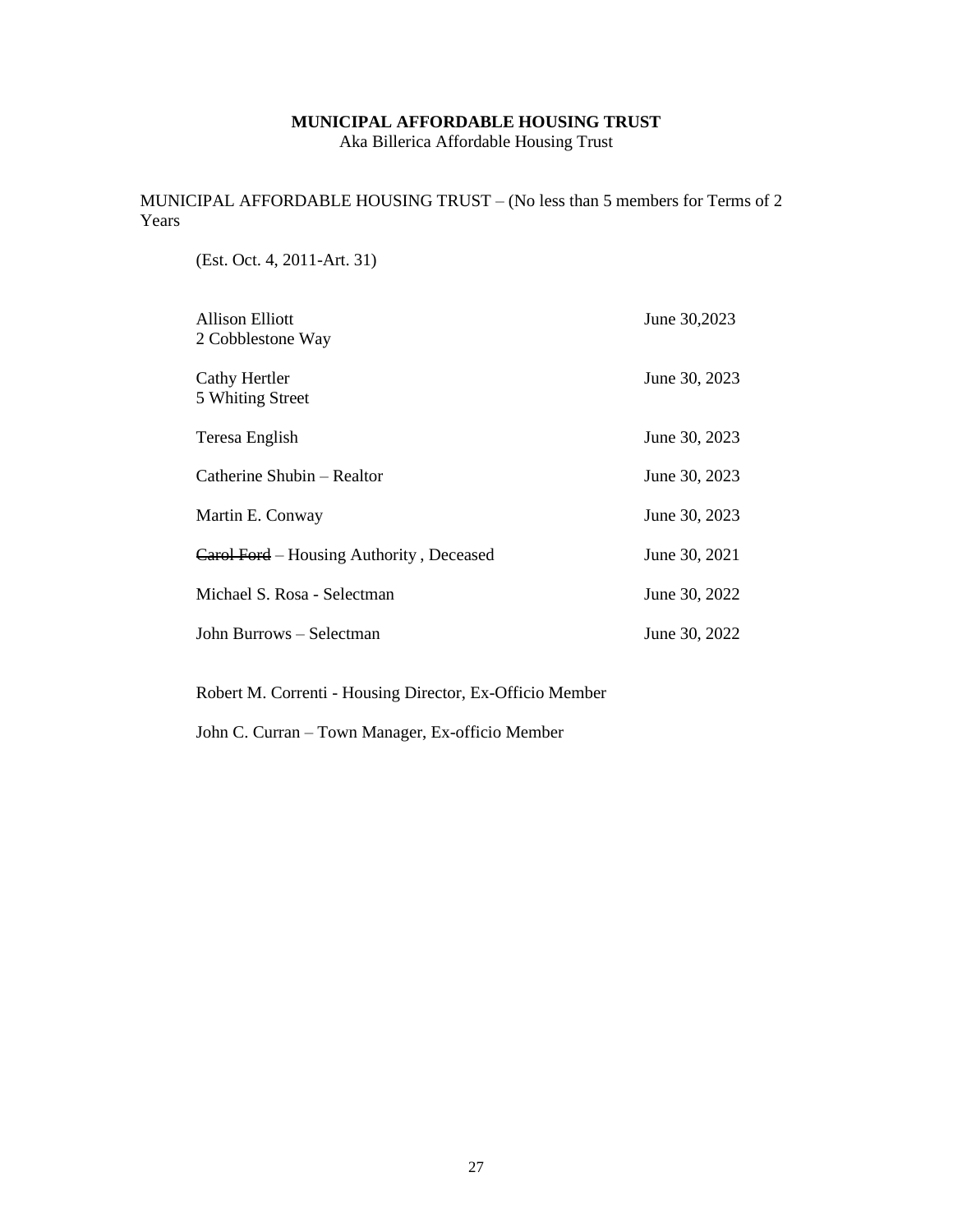# **PERSONNEL BOARD**

Per Town Charter, 1979 - Section 8-4 (k).

A Personnel Board to consist of **five (5) members** to be appointed by the Town Moderator for terms of <u>three (3) years</u> each, so arranged that as nearly an equal number of such terms of office as is possible shall expire each year.

| Vacancy | June 30, 2021 |
|---------|---------------|
| Vacancy | June 30, 2023 |
| Vacancy | June 30, 2021 |
| Vacancy | June 30, 2022 |
| Vacancy | June 30, 2023 |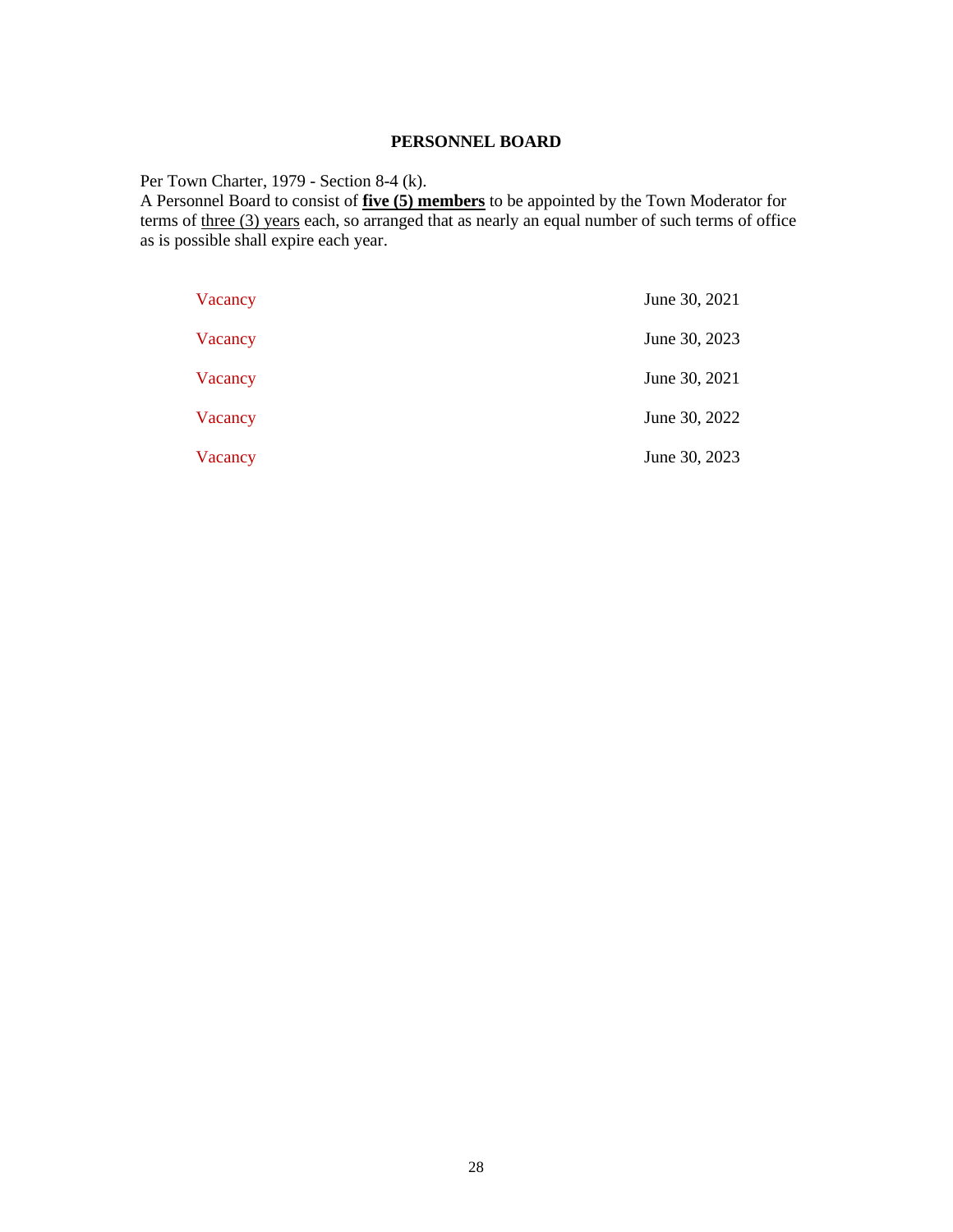# **PLANNING BOARD**

See Town Charter, 1979, Sec. 3-1 (a) & 3-7.

"….(a) Elective Offices - The offices to be filled by the voters shall be a ….., a planning board, ….." **Seven members**. (Sec. 81A, M.G.L.). (3-yr. Term)

| Janet M. Morris<br>74 Tercentennial Drive          | April, 2022 |
|----------------------------------------------------|-------------|
| Michael A. Riley, Chairman<br>46 Bedford Street    | April, 2022 |
| Matthew K. Battcock, V. Chr.<br>10 Handel Road     | April, 2022 |
| Christopher J. Tribou<br>13 Bridle Road            | April, 2024 |
| Patricia C. Flemming, Secretary<br>753 Boston Road | April, 2023 |
| <b>Blake Robertson</b><br>383 Treble Cove Road     | April, 2023 |
| Marlies Henderson<br>31Spragie Street              | April, 2024 |

DIRECTOR OF PLANNING - Office - 671-0962 Denise McClure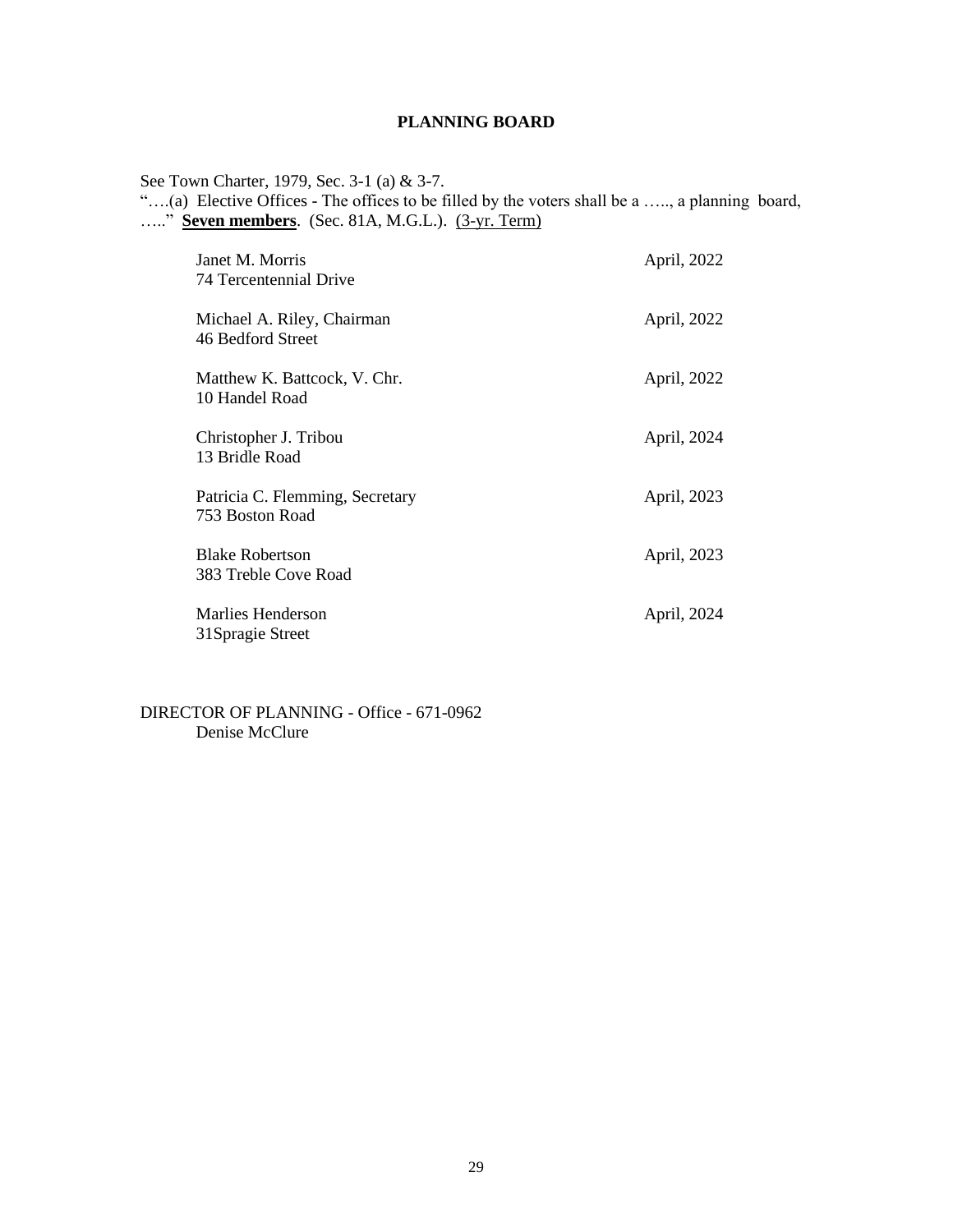## **PUBLIC LIBRARY BOARD OF TRUSTEES**

Per Town Charter, Sec. 8-4 (k).

A Board of Trustees of the Public Library to consist of **nine (9) members**, appointed by the Town Manager for terms of three years each, so arranged that three such terms of office shall expire each year. See also, Sec. 3-3(b) (2). (Board of Trustees elected in March, 1979)

| Thomas Aquavella<br>249 Andover Road        | June 30, 2024 |
|---------------------------------------------|---------------|
| Robert M. Correnti<br>9 Francis Road        | June 30, 2024 |
| Maggie Deslaurier<br>32 Mt. Pleasant Street | June 30, 2023 |
| Michelle Ovalle<br>287 Salem Road           | June 30, 2023 |
| Martin E. Conway<br>41 Buckingham Drive     | June 30, 2022 |
| Ellen D. Rawlings<br>5 Burnham Road         | June 30, 2022 |
| Elizabeth Gottman-Hanrahan<br>28 Moran Road | June 30, 2023 |
| Katrina Kruse<br>6 Bolton Road              | June 30, 2023 |
| Suzette Ciancio<br>64 Pollard Street        | June 30, 2020 |

Treasurer: (per Chapter 320 - Acts & Resolves of 1978). "….the Town Treasurer shall act as treasurer of such board of trustees…." Treasurer

LIBRARY Director: Janet Hagman, Retired Joseph St. Germaine, Appt. 10/25/2021 Kathleen Kenny, Asst. Library Director, Appt. 01/03/2022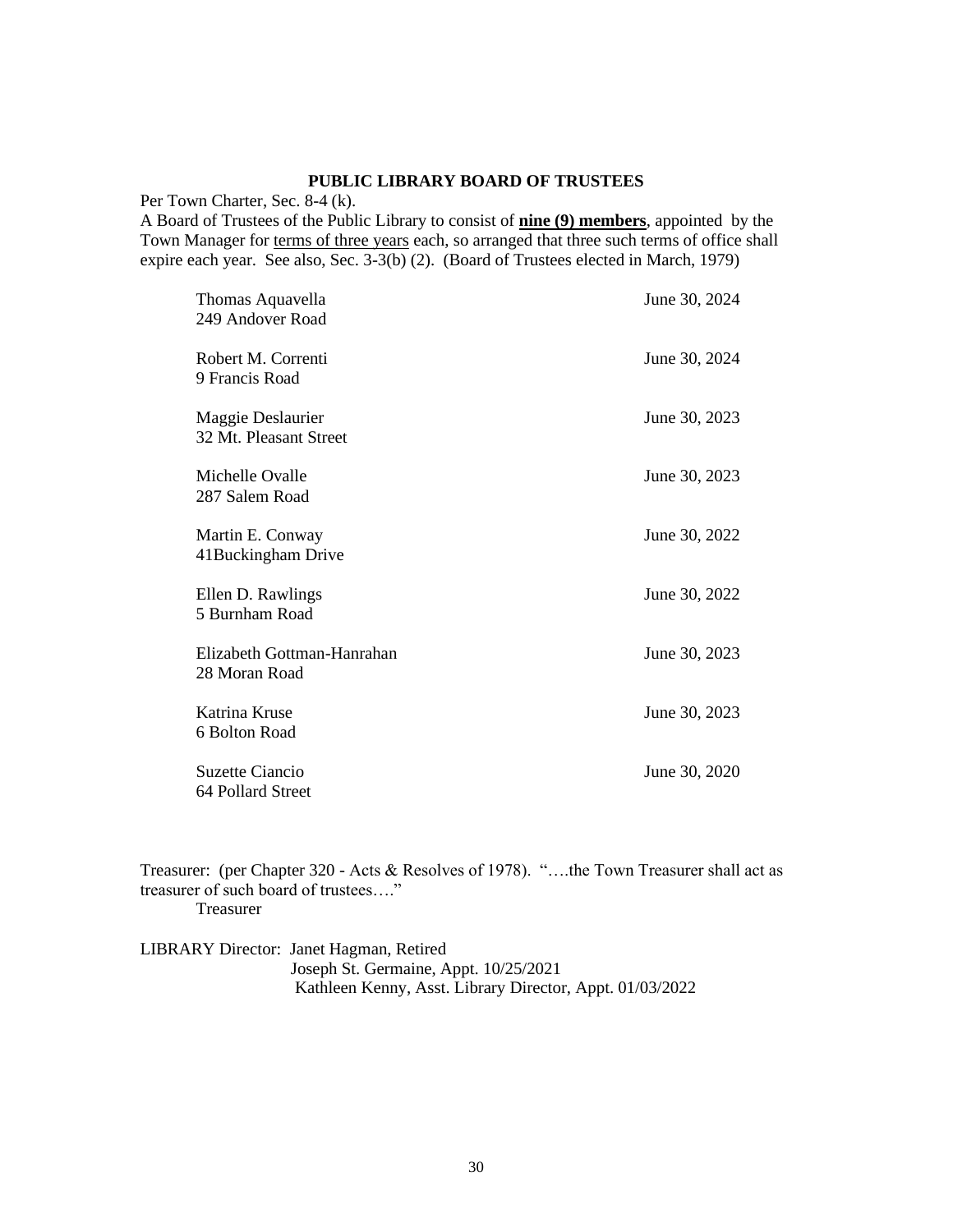# **RECREATION COMMISSION**

See Town By-Laws, Sec. 2.6.7 - Town Personnel © Recreation Commission. A Recreation Commission to consist of **eleven (11) members**, appointed by the Town Manager for terms of three years each, so arranged that as nearly an equal number of such terms as is possible shall expire each year.

| John E. Bartlett, Chrm.<br>9 Edgar Road       | June 30, 2020 |
|-----------------------------------------------|---------------|
| Donald Casey<br>3 Grandview Road              | June 20, 2020 |
| <b>VACANCY</b>                                | June 30, 2023 |
| <b>Anthony DaFonseca</b><br>66 Old Elm Street | June 30, 2022 |
| Joseph Fiumara<br>28 Lowell Street            | June 30, 2022 |
| John Bertolucci<br>4 Theodore Court           | June 20, 2022 |
| Ruth A. Mingo<br>11 Appollo Ave.              | June 30, 2022 |
| Cynthia Rich, Sec.<br>23 Hilltop Road         | June 30, 2024 |
| James Spinale<br>23 William Road              | June 30, 2021 |
| <b>VACANCY</b>                                | June 30, 2021 |
| <b>VACANCY -</b>                              | June 30, 2023 |

DIRECTOR - David Grubb

## ASSISTANT DIRECTOR – Anastasia Lecuive

PROGRAM COORDINATOR - Brian Leary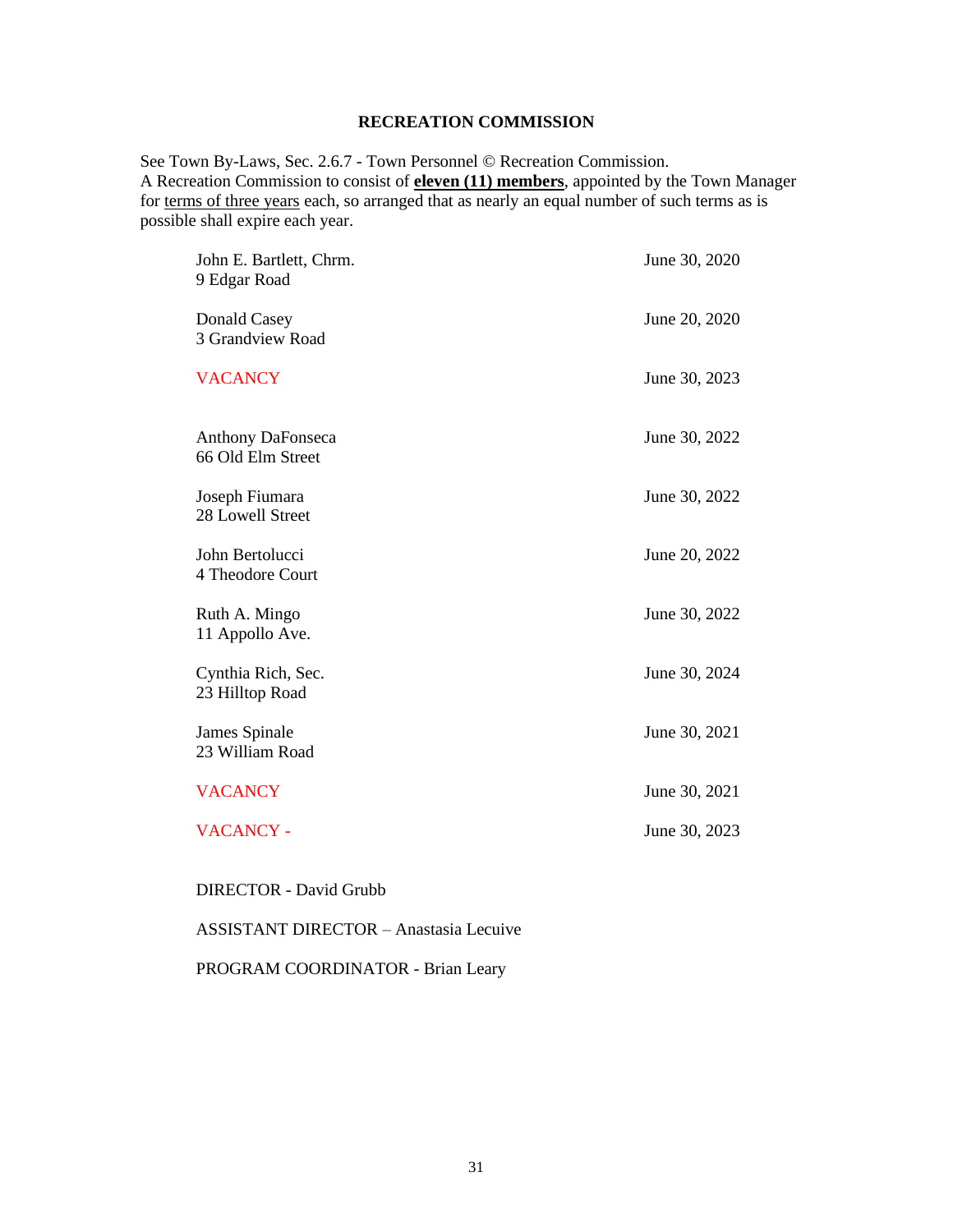#### **SCHOLARSHIP FOUNDATION COMMITTEE**

Per Town Meeting vote - Art. 27, ASTM May 3, 1988. (6 Members plus Supt. of Schools) "…..the Town of Billerica Scholarship Foundation Committee to consist of the Superintendent of Schools, or his designee, and twelve (12) members who shall be residents of the Town of Billerica and shall be appointed by the Board of Selectmen. No member shall have a relative under consideration for a scholarship award during his/her term of appointment. In making the initial appointments, two members shall be appointed for a term of three years, two members shall be appointed for a term of two years, and two members shall be appointed for a term of one year; thereafter, the terms of office for all members shall be three years; in the event of a vacancy for any reason, the vacancy shall be filled for the unexpired term." Amended: ASTM 5/4/93, Art. 36. (Increased to 12 Members plus Supt. Of Schools.) Amended: ASTM 5/5/98, Art. 28 - Increased Membership **to Eighteen (18)**

Timothy Piwowar – Supt. of Schools,

| <b>Thomas Considine</b><br>32 Colson Street                | June 30, 2020 |
|------------------------------------------------------------|---------------|
| Jim Spinale<br>23 William Road                             | June 30, 2024 |
| Sharon Ferris – Corresponding Sec.<br>128 Bridle Road      | June 30, 2023 |
| Darlene Torre<br>47R Sheldon St. -                         | June 30, 2022 |
| Catherine Shubin<br>6R Nile Street                         | June 30, 2022 |
| <b>Tracy DeJoy</b><br>499 Boston Rd.                       | June 30, 2024 |
| Patricia Membrino – Recording Secretary<br>15 Arcadia Road | June 30, 2024 |
| Eric Anable<br>6 Woodbury Road                             | June 30, 2021 |
| Theresa Logue<br>5 Pine Tree Road                          | June 30, 2021 |
| John J. McKenna<br>8 Hawks Ridge Road                      | June 30, 2022 |
| <b>James Gately</b><br>12 Dignon Road                      | June 30, 2024 |
| <b>Brenda MacDonald</b><br>67 Andover Road                 | June 30, 2023 |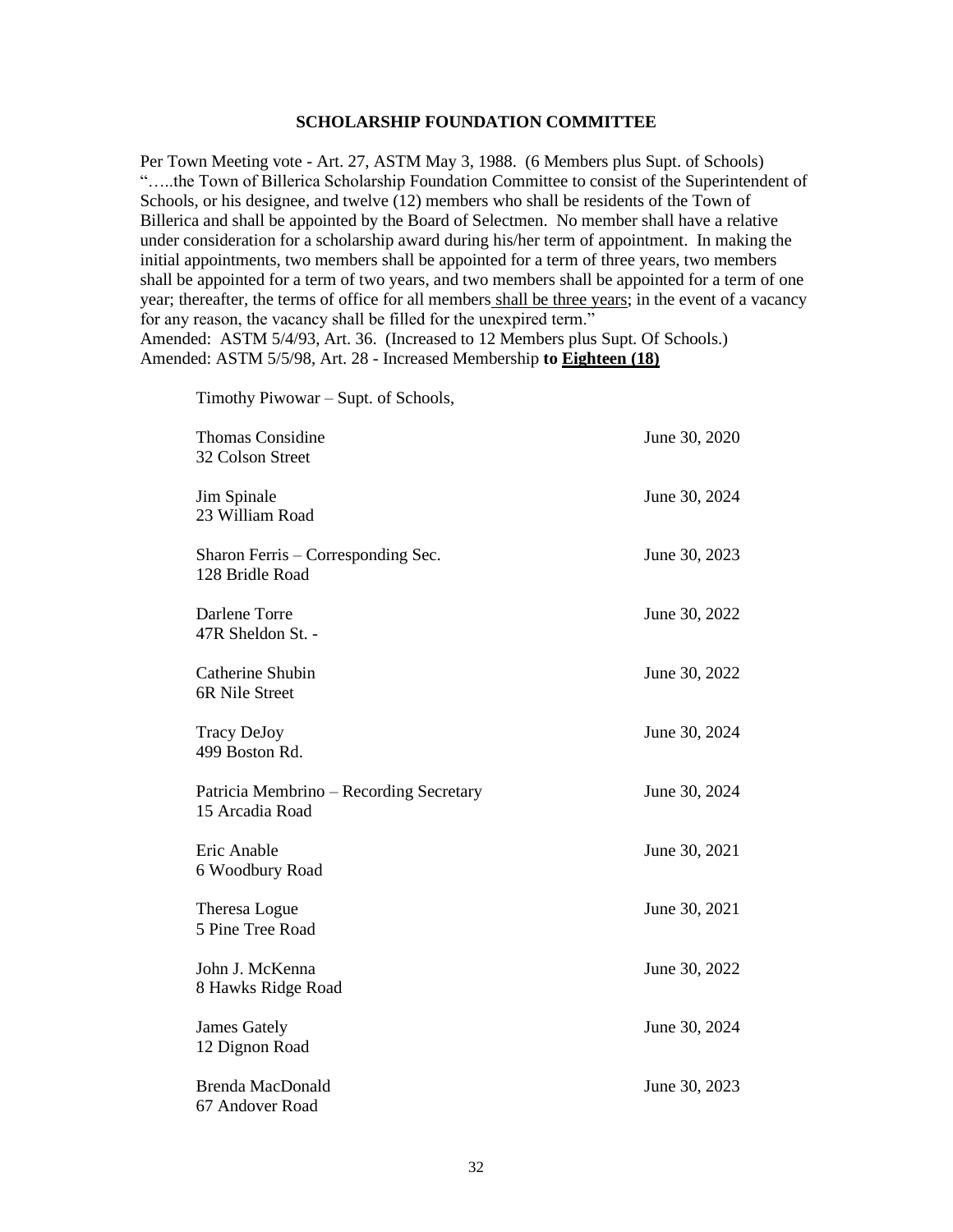| Michael S. Rosa<br>29 Riverdale Road   | June 30, 2022 |
|----------------------------------------|---------------|
| Lawrence Norman<br>18 Shelburne Avenue | June 30, 2022 |
| Albert Tassone<br>3 Captains Way       | June 30, 2023 |
| <b>VACANCY</b>                         | June 30, 2020 |
| <b>VACANCY</b>                         | June 30, 2022 |
| <b>VACANCY</b>                         | June 30, 2021 |

# VOLUNTEERS:

Dorothy M. Murray 25 Naushon Road, 01821

Elizabeth Berube 125 Robin Hill Rd, Chelmsford, MA

Dale Hoar 7 Carmel Drive, 01862

Marc Lombardo 8 Eubar Circle

Michael Ouellette 33 Gov. Hutchinson Rd, 01821

Patricia Annunziato 5 Beaver Place

Helen Mastroianni 8 Colonial Drive

Jaclyn Piscatelli 5 Marriott Place

Patricia Battcock 235 Allen Road

Helen Potter 184 High Street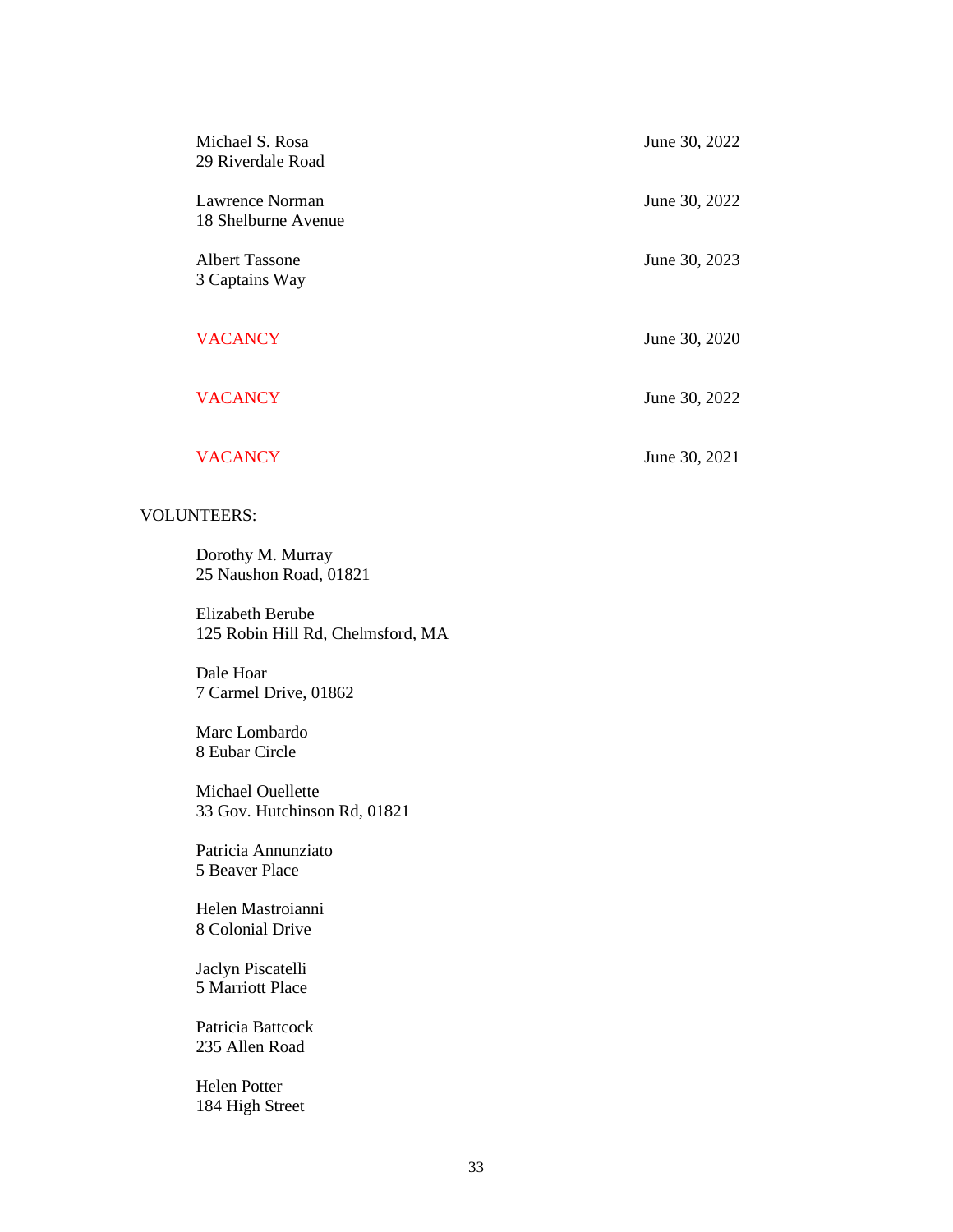# **SCHOOL COMMITTEE**

See Town Charter, 1979 - Section 3-4 (a).

(a) Composition, Term of Office - There shall be a School Committee consisting of **five members** elected for three-year terms, so arranged that as nearly an equal number of terms as possible shall expire each year.

| Darlene M. Torre, Vice-Chair<br>47R Sheldon Street | April, 2023 |
|----------------------------------------------------|-------------|
| Annette Famolare<br>22 Elizabeth Road              | April, 2022 |
| Michael A. Domina<br>35 Magnolia Avenue            | April, 2024 |
| Mark P. Efstratiou, Chair<br>33 Dudley Road        | April, 2023 |
| James F. Gately, Jr., Secretary<br>12 Dignon Road  | April, 2022 |

SUPERINTENDENT OF SCHOOLS: Timothy Piwowar

DIRECTOR OF FINANCE AND OPERATIONS: Robin Hulsoor

Billerica Public Schools Comprehensive Facilities Study Committee – Kevin Heffernan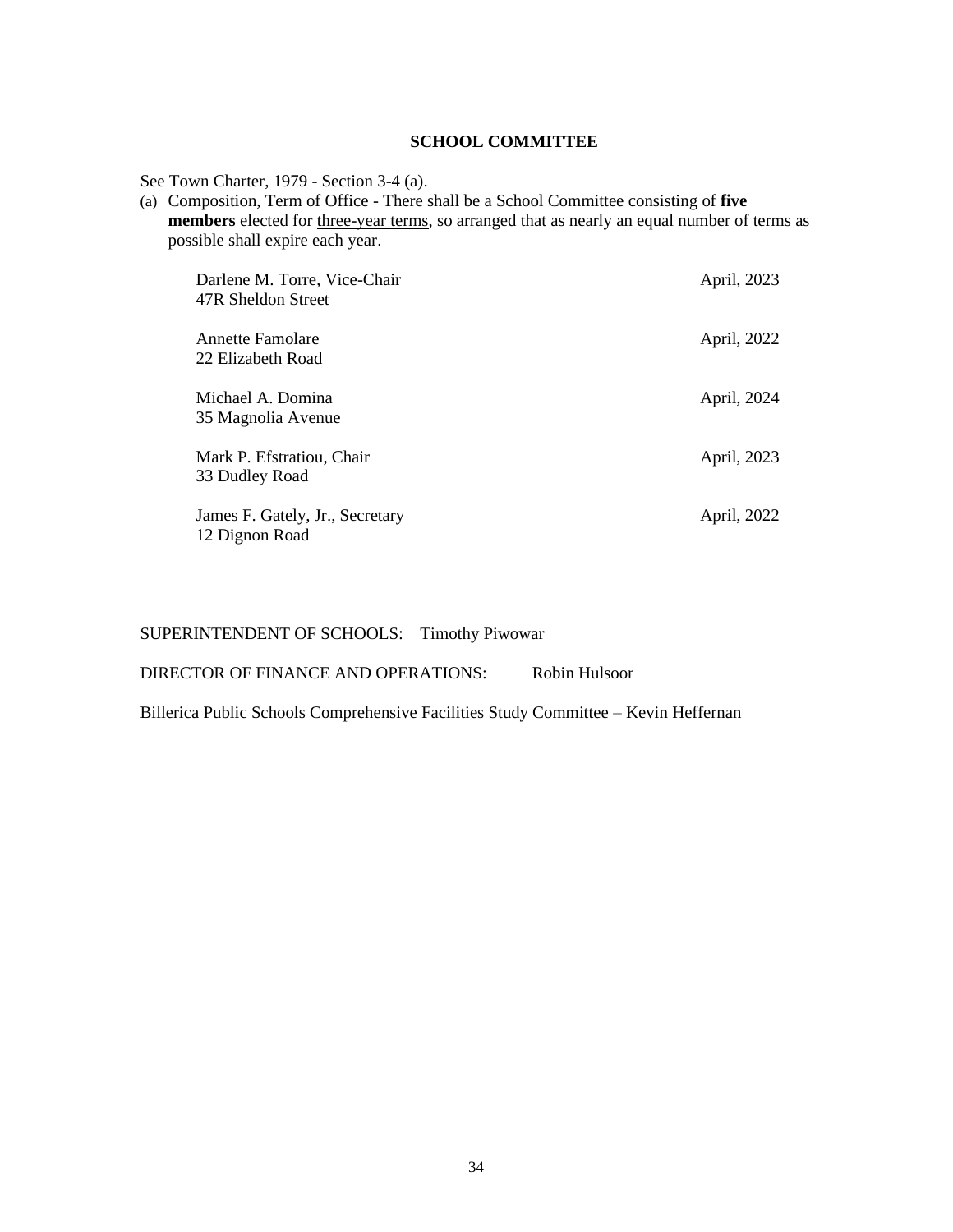## **STREET ACCEPTANCE & DISCONTINUANCE COMMITTEE**

Created under Art. 20, ASTM, May, 1989.

"……to consist of **five (5) members**, one (1) member of the Board of Selectmen, one (1) member of the Planning Board, one (1) member of the Finance Committee, each Board to appoint their own members, and one (1) member of the Engineering Department, appointed by the Town Manager;....members to be appointed annually, and the Town Planner."

| Kimberly J. Conway - Selectman       | June 30, 2022 |
|--------------------------------------|---------------|
| Michael Riley, Planning Board Member | June 30, 2022 |
| Rino Moricni - Finance Committee     | June 30, 2022 |
| Kelley Conway - Town Engineer        | June 30, 2022 |
| Denise McClure - Town Planner        |               |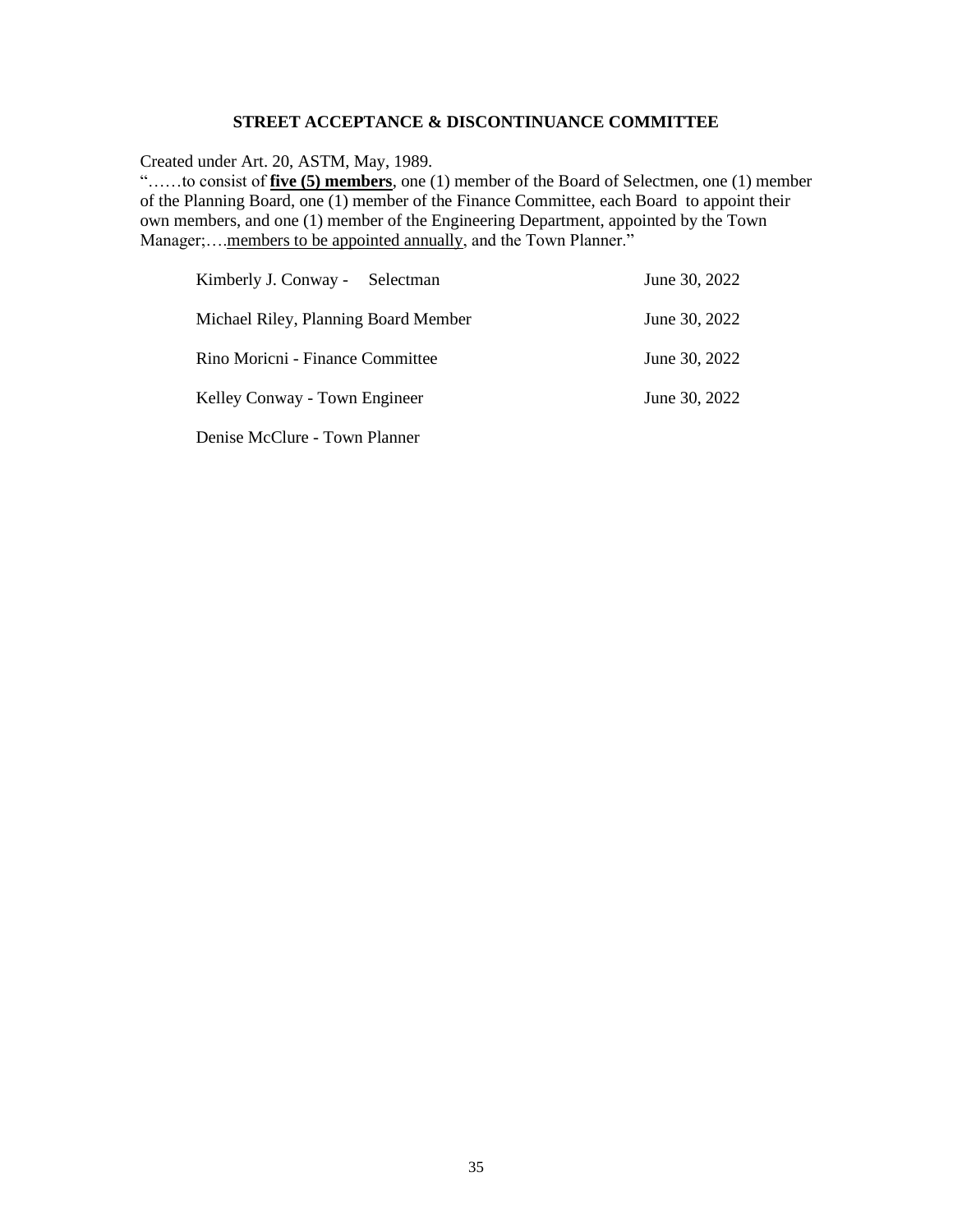## **SUBSTANCE ABUSE PREVENTION COMMITTEE**

Est. under Art. 25 of AFTM 10/4/05. Committee of eleven members who are residents or employees of the town. Two (2) members appointed by the Board of Selectmen; Two (2) by the Police Chief, Two (2) by the Fire Chief; Two (2) by the Billerica School Supt., Two (2) by the Board of Health and One (1) by Shawsheen Tech Supt. (Term of 3-yrs.)

| Jill Geiser, Chair           | School Supt. Appt.           | June 30, 2023 |
|------------------------------|------------------------------|---------------|
| Bernie McCann, Secretary     | School Supt. Appt.           | June 30, 2022 |
| Darlene Torre                | Selectmen Appt.              | June 30, 2024 |
| Ian Taylor                   | Police Chief's Appt.         | June 30, 2024 |
| <b>Edward Peterson.</b>      | Police Chief's Appt.         | June 30, 2024 |
| John F. Gray, Jr., Treas.    | Fire Chief's Appt.           | June 30, 2023 |
| Michael Hall                 | Fire Chief's Appt.           | June 30, 2023 |
| Dina M. Favreau, Chrm.       | Board of Health Appt.        | June 30, 2024 |
| Michael A. DeLucia, V. Chrm. | Board of Health Appt.        | June 30, 2024 |
| Margaret Joyce               | ShawsheenTech. Supt.'s Appt. | June 30, 2022 |
| <b>Joanne Barry</b>          | Selectmen Appt.              | June 30, 2023 |

ASSOCIATE MEMBERS: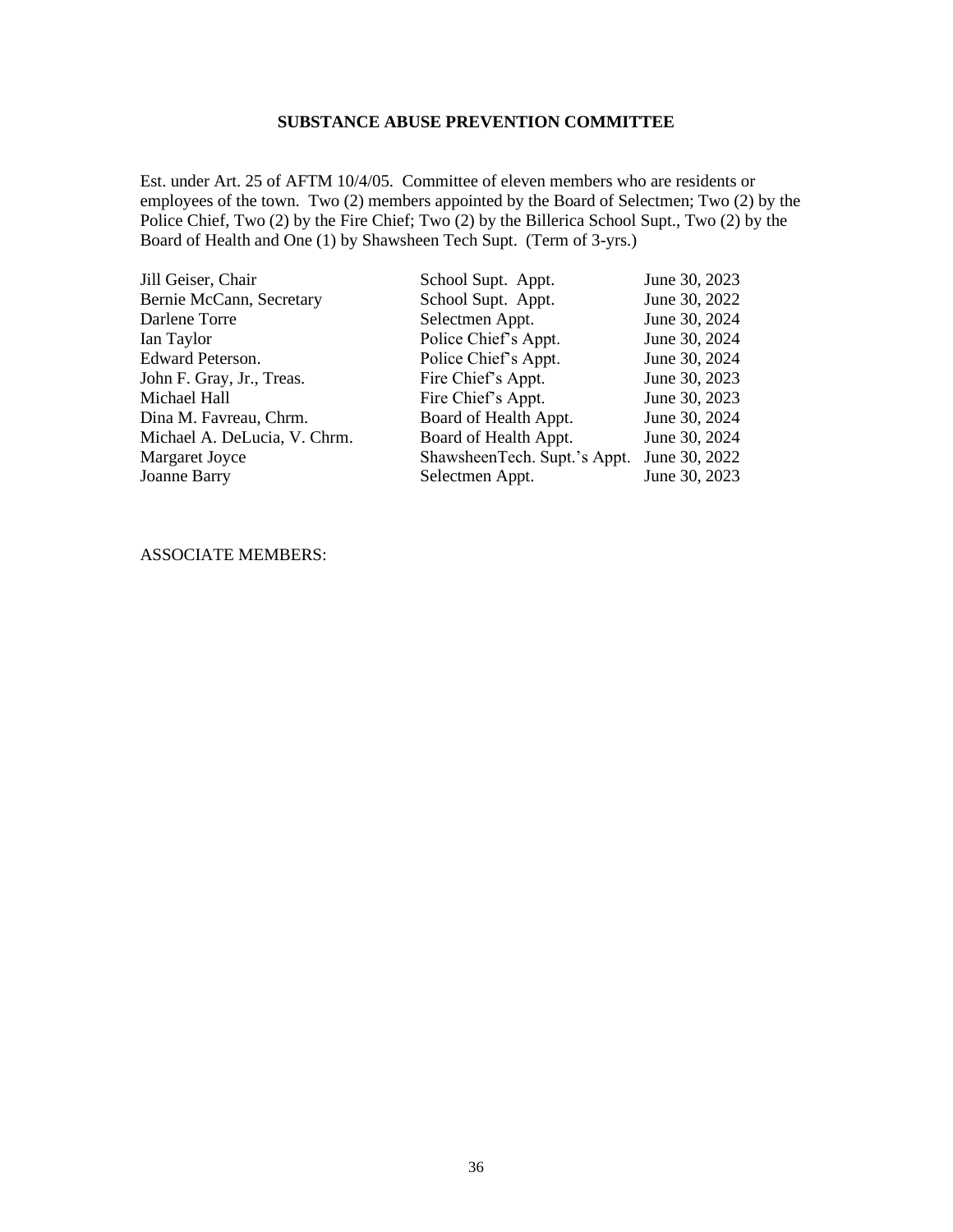# **TOWN MEETING WARRANT ACTION COMMITTEE**

Established under Art. 41 of the ASTM 5/4/1993. Amended: ASTM 5/2/95, Art. 43. "……will consist of **five (5) members** to be appointed by the Moderator. Members to be appointed for three year terms so arranged that as nearly an equal number of such terms of office as is possible shall expire each year…."

| William G. Greene, Jr.<br>27 Naushon Road                 | June 30, 2022 |
|-----------------------------------------------------------|---------------|
| Cosmo Cavicchio-Recording Secretary<br>47 Dyer Street     | June 30, 2020 |
| Anthony Ventresea-Re-signed 1/26/22<br>31 Sheridan Street | June 30, 2022 |
| Diane Dorrington – Vice. Chrm.<br>31 Arcadia Road         | June 30, 2021 |
| Jack Cavicchio - Chairman<br>40 Pinewood Avenue           | June 30, 2020 |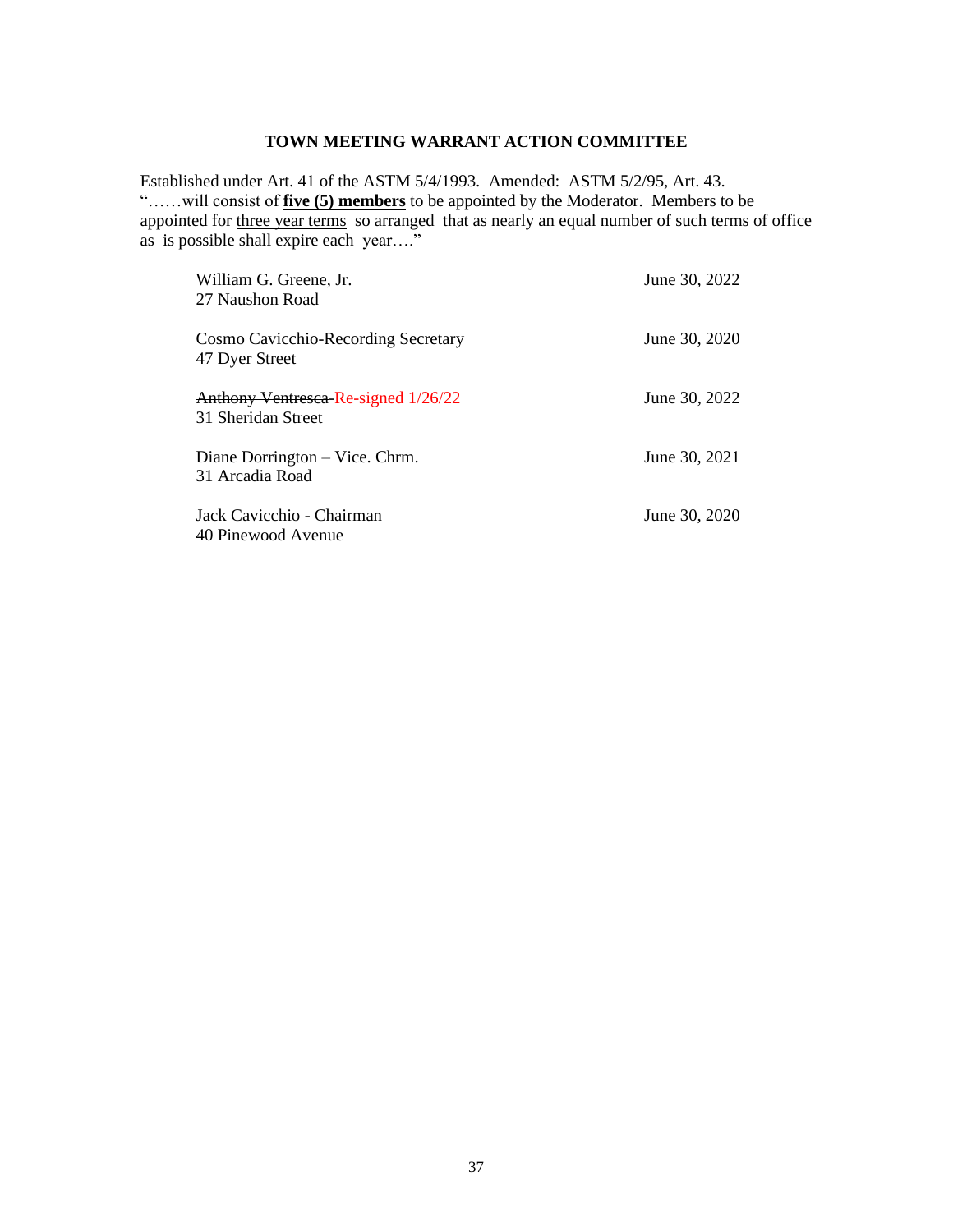# **YANKEE DOODLE BIKE PATH COMMITTEE**

Est. under Art. 40 of ASTM 5/7/2013 – "To bring to Town Meeting no later than the Fall 2014 Town Meeting a plan to complete the Yankee Doodle Bike Path from the Billerica/Bedford town line to Billerica Memorial High School."

Committee to be made of up of seven (7) members: one (1) appointed by the Board of Selectmen, one (1) by the Finance Committee, one (1) by the Conservation Commission, one (1) by the Recreation Commission and three (3) by the Town Moderator.

| Andrew N. Deslaurier, Selectmen's Appt.<br>1 Wilson Street       | June 30, 2023 |
|------------------------------------------------------------------|---------------|
| Edward J. Giroux, Finance Com. Appt.<br>21 Horman Road           | June 30, 2022 |
| Jack Bowen, Conservation Comm. Appt.<br>11 Millpond Drive        | June 30, 2022 |
| Joseph Fiumara, Recreation Comm. Appt.<br>28 Lowell Street       | June 30, 2023 |
| Shelley L. Rosenbaum-Lipman, Moderator's Appt.<br>30 Champa Road | June 30, 2022 |
| Ellen Rawlings, Moderator's Appt.<br>5 Burnham Road              | June 30, 2022 |
| Michelle Lenox, Moderator's Appt.<br>15 Parker Street            | June 30, 2020 |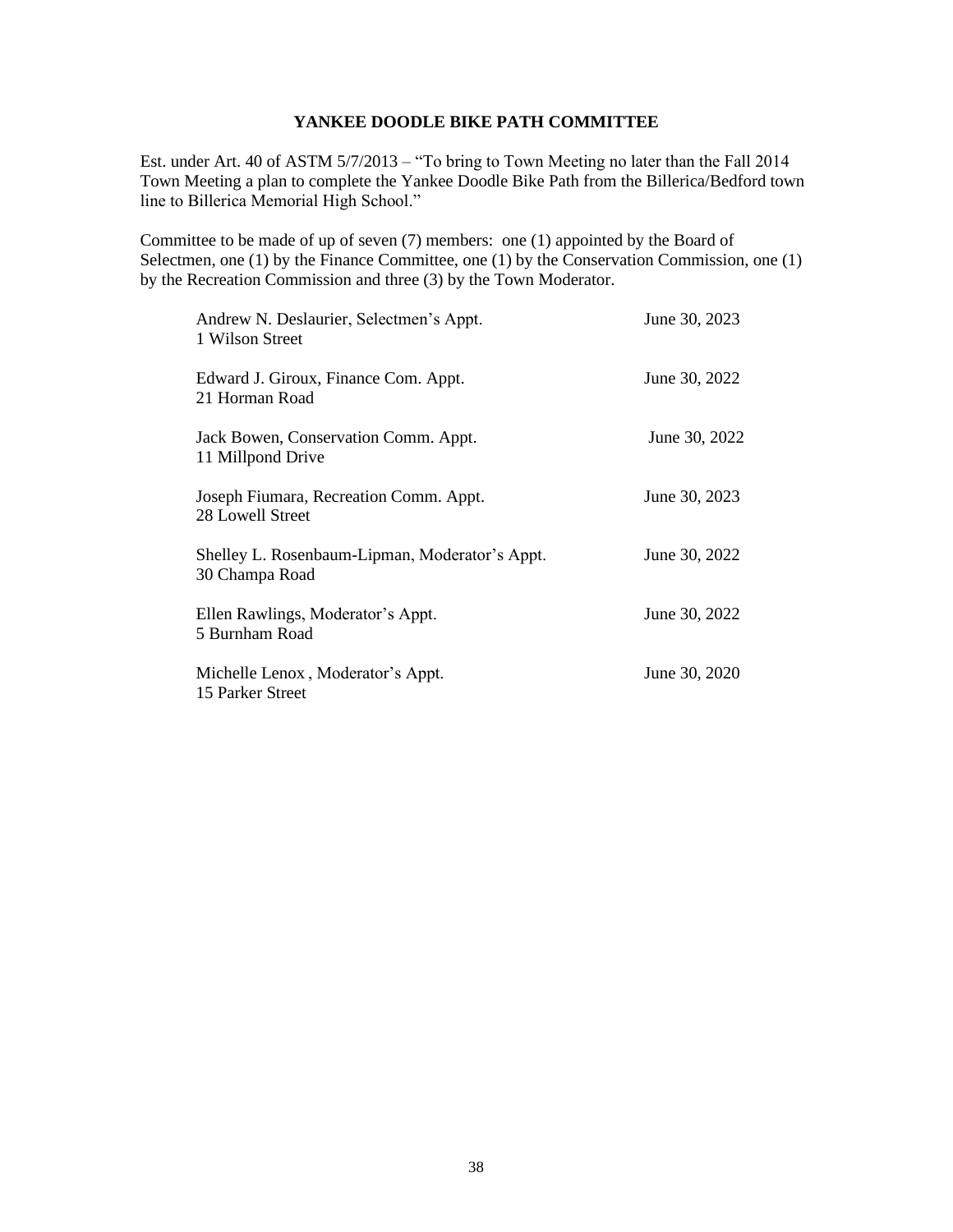# ZONING BY-LAW REVIEW COMMITTEE

(9 Members – (5 members to be appointed by the Moderator)

Mark LaLumier, Building Commissioner

Richard Colantuoni, Board of Appeals Member

Christopher Tribou, Planning Board Member

Denise McClure, Town Planner

William Bulens 14 Ferren Drive

Jon Metivier 6 Celtic Avenue

Michael R. Riley 46 Bedford Street

Richard Annese 10 Estey Road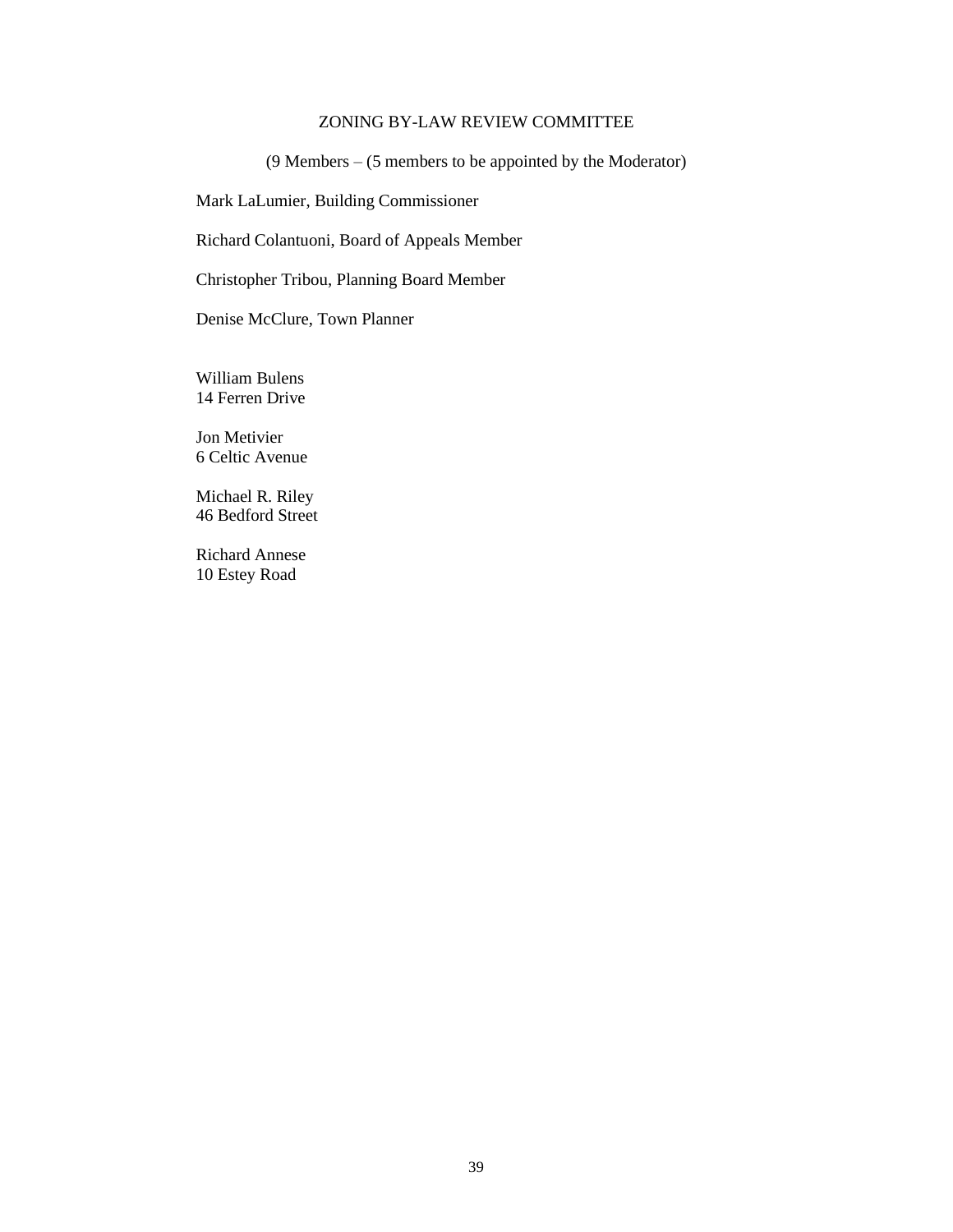# **BOWERS FUND**

# APPOINTED TERM EXPIRES

| 10/2000 | Marie O'Rourke      | 10/2005 |
|---------|---------------------|---------|
| 10/2001 | Jeanne LeGallo      | 10/2006 |
| 10/2002 | John G. Conway      | 10/2007 |
| 10/2003 | Eleanor Shea        | 10.2008 |
| 10/2004 | Michael J. Rea, Jr. | 10/2009 |
| 10/2005 | Marie O'Rourke      | 10/2010 |
| 10/2006 | Jeanne LeGallo      | 10/2011 |
| 10/2007 | John G. Conway      | 10/2012 |
| 10/2008 | Eleanor Shea        | 10/2013 |
| 10/2009 | Michael J. Rea, Jr. | 10/2014 |
| 10/2010 | Marie O'Rourke      | 10/2015 |
| 10/2011 | Jeanne LeGallo      | 10/2016 |
| 10/2012 | John G. Conway      | 10/2017 |
| 10/2013 | Eleanor Shea        | 10/2018 |
| 10/2014 | Michael J. Rea. Jr. | 10/2019 |
| 10/2015 | Marie O'Rourke      | 10/2020 |
| 10/2016 | Jeanne LeGallo      | 10/2021 |
| 10/2017 | John G. Conway      | 10/2022 |
| 10/2018 | Eleanor Shea        | 10/2023 |
| 10/2019 | Michael J. Rea, Jr. | 10/2024 |
| 10/2020 | Marie O'Rourke      | 10/2025 |
| 10/2021 | Jeanne LeGallo      | 10/2026 |
|         |                     |         |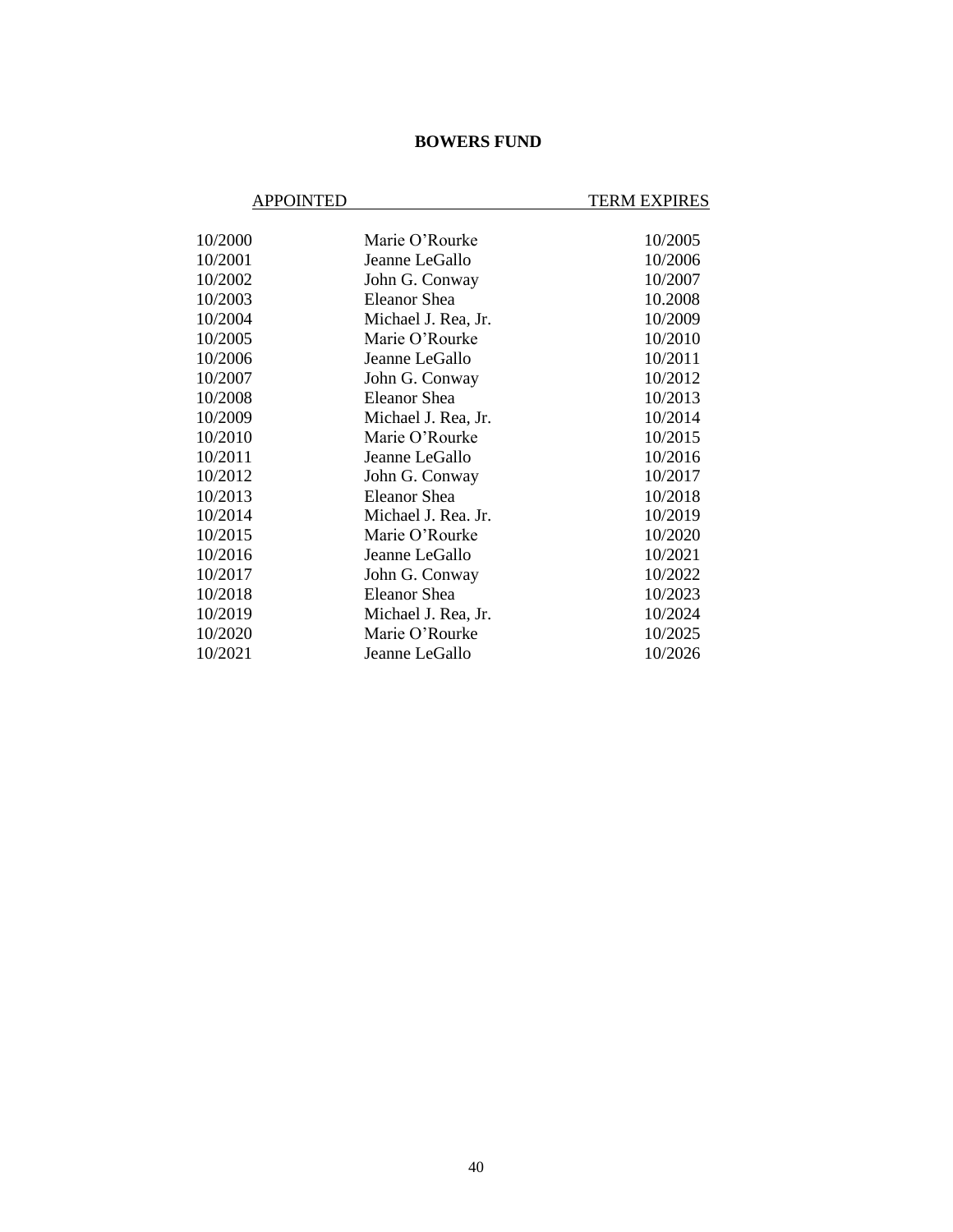# **DEMOCRATIC TOWN COMMITTEE**

(Not a Town Meeting Committee)

| Chairman: | John Gagliardi<br>2 Whiting Street |  |
|-----------|------------------------------------|--|
|           |                                    |  |

Vice-Chairman: Lisa O'Connor

Secretary: Karyn L. Rose

Treasurer: James F. Gately, II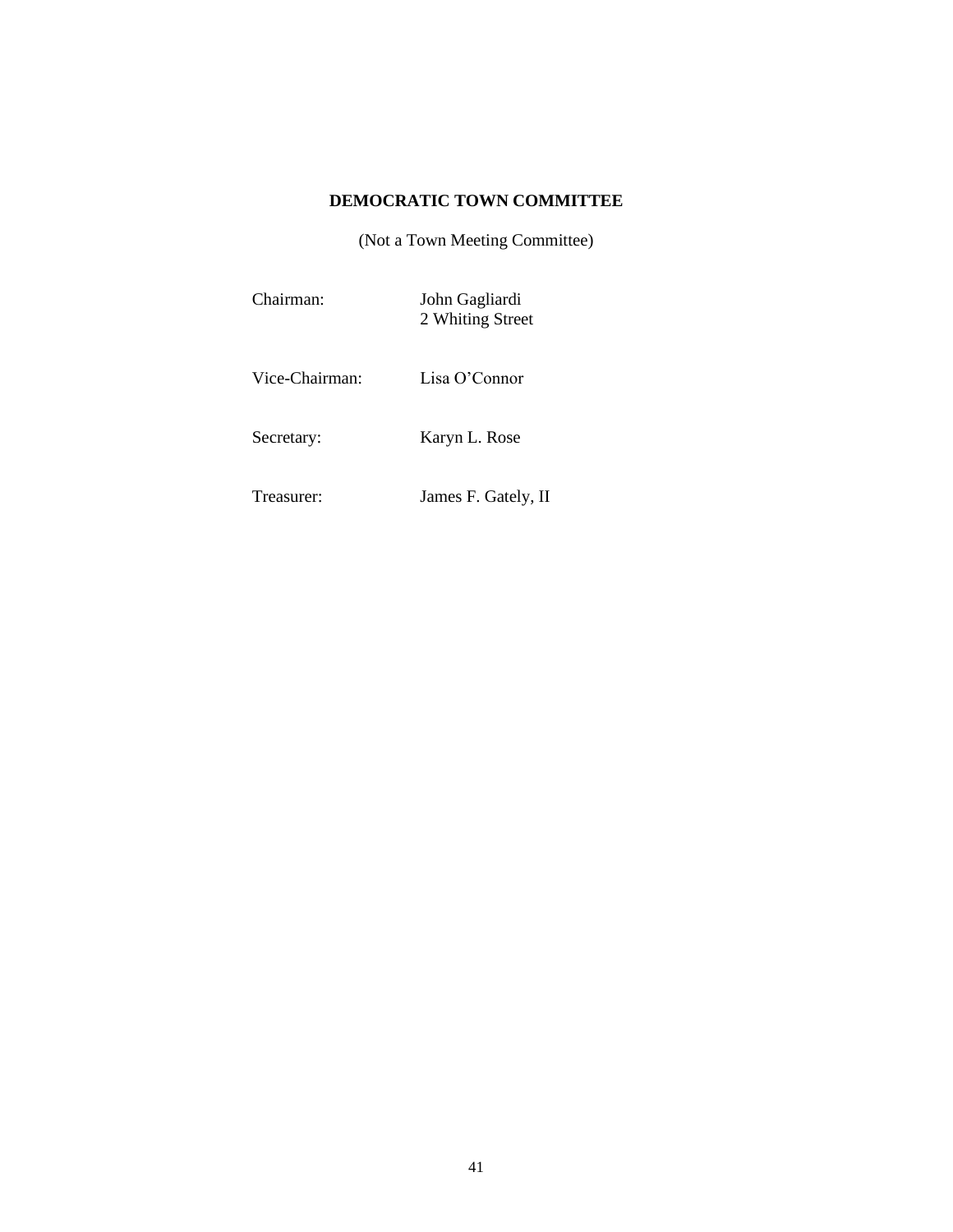# **REPUBLICAN TOWN COMMITTEE**

(Not a Town Meeting Committee)

| Chairman:     | <b>Anthony Ventresca</b><br>31 Sheridan Street, 01821 |
|---------------|-------------------------------------------------------|
| Vice-Chairman | <b>Blake Robertson</b>                                |
| Secretary:    | <b>Lauren Knowles</b>                                 |
| Treasurer:    | <b>Susan Robertson</b>                                |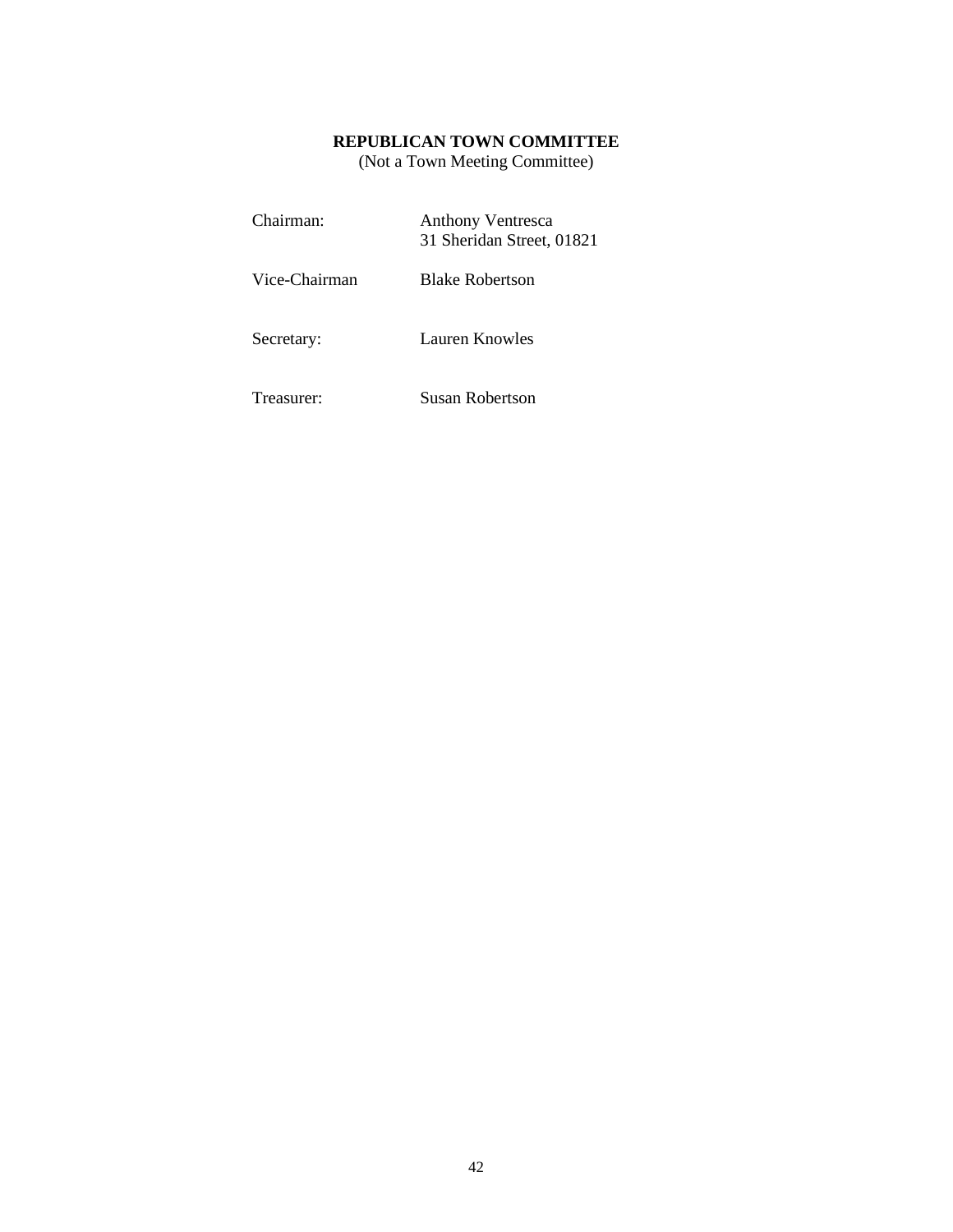# **PRECINCT CHAIRPERSONS & CLERKS**

(Elected - 2021 Town Meeting)

| PRECINCT 1            |                                                |
|-----------------------|------------------------------------------------|
| Chairman:             | Joanne M. Gagliardi, 2 Whiting Street, 01821   |
| Clerk:                | Joanne Sprague, 24 Pages Court, 01821          |
| PRECINCT <sub>2</sub> |                                                |
| Chairman:             | Stephen J. Wanamaker, 9 Hayden Circle, 01862   |
| Clerk:                | Sandra J. Giroux, 21 Horman Road, 01862        |
| PRECINCT <sub>3</sub> |                                                |
| Chairman:             | John F. Gray, Jr., 65 Ellingwood Avenue, 01821 |
| Clerk:                | Maryanne J. Perry, 8 Neally Street, 01821      |
| PRECINCT 4            |                                                |
| Chairman:             | Arthur LaVita, 41 Fardon Street                |
| Clerk:                | George Noel, 2 Locke Road, 01821               |
| PRECINCT 5            |                                                |
| Chairman:             | Michael P. Moore, 11 Gov. Endicott Road, 01821 |
| Clerk:                | Janet Morris, 74 Tercentennial Drive           |
| PRECINCT 6            |                                                |
| Chairman:             | Cosmo D. Cavicchio, Jr., 47 Dyer Street, 01862 |
| Clerk:                | James Reef, 66 Riveredge Road, 01862           |
| PRECINCT <sub>7</sub> |                                                |
| Chairman:             | Patrick Logue, Jr., 5 Pine Tree Road, 01821    |
| Clerk:                | Jodi Hogan, 11 Manning Road                    |
| PRECINCT <sub>8</sub> |                                                |
| Chairman:             | Charlene McCarthy, 52 Gail Ann Drive, 01821    |
| Clerk:                | Barbara Flaherty, 20 Fountain Street           |
| PRECINCT 9            |                                                |
| Chairman:             | Stephen G. Regal, 3 Duncan Drive, 01821        |
| Clerk:                | Nicholas Rosa, 128 Partridge Road, 01821       |
| PRECINCT 10           |                                                |
| Chairman:             | James F. Gately, II, 12 Dignon Road, 01821     |
| Clerk:                | Katharine M. Mahoney, 15 Brittany Lane, 01821  |
| PRECINCT 11           |                                                |
| Chairman:             | Barry N. Lombardo, 9 Phyllis Drive, 01862      |
| Clerk:                | Marlies Henderson, 31 Sprague Street, 01862    |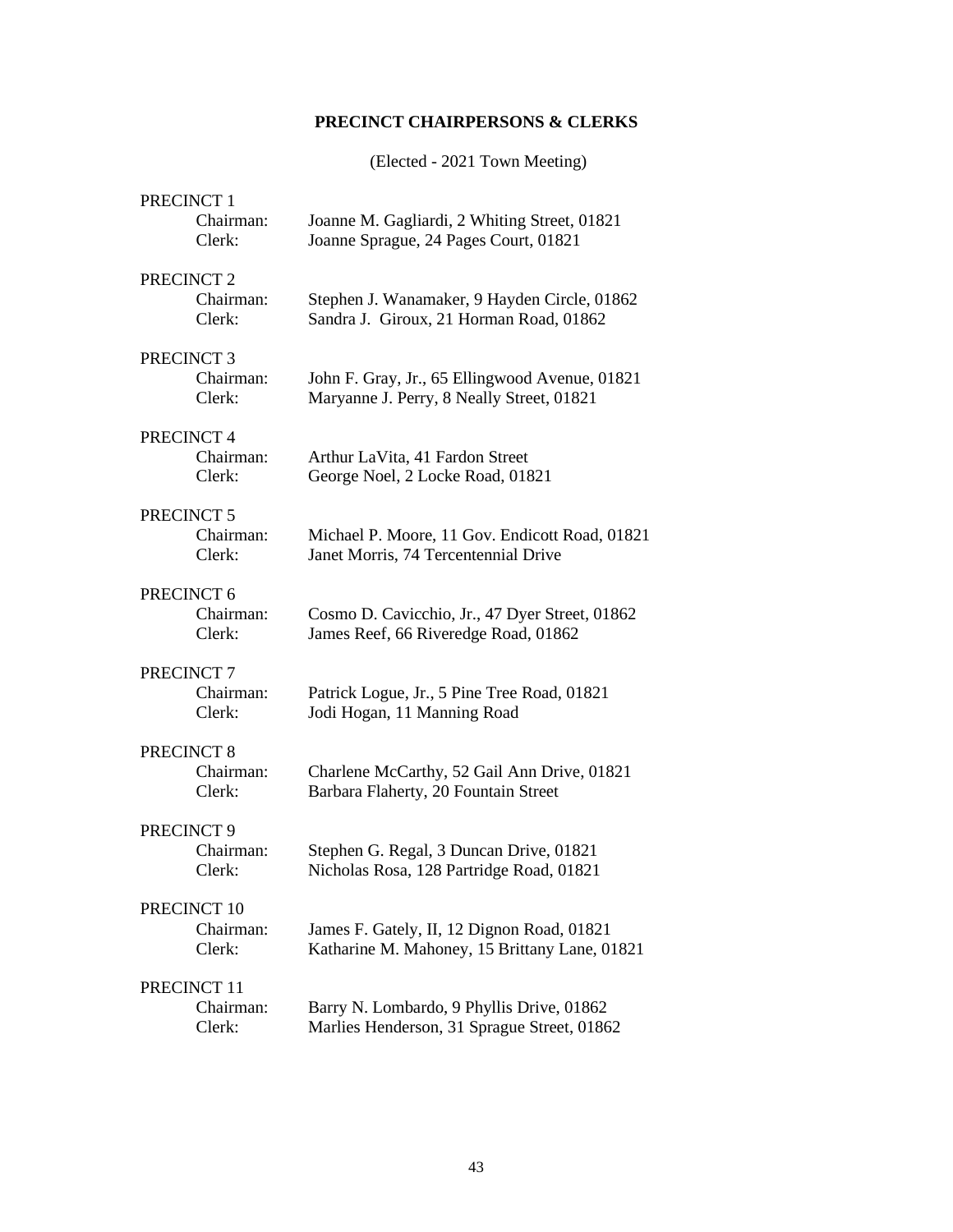#### **STANDING COMMITTEES**

(Appointed by either the Select Board or Town Manager) (Not Town Meeting -created Committees)

## BATV BOARD OF DIRECTORS Ellen Day Rawlings June 30, 2024 -

## BILLERICA COMMUNITY ALLIANCE All Selectmen

#### CABLE ADVISORY COMMITTEE Robert M. Correnti 9 Francis Road

Kevin P. Conway, Chrm. 21 Mason Avenue,

John S. Renoni, 37 Ellingwood Ave

Arthur L. Torrey 10 Kohlraush Ave.

John Burrows., Selectman June 30, 2021 Kimberly J. Conway, Selectman June 30, 2021

#### BILLERICA YOUTH ADVISORY COMMITTEE

Sean Furbush Miranda Hodgkins Thomas Postell Sylvie Reveley Christina Hansford Emily Penny James Mahoney John LaFauci Morgan Jones Alternates:

Grace Carter Sophie Monis

# CAPITAL ASSET MANAGEMENT, DIVISION OF (DCAM)

John Curran, Town Manager Daniel S. Rosa, Police Chief Peter Katougian, Middlesex County Sheriff

# CAPITAL NEEDS ASSESSMENT COMMITTEE Michael S. Rosa Daniel L. Burns Mary Riley – Council on Aging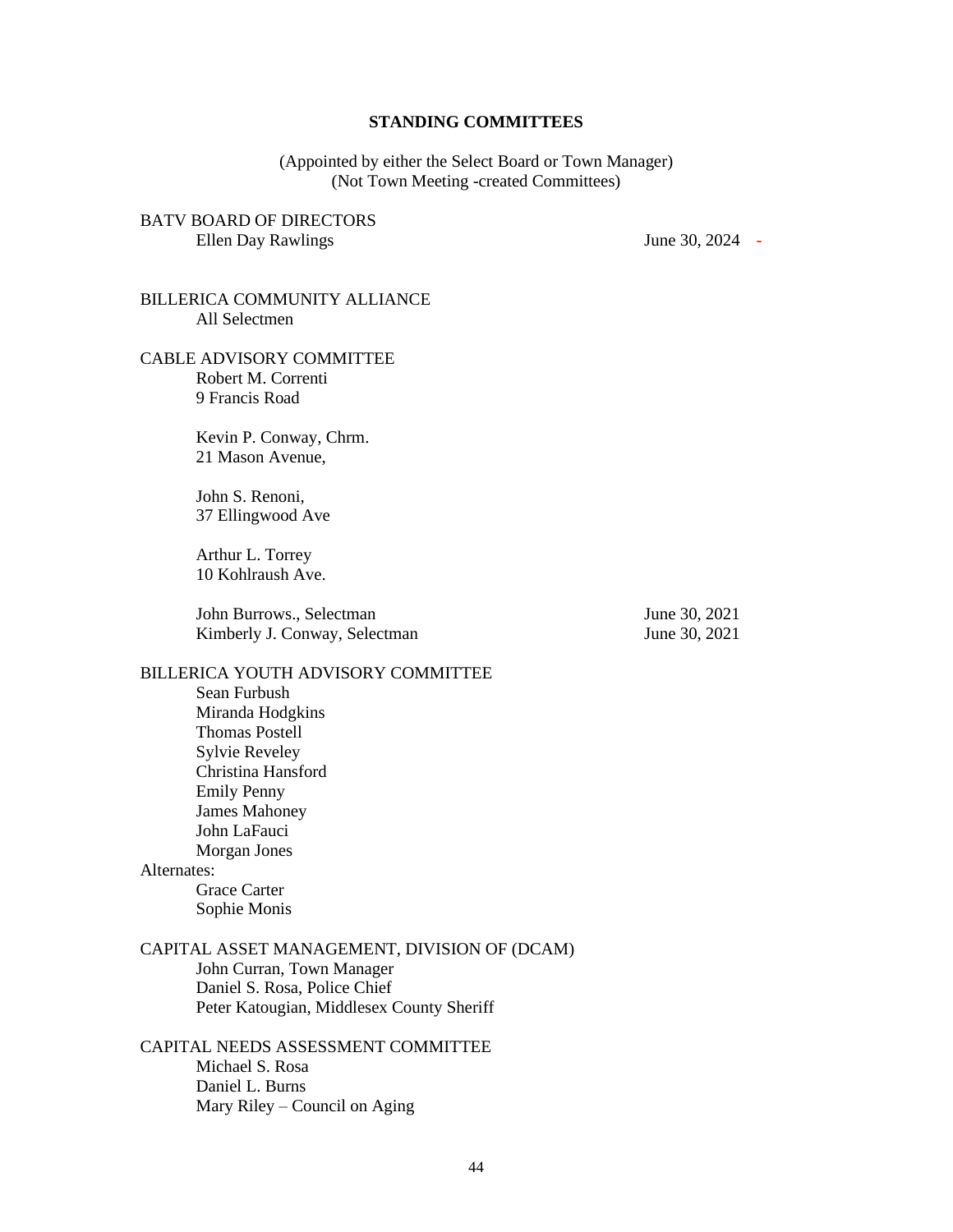| John Bartlett - Recreation Committee                                                          |               |
|-----------------------------------------------------------------------------------------------|---------------|
| David Gagliardi – Finance Committee                                                           |               |
| Michael Riley - Chairman - Planning Board                                                     |               |
| Martin Conway – Housing Authority                                                             |               |
| Mark Efstratiou - School Committee                                                            |               |
| Paul Hayes - Conservation                                                                     |               |
| <b>Ex-Officio Members</b>                                                                     |               |
| John Curran, Town Manager                                                                     |               |
| Denise McClure, Planning Director                                                             |               |
| Jean P. Bushnell, COA Director                                                                |               |
| David Grubb, Recreation Director                                                              |               |
| Timothy Piwowar, Superintendent of Schools                                                    |               |
| Robert Correnti, Executive Director of Housing Authority                                      |               |
| Mark LaLumiere, Building Commissioner                                                         |               |
|                                                                                               |               |
| COMMUNITY FUNDS (Nortel, Jabil, Flir, Bruker Optical, Bruker BioSpin, BCGE))<br>All Selectmen |               |
| ELDERLY AND DISABLED TAXATION FUND COMMITTEE                                                  |               |
|                                                                                               |               |
| Richard Scanlon, Principal Assessor                                                           |               |
| John F. Clark, Treasurer/Collector                                                            |               |
| <b>KENT FUND</b>                                                                              |               |
| <b>John Burrows</b>                                                                           | June 30, 2021 |
| Michael S. Rosa                                                                               | June 30, 2021 |
|                                                                                               |               |
| LOWELL REGIONAL TRANSIT AUTHORITY                                                             |               |
| <b>Andrew Jennings</b>                                                                        | June 30, 2021 |
|                                                                                               |               |
| MIDDLESEX COUNTY SELECTMEN'S ASSOCIATION                                                      |               |
| All Selectmen                                                                                 |               |
|                                                                                               |               |
| NORTHERN MIDDLESEX COUNCIL OF GOVERNMENT                                                      |               |
| Andrew N. Deslaurier, Selectman                                                               | June 30, 2021 |
| Christopher Tribou, Planning Board Rep.                                                       | June 30, 2022 |
| Mary K. McBride, Associate Member                                                             |               |
|                                                                                               |               |
| <b>OPEN SPACE &amp; RECREATION</b>                                                            |               |
| Michael S. Rosa, Selectman, Chair                                                             | June 30, 2024 |
| John E. Bartlett, Recreation Appt., Vice-Chair                                                | June 30, 2022 |
| Marlies Henderson - Planning Board Appt, Secretary                                            | June 30, 2023 |
| Jack Bowen, Conservation Com. Rep.                                                            | June 30, 2024 |
| Justin Damon, Select Board Appointee                                                          | June 30, 2022 |
| Michael Parker, Select Board Appointee                                                        | June 30, 2023 |
| Catherine Shubin - Select Board Appt.                                                         | June 30, 2024 |
| Maria Martin - Select Board Appt.                                                             | June 30, 2024 |
|                                                                                               |               |

PROJECT ADVISORY COUNCIL – (ROUTE 3 WIDENING COMMITTEE) John Curran, Town Manager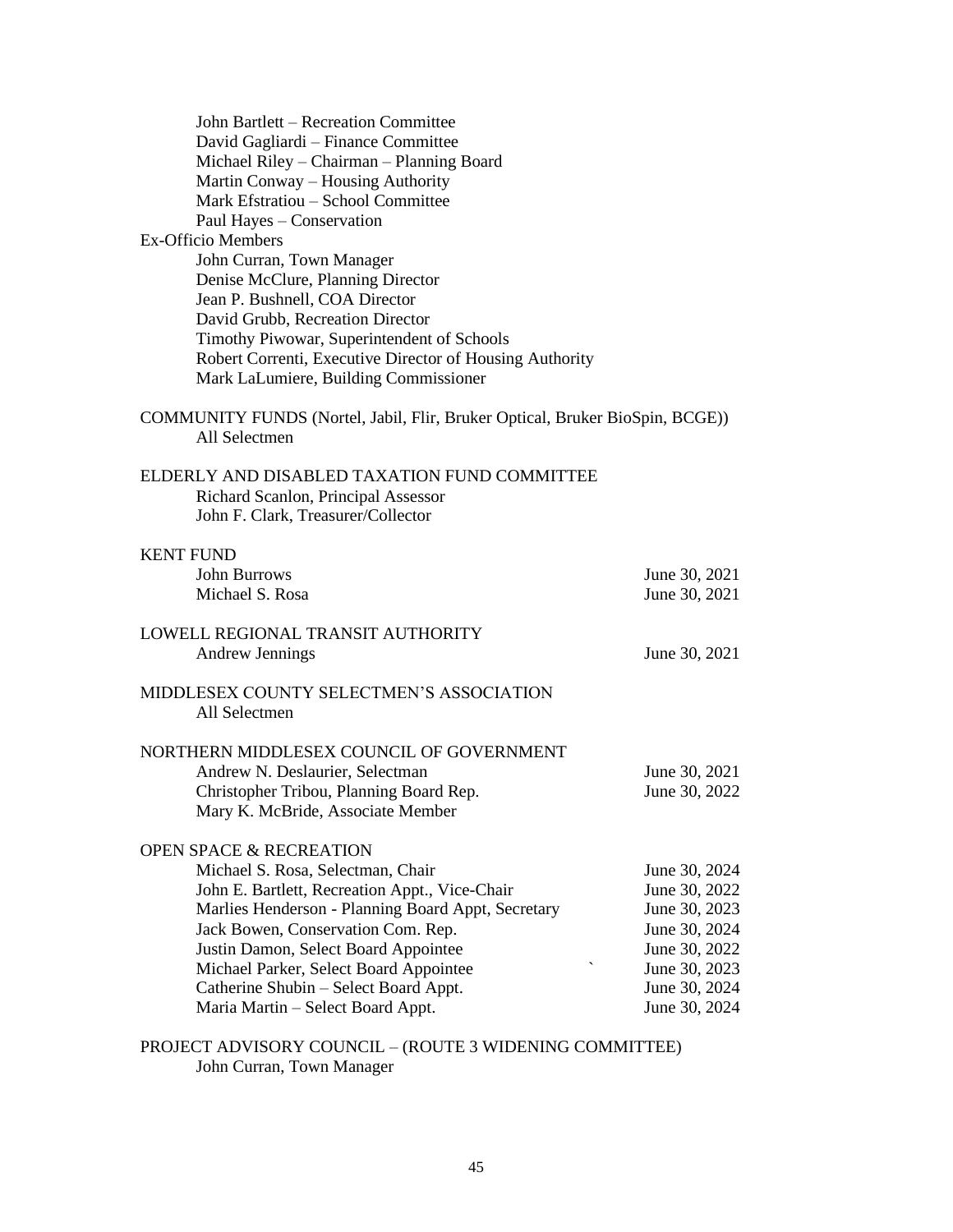| SIGN BY-LAW SUB-COMMITTEE                                     |               |
|---------------------------------------------------------------|---------------|
| Michael S. Rosa, Selectman                                    | June 30, 2021 |
| Daniel Burns, Selectman                                       | June 30, 2021 |
| STRATEGIC FINANCIAL PLANNING COMMITTEE<br>Robert M. Correnti  |               |
| TAX FORECLOSED PROPERTY CUSTODIAN<br>John F. Clark, Treasurer |               |
| <b>TOWN/SCHOOL FISCAL SUBCOMMITTEE</b>                        |               |
| Michael S. Rosa, Selectman                                    | June 30, 2021 |
| Andrew N. Deslaurier, Selectman                               | June 30, 2021 |
|                                                               |               |

# TRAFFIC MANAGEMENT COMMITTEE

| Center                 | John Gagliardi                           | June 30, 2022 |
|------------------------|------------------------------------------|---------------|
| West                   | Christopher Tribou                       | June 30, 2021 |
| East                   | Kelly Sardina                            | June 30, 2023 |
| North                  | Joseph Fiumara                           | June 30, 2022 |
| Nutting Lake & South   | Ken Glasser                              | June 30, 2023 |
| Pinehurst              | Richard Lee                              | June 30, 2021 |
| Robert Cole            | Fire Department                          |               |
|                        | T. Eng., DPW, Administration/Engineering |               |
| <b>Kelley Conway</b>   |                                          |               |
| <b>Steve Robertson</b> | DPW, Highway                             |               |
| <b>Steven Elmore</b>   | Safety Officer, Police Dept.             |               |
| <b>John Burrows</b>    | School Dept.                             | June 30, 2021 |
| Michael Riley          | <b>Planning Board</b>                    | June 30, 2023 |
| <b>John Burrows</b>    | Selectman                                | June 30, 2021 |

#### WATER/SEWER OVERSIGHT BOARD

Seven Members (at least four residents shall not be associated with Billerica Water and/or Sewer operations). The Board shall operate at the direction and discretion of the Board of Selectmen. The oversight Board shall review and make recommendations to the Board of Selectmen and Town Manager regarding the Water and Sewer Departments (infrastructure short and long term capital improvements, etc.). The Board shall review Water and sewer rates annually.

Ex-officio members shall include the Town Accountant, Director of DPW, Wastewater Department Manager and the Water Department Manager.

| John Faria                  | June 30, 2024 |
|-----------------------------|---------------|
| David Gagliardi             | June 30, 2020 |
| Kimberly Conway, Selectman  | June 30, 2021 |
| Carol Reardon               | June 30, 2023 |
| Michael Parker              | June 30, 2024 |
| <b>Frederick Liberatore</b> | June 30, 2024 |